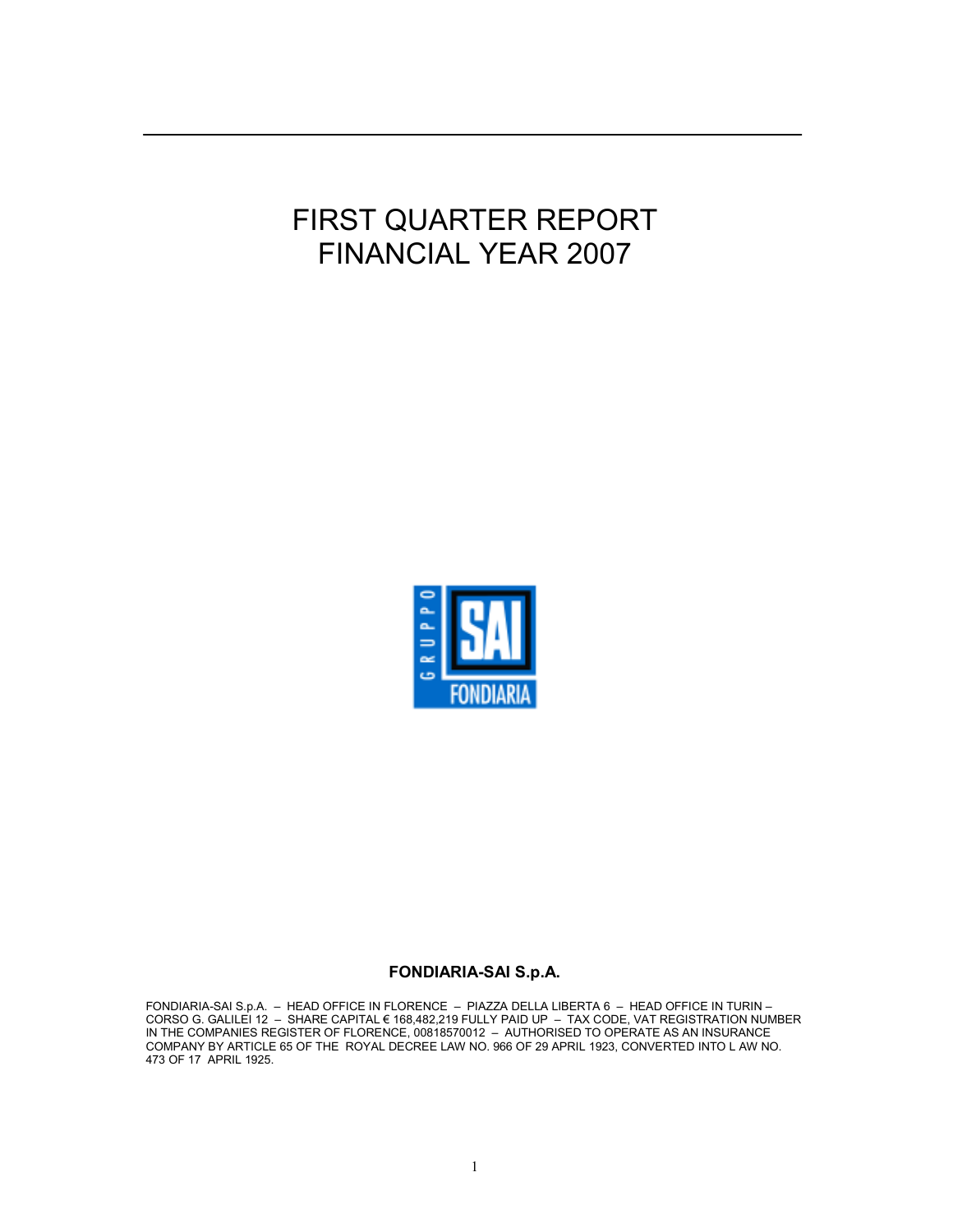#### BOARD OF DIRECTORS

Salvatore Ligresti **Exercise Salvatore Ligresti** Honorary Chairman

Jonella Ligresti \* Chairman Giulia Maria Ligresti \* The Chairman Vice Chairman<br>
Massimo Pini \* The Vice Chairman Antonio Talarico \* **Antonio Talarico \*** *Nice Chairman*<br>
Fausto Marchionni \* *Managing Direct* Andre Broggini Mariella Cerutti Marocco Maurizio Comoli Francesco Corsi Carlo d'Urso Vincenzo La Russa \* Gioacchino Paolo Ligresti\* Lia Lo Vecchio Enzo Mei Giuseppe Morbidelli Cosimo Rucellai Salvatore Spiniello Ezio Toselli Oscar Zannoni

Vice Chairman Managing Director and Chief Executive Officer

Secretary to the Board and the Executive Committee

#### BOARD OF AUDITORS

Benito Giovanni Marino **Chairman** Giancarlo Mantovani **Auditor** Auditor Marco Spadacini **Auditor** Auditor Alessandro Malerba **Alternate Auditor**<br>Maria Luisa Mosconi Alternate Auditor Maria Luisa Mosconi<br>Pierino Rosati

**Alternate Auditor** 

#### INDEPENDENT AUDITORS

DELOITTE & TOUCHE S.p.A.

#### REPRESENTATIVE OF THE SAVINGS SHAREHOLDERS Sandro Quagliotti

GENERAL MANAGEMENT

Fausto Marchionni

\*Members of the Executive Committee

The Chairman, Signora Jonella Ligresti and the Managing Director, Prof. Fausto Marchionni in addition to representing the company as stated in article 21 of the Company's bye-laws, shall be vested with all the powers of ordinary and extraordinary administration, to be used with a single signature and with the possibility of conferring mandates and powers of attorney, with the exception of the following exclusively:

- transfer and/or purchase of immovables with a value greater than € 10m for each transaction;

- transfer and/or purchase of shareholdings with a value greater than € 25m for each transaction and controlling shareholdings;

- taking on financing at a sum greater than  $\epsilon$  50m for each transaction;

- issue of non-insurance guarantees in favour of third parties.

All the powers not already vested in the Chairman and Managing Director are conferred upon the Executive Committee, with the exception of those expressly reserved to the said Board by law or statute and without prejudice to the Board's exclusive competence for each resolution concerning transactions with related parties as identified by the Board. The Board of Directors was appointed by the meeting on 28 April 2006. The Board's term will end at the same time as that of the Board of Statutory Auditors, with the meeting to approve the accounts for 2008.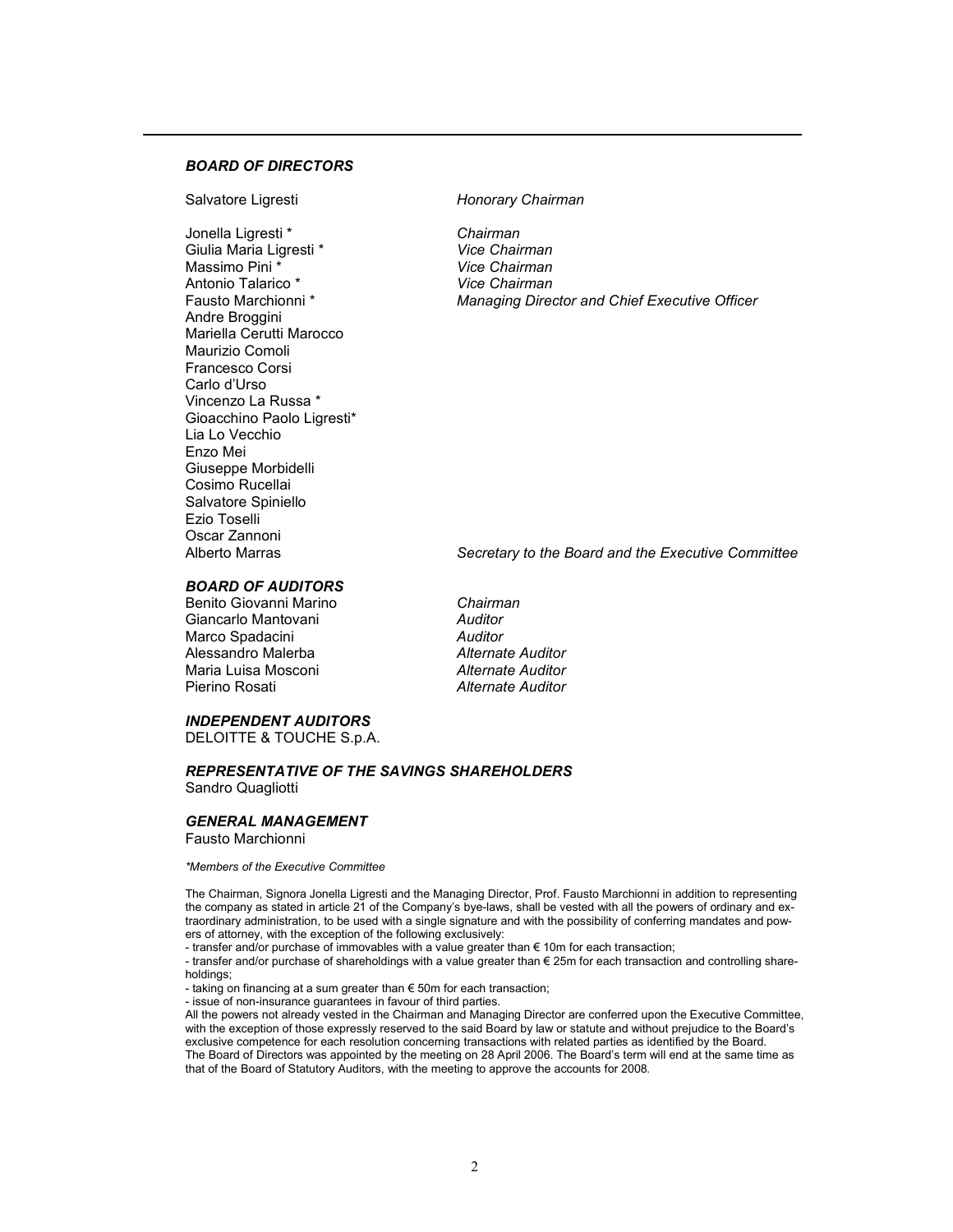# **CONTENTS**

| <b>MACROECONOMIC AND INSURANCE MARKET</b> |  |
|-------------------------------------------|--|
|                                           |  |
|                                           |  |
|                                           |  |
|                                           |  |
|                                           |  |
| - OWN SHARES AND SHARES IN THE PARENT     |  |
| COMPANY AND ITS SUBSIDIARIES 30           |  |
|                                           |  |
|                                           |  |
|                                           |  |
|                                           |  |
|                                           |  |
|                                           |  |
|                                           |  |
| <b>SIGNIFICANT EVENTS OCCURRING AFTER</b> |  |
|                                           |  |
|                                           |  |

This report has been translated into English from the original Italian which was issued in accordance with Italian practice. The Italian remains the definitive version and the correctness of the English version was not checked by the Fondiaria Group.

> Translated by SEL, the translation company owned by the University of Salford, Manchester, UK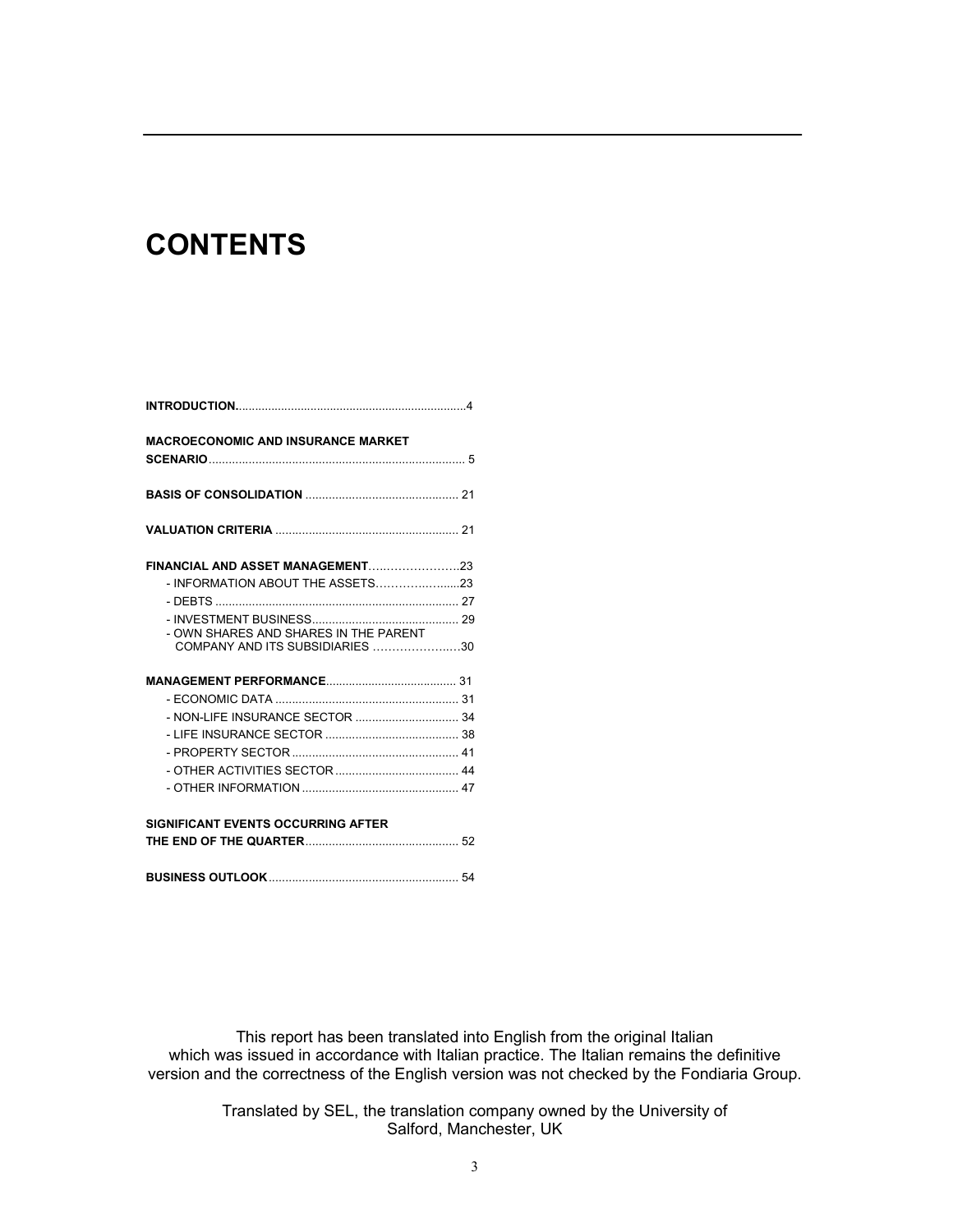# INTRODUCTION

The quarterly report as at 31/03/2007, drawn up on a consolidated basis, is in accordance with the provisions of regulation no. 11971 of 14/05/1999, as amended and supplemented by CONSOB Resolution no. 14990 of 14/04/2005.

In particular:

- this quarterly report has been drawn up in line with the IAS/IFRS international accounting standards, issued by the IASB (International Accounting Standard Board) and now endorsed by the European Union, already used in the consolidated accounts closed on 31/12/2006;

- the information provided is as laid down in annex 3D of the aforementioned regulation no. 11971;

- in the preparation of the tables in the profit and loss account and of the net financial position, the instructions for compiling the consolidated accounts as laid down by ISVAP in Instruction 2404 of 22/12/2005 were taken into consideration;

- all the data and accounts statements have been prepared on a consolidated basis. The economic data is compared with the data for the same period in the previous year; the asset and financial data with the situation which existed at the closure of the previous financial year. In order to facilitate comparisons the valuation criteria used to draw up the last consolidated accounts have been applied, to which you are referred, in accordance with the IAS/IFRS international accounting standards issued by the IASB, now endorsed by the EU and on their current interpretation by the official bodies.

The economic and assets statement for the quarter is not audited by the independent auditor.

All the values set out are expressed in millions of or thousands of Euro with the normal roundings.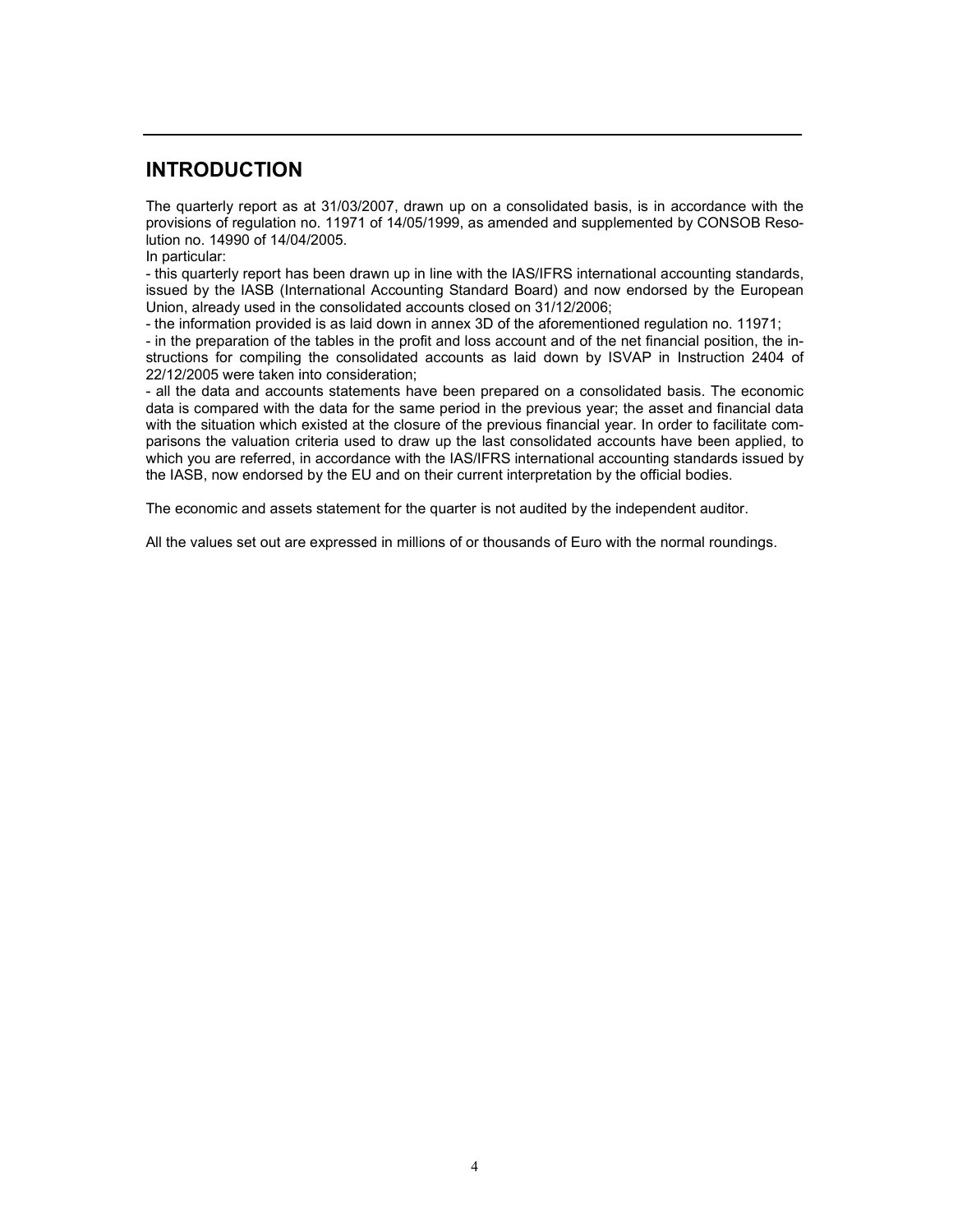# MACROECONOMIC AND INSURANCE MARKET SCENARIO

### The international economic situation

2007 was a year of moderate economic growth: it is expected that the slowdown which began in the United States during the second half of 2006 will extend to other parts of the world in the early months of the new year. According to estimates by the international organisations, during the course of the year there should be a slowdown of around half a percentage point of the gross world product, which was over 5% at the end of 2006, returning to similar values to those at the end of 2005. Although it has slowed down, world growth should remain well-supported however, with a low probability of a sharp downturn.

In fact, the signs of decline in the cycle of the mature economies, which occurred in the last part of 2006 due to both a correction in property prices and a reduction in domestic demand, while affecting 2007 with a slight slowdown in the progress of the global GDP (+4.9% according to the estimate by the International Monetary Fund in the World Economic Outlook), do not appear to have had significant effects on the international economic cycle. It should be emphasised that for the International Monetary Fund, the economic growth of the "old continent" of Europe is now close to that of the United States.

| <b>COUNTRIES</b>     | 1st<br>QRTR.<br>2006 | 2nd<br>QRTR.<br>2006 | 3rd<br>QRTR.<br>2006 | 4th<br>QRTR.<br>2006 | 1st<br>QRTR.<br>$2007$ (*) | 2nd<br>QRTR.<br>$2007$ (**) | (***) | <b>CURRENT PREVIOUS</b><br><b>ESTIMATE</b><br>$(****)$ |
|----------------------|----------------------|----------------------|----------------------|----------------------|----------------------------|-----------------------------|-------|--------------------------------------------------------|
|                      |                      |                      |                      |                      |                            |                             |       |                                                        |
| <b>United States</b> | 1.4                  | 0.6                  | 0.5                  | 0.6                  | 0.5                        | 0.6                         | 3.3   | 3.3                                                    |
| Japan                | 0.7                  | 0.3                  | 0.1                  | 1.3                  | 0.5                        | 0.5                         | 2.2   | 2.8                                                    |
| Euro Area            | 0.9                  | 1.0                  | 0.6                  | 0.9                  | 0.6                        | 0.6                         | 2.8   | 2.6                                                    |
| Germany              | 0.8                  | 1.2                  | 0.8                  | 0.9                  | 0.6                        | 0.4                         | 2.9   | 2.6                                                    |
| France               | 0.5                  | 1.1                  | 0.0                  | 0.6                  | 0.5                        | 0.5                         | 2.0   | 2.1                                                    |
| Italy                | 0.8                  | 0.6                  | 0.3                  | 1.1                  | 0.4                        | 0.5                         | 2.0   | 1.8                                                    |
| <b>Great Britain</b> | 0.7                  | 0.7                  | 0.7                  | 0.8                  | 0.6                        | 0.7                         | 2.7   | 2.6                                                    |
| Canada               | 0.9                  | 0.5                  | 0.5                  | 0.4                  | 1.0                        | 0.9                         | 2.7   | 2.8                                                    |
| <b>G</b> 7           | 1.0                  | 0.7                  | 0.4                  | 0.8                  | 0.5                        | 0.6                         | 2.8   | 2.9                                                    |

Table 1 - Percent change in the GDP compared with the previous quarter

Source: Il Sole24Ore

(\*) preliminary estimates

(\*\* ) forecasts on the economies analysed

(\*\*\*) annual % change at the end of 2006

(\*\*\*\*) data in November 2006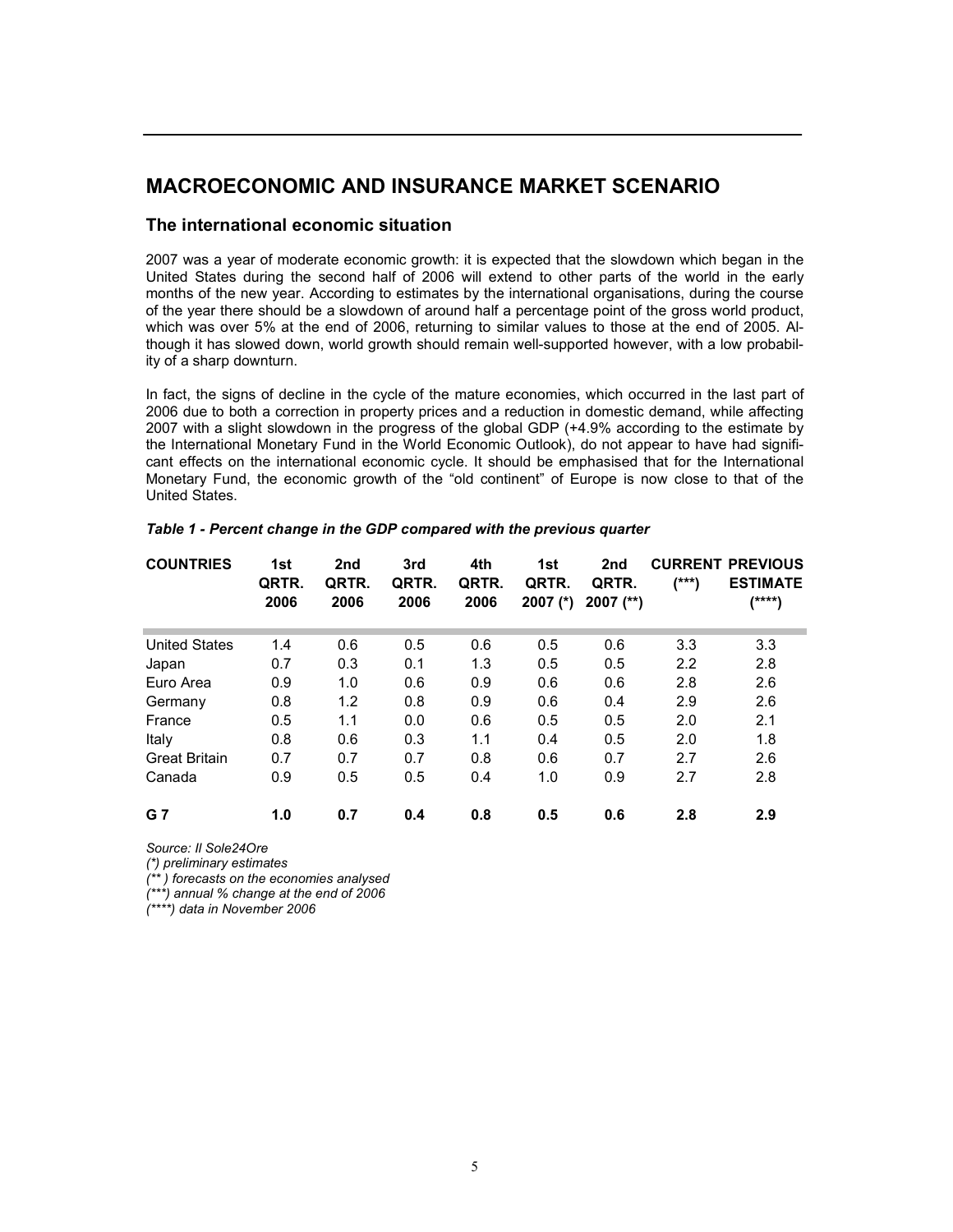With reference to Japan, for 2007 there are expectations of a slight slowdown in the cycle which should affect the growth in GDP on sustainable values (a little above 2%), as confirmed by the data recorded at the end of 2006 (with performance equal to 2.2%, compared with an expected value of 2.8%).

Amongst the Emerging Countries, the driving force of China, India, Russia and Brazil is becoming increasingly more evident, through the development of commercial and financial links with the other mature economies.

The medium-term prospects for economic activity remain favourable. There are the conditions for sustained growth in the Euro zone, considering the fact that economic expansion has become more balanced between the different regions of the world, and while it shows a certain amount of moderation, it also remains vigorously supported by the fall in oil prices. The conditions relating to the context outside the Euro area also favour exports.

For the coming months, demand within the area should also retain its relatively lively impetus, due to still dynamic investments, and to the benefits of a prolonged period of favourable financial conditions. Finally, consumption should be strengthened over time, in line with the trends of real disposable income and better employment prospects.

These aspects are therefore seen in the macroeconomic projections drawn up by the European Central Bank. As regards the GDP in real terms, an average annual growth rate is expected of between 2.1% and 2.9% at the end of 2007 and between 1.9% and 2.9% at the end of 2008. Compared with the previous projections produced last year, the intervals have been reviewed upwards, reflecting the strength in the growth of the GDP during the course of the second half of 2006 and the decrease in energy prices which happened at the same time.

With reference to the current monetary policies, after a restrictive phase which began in June 2004, the cyclical slowdown of the US economy led the Federal Reserve to interrupt the action to reduce the cost of money, fuelling expectations of stability in rates (anchored at 5.25% since August 2006) up to at least the first half of 2007.

At the time of writing, although the European Central Bank is closely monitoring the situation, to deal with any inflationary pressures on price stability it has left the reference rates unchanged which, after the increase of 25 base points in March, confirms an adaptable monetary policy, in order to avoid sudden changes in exchange rates which would affect sustainable economic growth in the Euro area.

With regard to the trend in consumer prices, despite the large increase in employment internationally, the inflationary pressures have remained contained and substantially linked to the trends in the oil market.

Eurostat confirms the preliminary estimates with inflation in March showing a slight rise (+1.9% annually) compared with February (+1.8%). The annual average for 2006 was 2.2%, which is stable compared with 2005. The fluctuations in oil products are reflected on the retail price lists; fuels and other energy products represent the most volatile components. In the medium term, the Governing Council of the European Central Bank considers that the prospects for progress in prices remain subject to risks of a rise, related essentially to the possibility of further rises in oil products, and to a more lively salary dynamic compared with current expectations.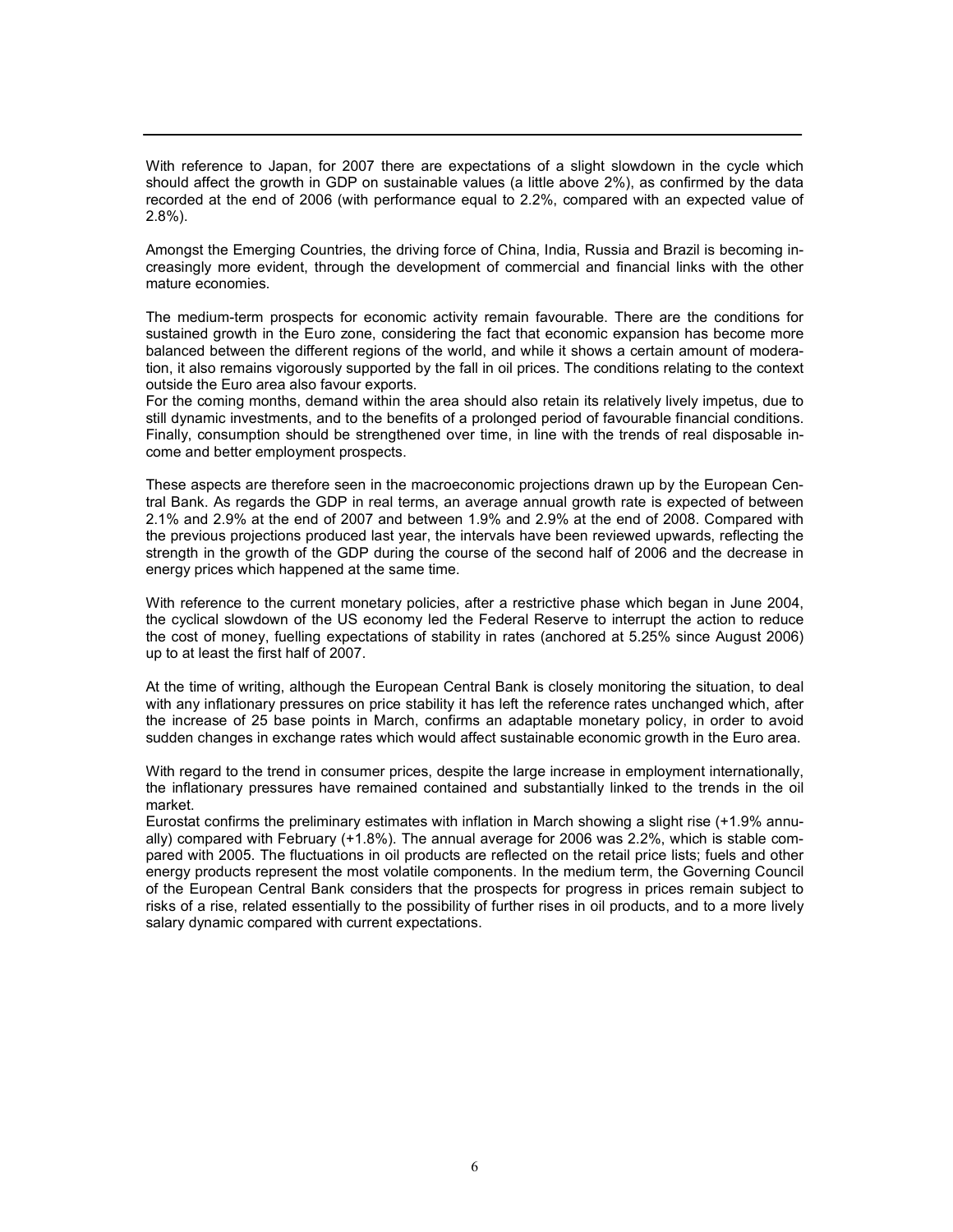In Italy, inflation is a little higher than the European average for March (+2.1%) but is in line with the annual average for 2006 of the harmonised index (+2.2%). The expectations of an rise in consumer prices in Italy turned out to be a fall (around 2.2% annually compared with 2.4% for the harmonised price index in the previous quarterly report), which goes against the results of past studies, due mainly to the low expectations of a change in exchange rates.

#### The Italian market

As regards Italy, the International Monetary Fund has reviewed growth upwards to 1.8%, compared with the 1.4% estimated last year. The updated figure represents an improvement on the indications of September and as for the Deficit/GDP and Debt/GDP ratio the estimates for 2007 are, respectively, a halving to 2.2% and a fall to 106%. Italy ended 2006 with a Deficit/GDP ratio of 4.4% and a public debt of 106.8%, which is better than indicated in December in the stability Programme, and than the figures of last November in the EU Commission Autumn Forecasts.

The particularly positive data on the performance of the GDP in the last quarter of 2006 brought the average annual growth to more than 2%, invigorating the country's economy after a prolonged period of stagnation. This is the best result since 2000, and significantly higher than the brightest expectations.

#### Table 2 – Forecasts on the Italian economy

|                     | 2007  | 2008  |
|---------------------|-------|-------|
| Data expressed in % |       |       |
| GDP                 | 1.8   | 1.7   |
| Deficit/GDP         | (2.2) | (2.4) |
| Debt/GDP            | 106   | 105.3 |
| Inflation           | 2.1   | 2     |
| Unemployment rate   | 6.8   | 6.8   |

Source: International Monetary Fund

The reliable indicators of the industrial firms showed historically high levels at the beginning of 2007, showing a consolidation of the favourable production levels obtained. The reliable climate of Italian families has continued to show a tendency to rise for several months, confirming the process of recovery begun in 2004 after the marked downturns of recent years.

After the jump in December 2006, industrial production showed some signs of weakness in April 2007 (- 1.4%), after an increase in the first quarter of 2.3% in terms of trends. The preliminary estimates of the electricity indicator, drawn up on the basis of the electrical energy data input into the network during March, and the first 14 days of April, shows a fall, but average daily production remains substantially stable at April 2006 levels (with a small reduction of 0.3%).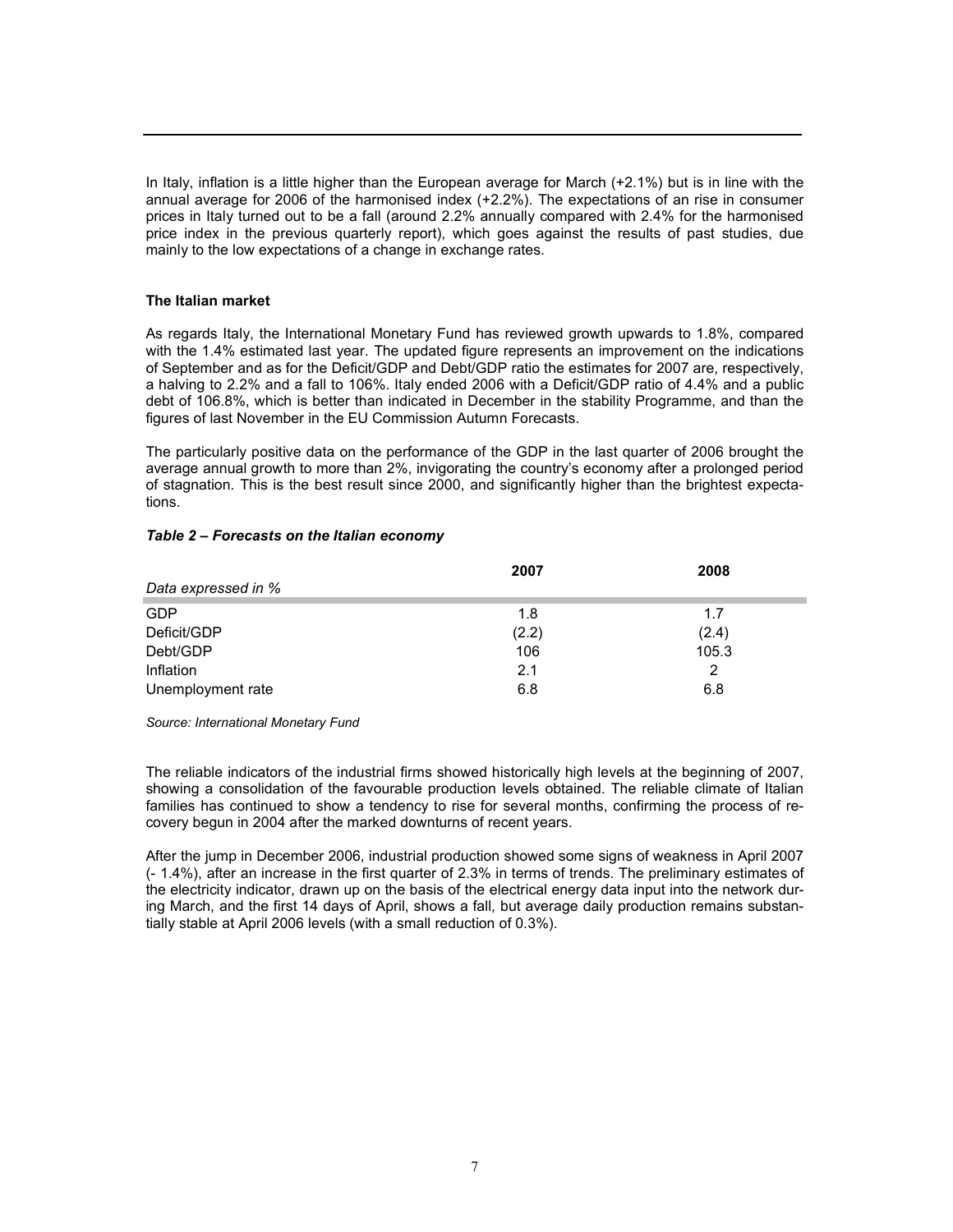

Fig. 1 – Industrial production March-April 2007 on seasonally adjusted ISTAT data



(89% of national electricity consumption)

In this context, the progress of production for the coming two-year period will above all take advantage of the positive contribution of domestic demand, both in the consumer component and in the investments component.

In private consumption, estimated to be up both for this year (+1.6%) and for 2008 (+1.4%), the favourable developments in disposable income should have an effect which should, over two years, reflect the good progress of the labour market (with the continued fall in the unemployment rate which would be 6% in mid 2008) and the increase in payments pro-capita (with increases of 2.1% in 2007 and 2.7% at the end of 2008).

As regards investments, after the acceleration at the end of 2006 the dynamic should be maintained in a positive sense, due to the persistent requirements to restructure companies, the favourable economic climate and the improvement in company profitability.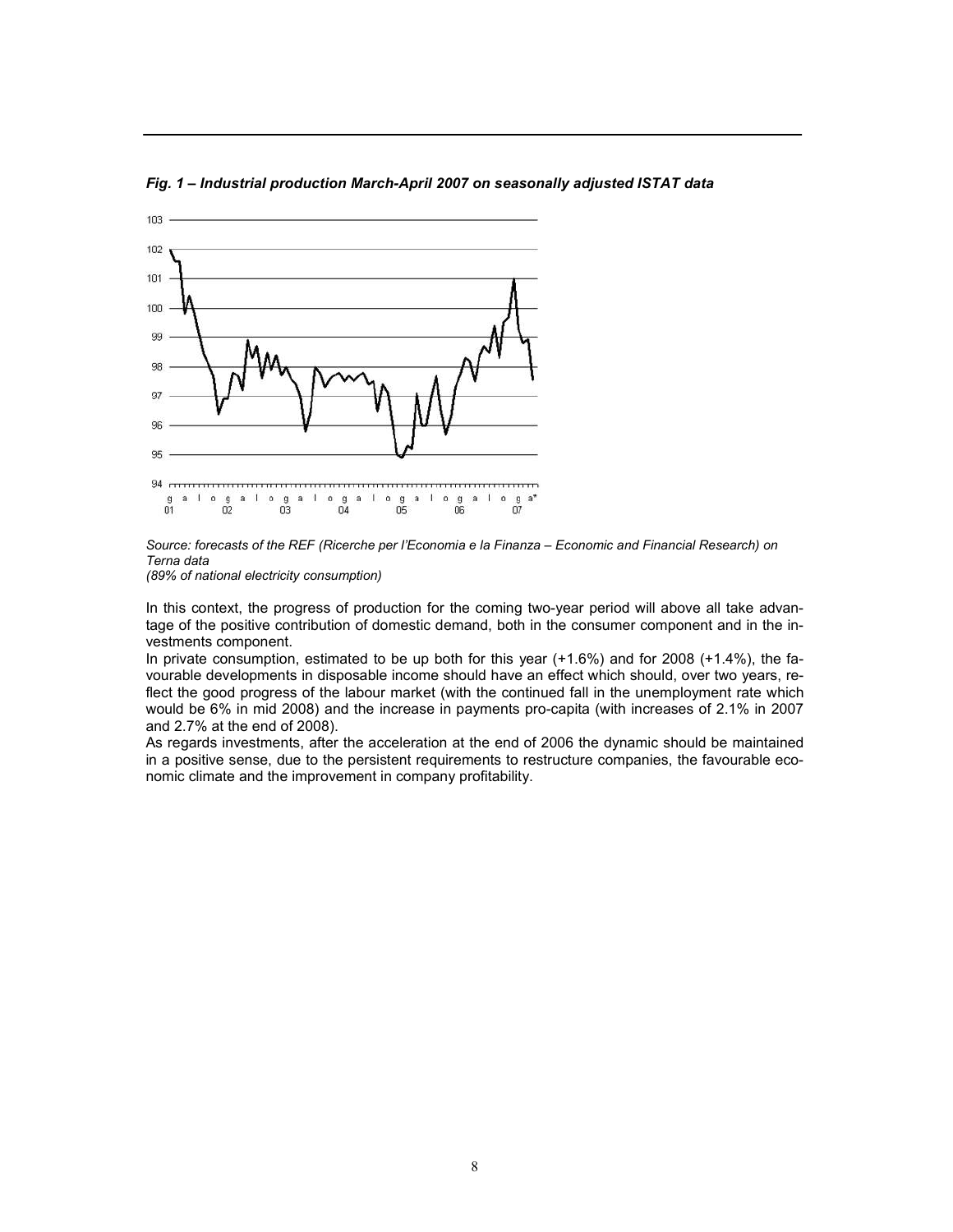#### Non-Life insurance sector

In 2006 total income in Italy was € 107bn, 2.9% less than 2005. The incidence of premium income on the Gross Domestic Product is around 7.2%.

Income in the Non-Life sector increased last year by 2.4%, affected by the non-Motor component. The premiums in the Motor sector should not rise in real terms, because of the competitive pressures on tariffs and a certain saturation of the market. In the other areas the increase in premiums could reach 5% due above all to the demand for cover by companies and in the General PL sector. Overall the rating prospects for the sector therefore remain stable.

#### Table 3 – Premiums from direct Italian business 2006-2005

| $(\epsilon$ million)           | 2006    | 2005    | Change % |
|--------------------------------|---------|---------|----------|
| Motor TPL                      | 18,416  | 18,198  | 1.2      |
| Land vehicles - hulls          | 3,205   | 3,154   | 1.6      |
| <b>Total Motor</b>             | 21,621  | 21,352  | 1.3      |
| Total Other Non-Life business  | 15,564  | 14,957  | 4.1      |
| <b>TOTAL NON-LIFE BUSINESS</b> | 37,185  | 36,309  | 2.4      |
| <b>TOTAL LIFE BUSINESS</b>     | 69,377  | 73,471  | (5.6)    |
| <b>GRAND TOTAL</b>             | 106,562 | 109,780 | (2.9)    |

Source:ANIA.

As for reinsurance, the absence of large losses due to catastrophes during 2006 and the reinsurers' good level of profitability have resulted in a general fall in the prices of reinsurance policies renewed in January. In Western Europe, after sustained increases in the past year, because of the tornadoes and floods in 2005, there was a moderation in the prices of reinsurance cover.

With reference to the growth prospects for 2007, estimates by ANIA [National Association of Insurance Companies] suggest progress in Non-Life Business of between 2% and 3%, while the increase in the Motor Business should be 1%, considering the current tariff containment policy.

Finally, it should be noted that the international rating agency Fitch forecasts for 2007 that the premiums paid for Motor TPL insurance will not increase in real terms: in fact, there should be no factors leading to a run-up in prices in tariffs during the year.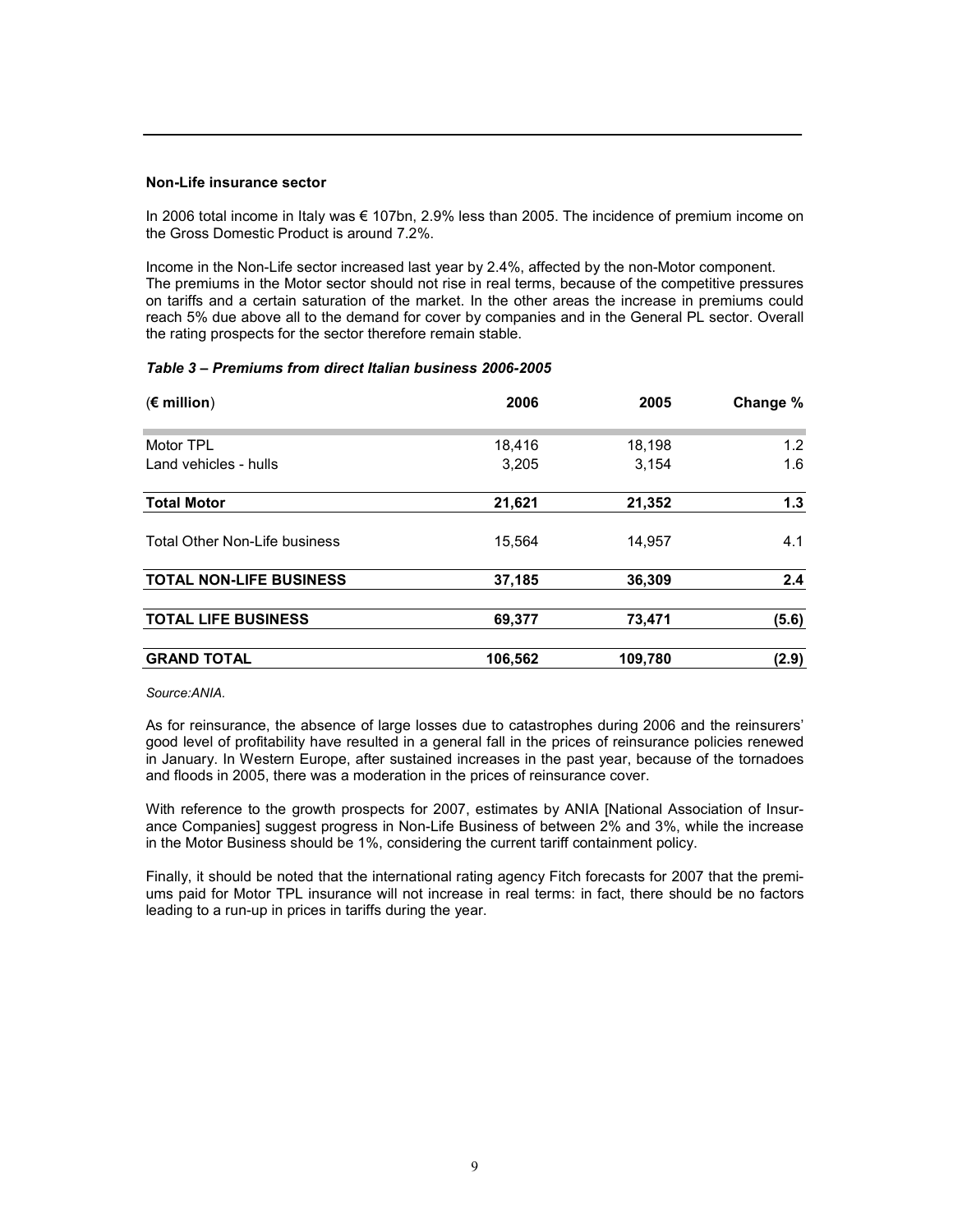#### Life insurance sector

In the Life sector, premium income in 2006 was 5.6% less than in 2005, in a context which was adversely affected by the slower progress of banking insurance. This negative result is therefore due to policies in classes I and V, where the income was strongly negative, while the income from policies in class III increased during the year by 3.8%. The expected increase in interest rates and the improvement in asset and liability management techniques should continue to guarantee high profitability in the sector. In its recent report on the Italian insurance sector, the rating agency Fitch states that the reduction in premiums in the Life sector during 2006 does not represent a structural reversal in the trend towards expansion and means that growth should resume during this year, even though it may be at modest levels.

According to the forecasts of the Trade Association, in 2007 income in this sector should return to a positive position with increases of between 4% and 5%.

In March, new production in Life business was  $\epsilon$  4,733m, a decrease of 17.2% compared with the same month in 2006. During the first quarter, new life insurance business was  $\epsilon$  12,311m, with a fall of 8.8% compared with the same period in the previous year. The income from bank and post office counters was a decisive factor, as it had a considerable effect on the premium income for the entire quarter, with a decrease recorded in March of 21.4% compared with the same month in 2006. The activity by the agency network channel recorded a decrease of 25.3% compared with March 2006. Income from products with a guaranteed minimum return in classes I and V continue to fall by 14.6% and 30.1% respectively. New issues of index-linked policies (Class III) also reduced in March, with a fall of 14.4% compared with March 2006.

|      |              |                               | $\Delta$ % previous year |          |                             |  |  |
|------|--------------|-------------------------------|--------------------------|----------|-----------------------------|--|--|
| Year | <b>Month</b> | <b>Premiums</b><br>(€million) | 1 month                  | 3 months | From begin-<br>ning of year |  |  |
| 2006 | February     | 4,293                         | (8.6)                    | (14.5)   | (10.6)                      |  |  |
|      | March        | 5,715                         | 17.4                     | (0.6)    | (0.6)                       |  |  |
|      | April        | 3,565                         | (23.0)                   | (4.4)    | (6.3)                       |  |  |
|      | May          | 4,124                         | (21.5)                   | (9.2)    | (9.7)                       |  |  |
|      | June         | 5,137                         | 10.9                     | (11.7)   | (6.3)                       |  |  |
|      | July         | 3,524                         | (24.2)                   | (12.1)   | (8.9)                       |  |  |
|      | August       | 3,162                         | (12.0)                   | (8.2)    | (9.2)                       |  |  |
|      | September    | 3,083                         | (17.2)                   | (18.4)   | (9.9)                       |  |  |
|      | October      | 4,590                         | 0.2                      | (9.0)    | (8.9)                       |  |  |
|      | November     | 4,201                         | (7.5)                    | (7.6)    | (8.8)                       |  |  |
|      | December     | 3,931                         | (1.4)                    | (2.9)    | (8.2)                       |  |  |
| 2007 | January      | 3,010                         | (13.6)                   | (7.2)    | (13.6)                      |  |  |
|      | February     | 4,567                         | 6.4                      | (2.2)    | (2.6)                       |  |  |

#### Table 4 – New Life production – individual policies

Source: ANIA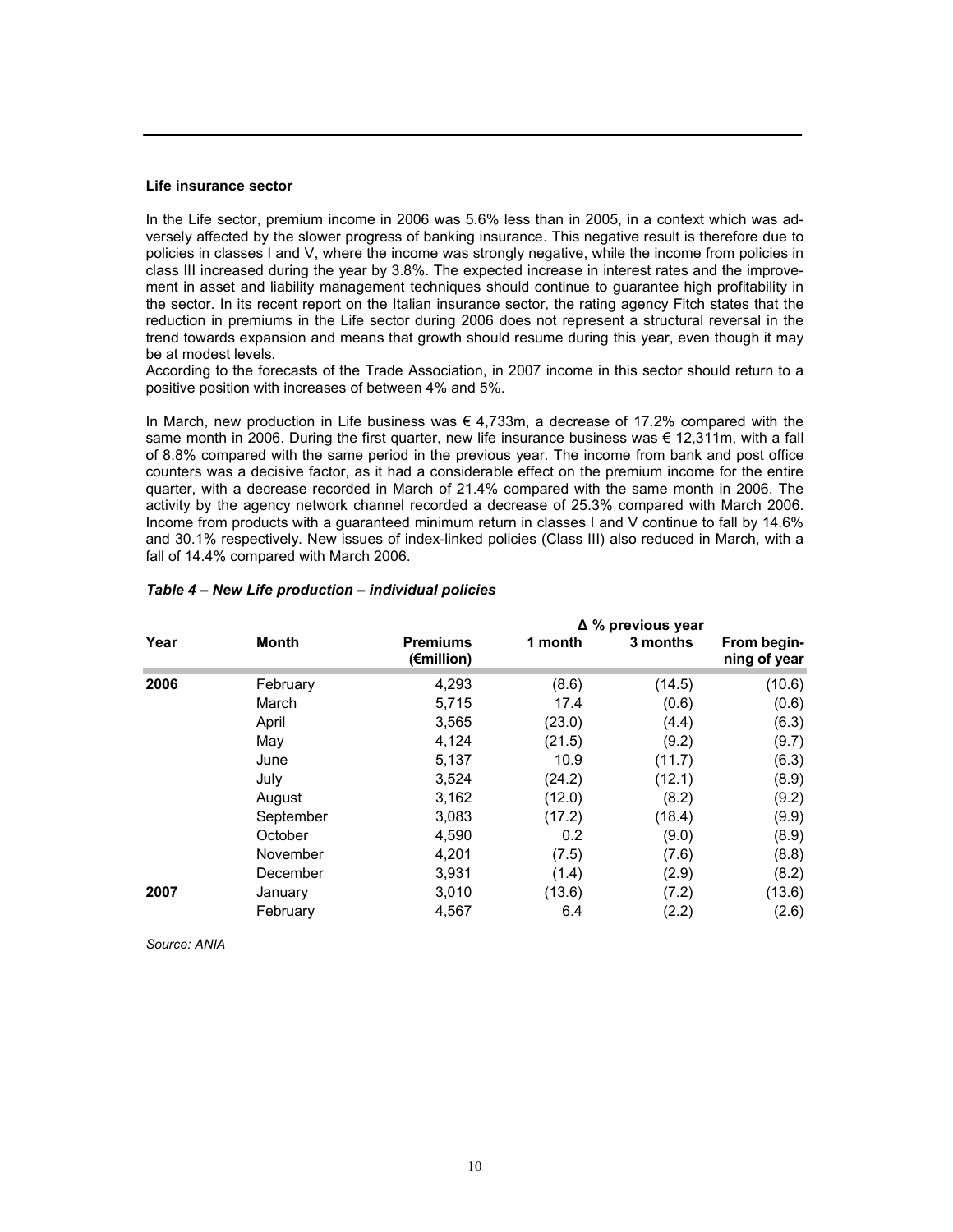#### Managed savings

Italian families are still more inclined to tend towards less risky investments.

In the first nine months of 2006, compared with the previous year, families moved more towards financial instruments with contained risk and yield levels, reducing purchases of shares and holdings and transferring quotas in unit trust holdings. The quota of the portfolio invested in low risk assets has thus risen to values of approximately 50%.

At the end of the year the financial debts of families had increased by 11% to about € 480bn, but the ratio between debt and disposable income, at 46%, remains equal to about half of that of the area. Last year bank loans slowed down to 12.6%, feeling the effects of the rise in interest rates.

The increase in consumer credit, while it remains high, reduced to 13%, showing the modest development in expenditure for long-term assets.

The charges sustained by families to service debt reached about 7% of disposable income, which is still a low percentage in international terms. The incidence of new bad and doubtful debts remained contained, at around 0.78% of loans.

As regards the managed savings business, during February there was a fall in assets to  $\epsilon$  1,108bn, for total outflows of € 10.7bn. In detail, the most substantial outflows were for UCITS products opened with € 2.4bn, while both the flows of management of welfare products and for the closed UCITS remained positive (respectively  $\in$  196m and  $\in$  29m.)

#### Investment business

In recent months, the economic prospects of the Euro area showed a higher growth than the American economy, also showing less uncertainty over company profits (which in the USA, in more than one case, were reviewed downwards in successive years) and showing at the same time more numerous extraordinary finance transactions on the European markets than on the United States markets.

It is interesting to emphasise that since the end of 2002, the US Stock Exchange has shown a performance of 67% (S&P500 index), while the Euro area and the Japanese markets have reached values of more than 100%, respectively 106% (Euro Stoxx index) and 107% (Nikkei225 index). In fact, for the first time since the end of the First World War, the capitalisation value of the 24 European Stock Exchanges (including Russia and those in Central and Eastern Europe) has exceeded the value of the United States lists.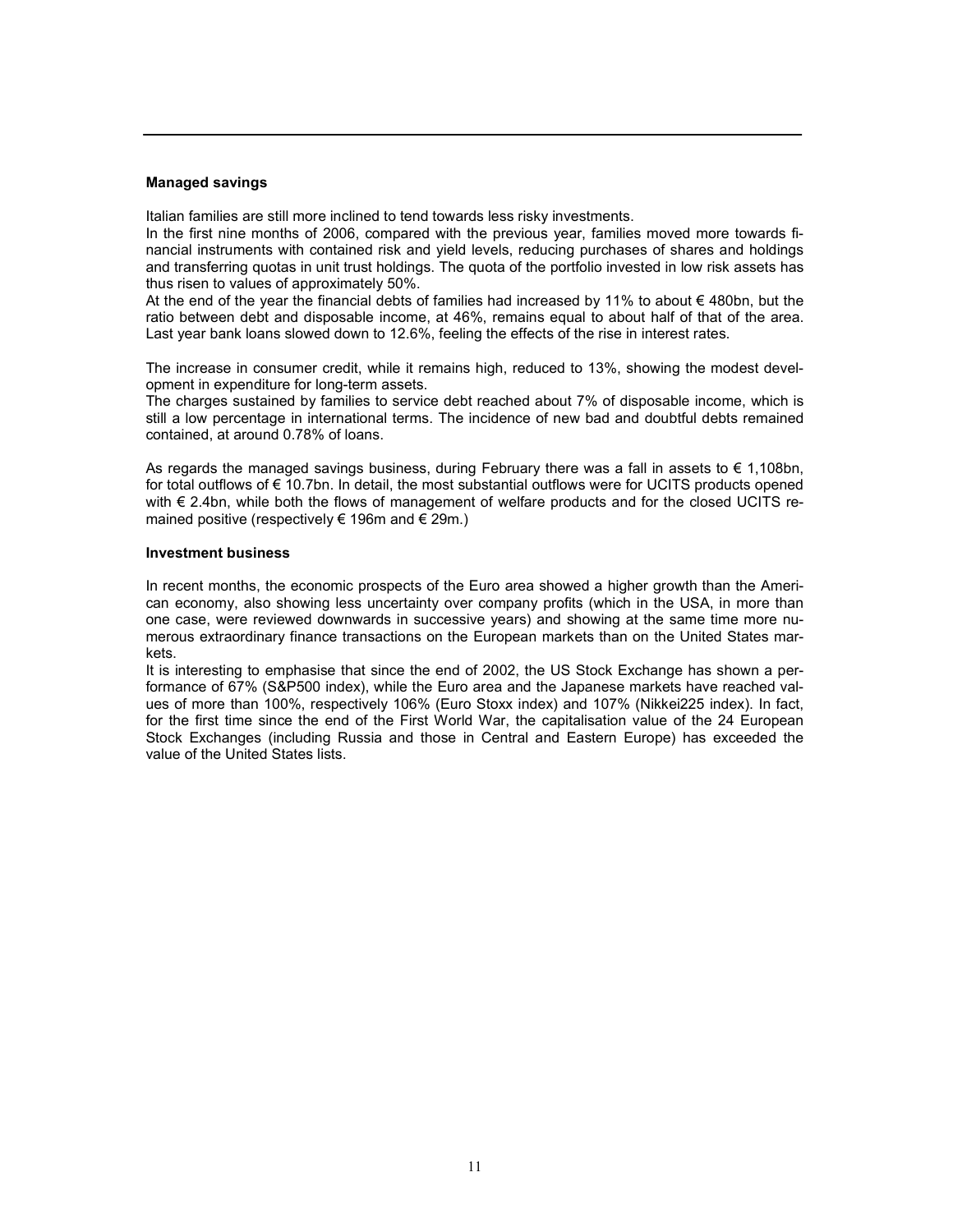In particular, the capitalisation of the principal European share markets from the beginning of 2006 has shown performance in double figures, for example: in France +30.2%, Spain + 35.5%, Germany +24.8%, and Great Britain +23.5%. Italy also shows growth of +20%, compared with performances by the Nasdaq and Dow Jones of around +9%, and the S&P500 of +13.2%.







Source: Il Sole 24 Ore

During March the European Euro Stoxx share index achieved high growth (+9.2%) after the correction at the end of February, with an annual performance which was strongly positive of 19.2%. The sectors which in general drove the European share markets upwards were mainly motor (+12%), and banking (+10.6%).

The scenario for the coming months should remain moderately favourable for the Euro area, for the following reasons:

- $\blacksquare$  the expected slowdown in 2007 has been recalculated;
- the positive campaign of the 2006 results has led to a revision upwards of the estimates of income and profits for the  $1<sup>st</sup>$  quarter of 2007;
- $\blacksquare$  the aggregate profits of the Euro Stoxx index are expected to grow further, although they are slowing down slightly;
- $\blacksquare$  the interest in Merging & Acquisition operations remains strong, with intense activity which is extending to various sectors.

It should be remembered that the European Central Bank raised interest rates in March (to 3.75%, an increase of +0.25%). The current phase of the development of the European economy is compatible with further rises, because the growth Is consolidating and extending and the scenario for investments is sustained by financing conditions which are still favourable.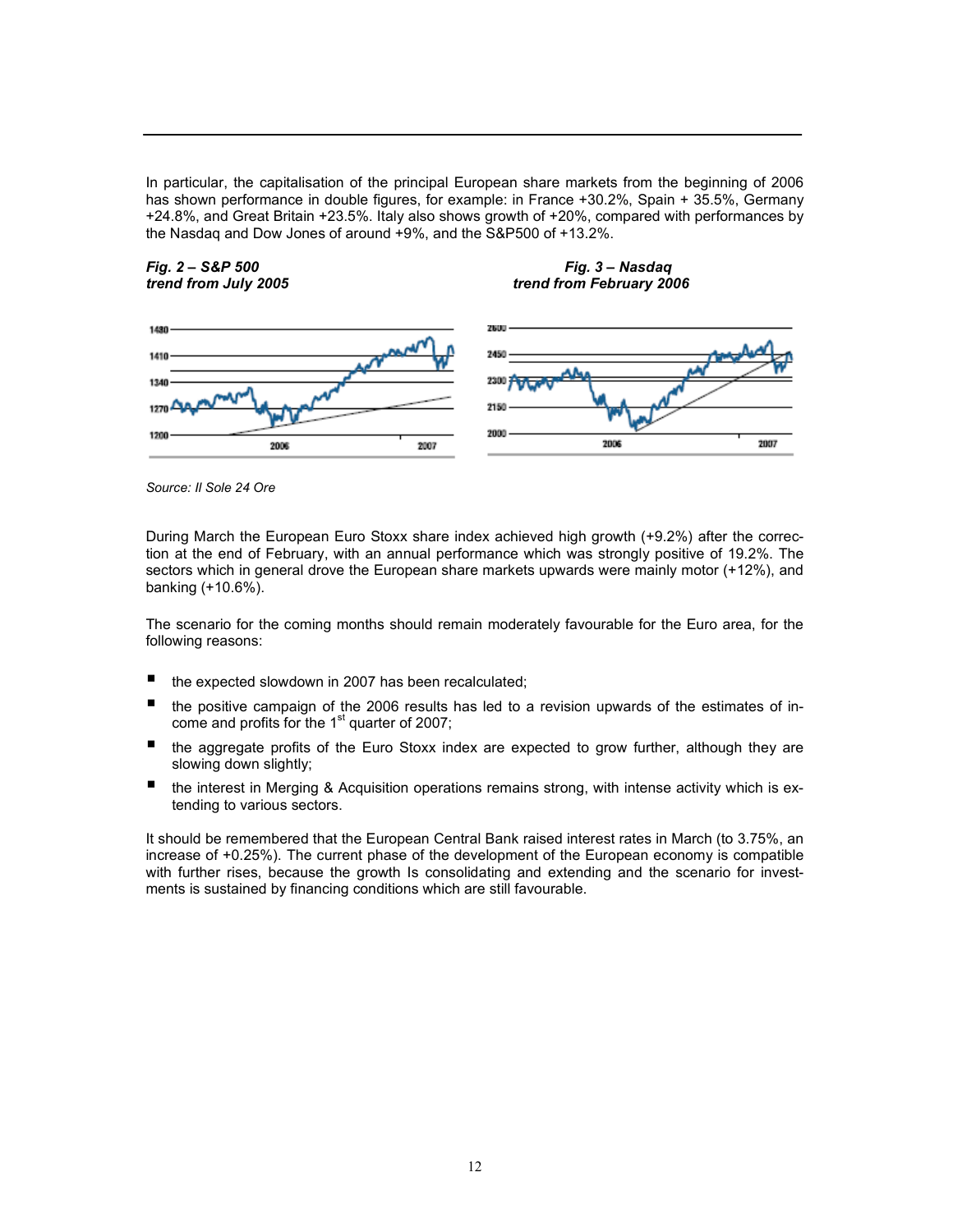After the correction at the end of February the national share markets reacted by recovering much of the fall. The S&P/Mib fell during March (-0.7%), but maintained a favourable performance over a year (+9.6%).

The sectors which recorded the best performances were industrial securities (+1.4% monthly, +21.6% annually), energy  $(+1.0\%$  monthly,  $+2.5\%$  annually), and banking  $(-0.1\%$ , monthly,  $+14.4\%$  annually); in particular, the latter benefited from the announcement of business combination projects in Europe with possible repercussions on the domestic market.

As regards the Italian insurance sector, this is greatly influenced by the modest dynamic of savings income, with a development trend in prospect which continues to be unfavourable, showing, for the securities in this segment, a performance equal to -2.0% monthly and +0.9% annually.

#### Property business

On a worldwide scale, 2006 was an year of strong growth in the property markets, despite repeated increases in interest rates by the Central Banks. In particular, the markets in which the institutional investors mainly operate (properties intended for economic activity) continued their expansion, reaching , at the end of 2006, an increase over the previous year of 33%, for a volume of transactions of around € 500bn. In this context, in the Euro area the dominant role maintained by property investment can be seen in the more mature markets such as Great Britain (34%), Germany (20%) and France (10%), with an increasing contribution from the Eastern Countries, while the role of Italy continues to be marginal (3%).

#### Fig. 4 – Destination of property investments in Europe – 2006



[left - right] Germany, France, Sweden, Holland, Norway, Spain, Italy, EU, Others, UK

Source: Jones Lang LaSalle – Nomisma report - Observatory on the Property Market, 1-07.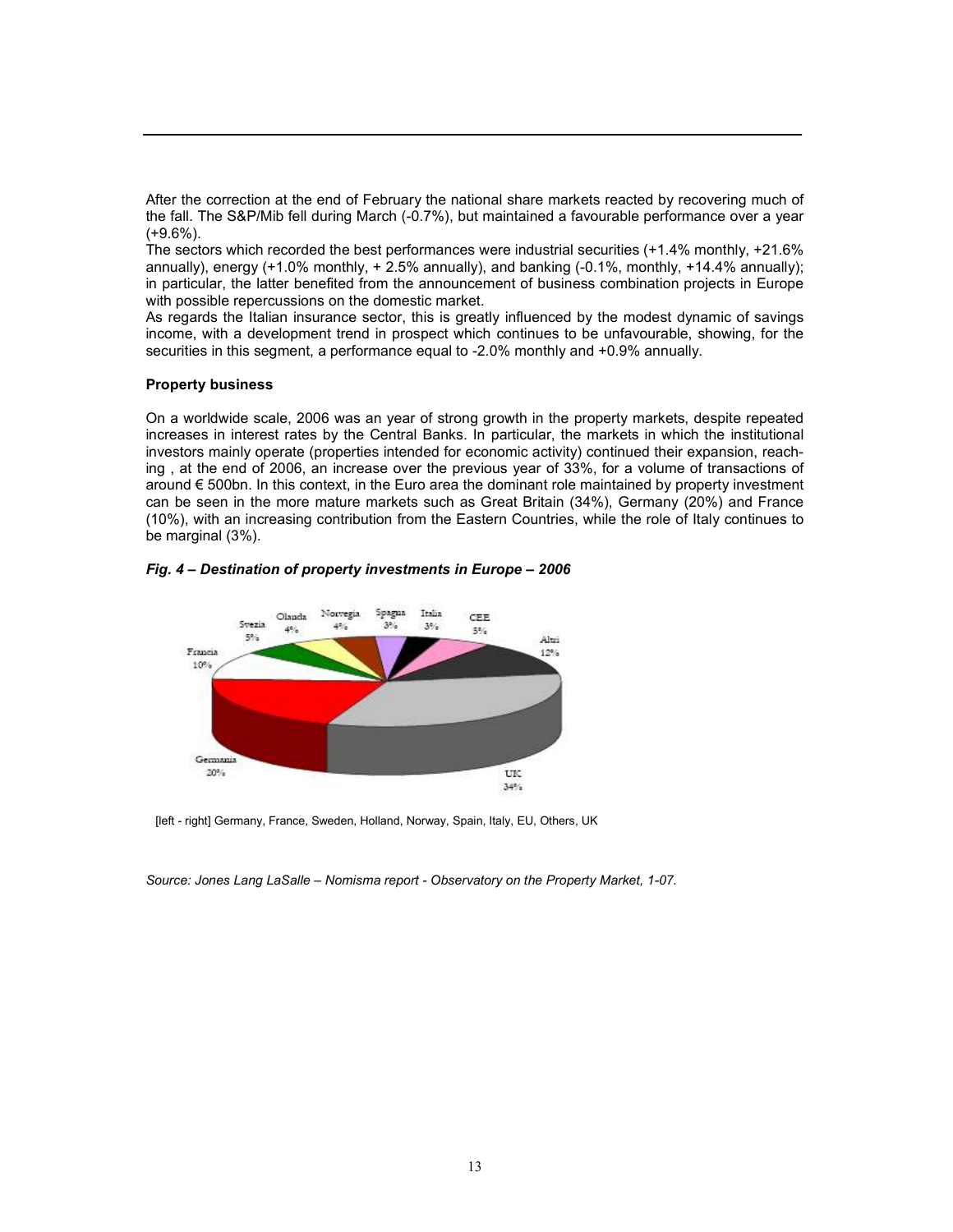This is due to a number of features in our market, such as:

- **u** low ratio between debt and wealth, which in Italy is around 5%, while in the USA, the United Kingdom and Germany it is between 20 and 25%, and in France it is between 10% and 15%;
- **high savings rate, which remains amongst the highest in any country, despite the fact that it has** fallen in recent years when there has been an increasing move towards debt, decreasing from 19.4% in 1994 to 10.2% in 2006;
- **If** low number of outstanding debts on loans, despite recent rate rises. The percentage of families with outstanding loans is now only 1.7%.

Overall, the Italian residential property market, represented by two aggregates of the markets of the 13 major urban areas and the 13 intermediate towns, showed a certain amount of stability in the supply and demand components at the end of 2006. However, the non-residential segments are in a weaker position. Even in rents, there has been a gradual fall in rental income, in particular in the intermediate towns segment, while sale times are aligned both in the major areas and in the intermediate towns and on average have undergone a slight extension compared with 2005.



#### Fig. 5 – Average sale times for dwellings (months)

Source: Nomisma.

With reference to 2007 the improved economic climate in the country should give further assistance to the offices and tertiary use sector, with a positive effect both on prices and rents.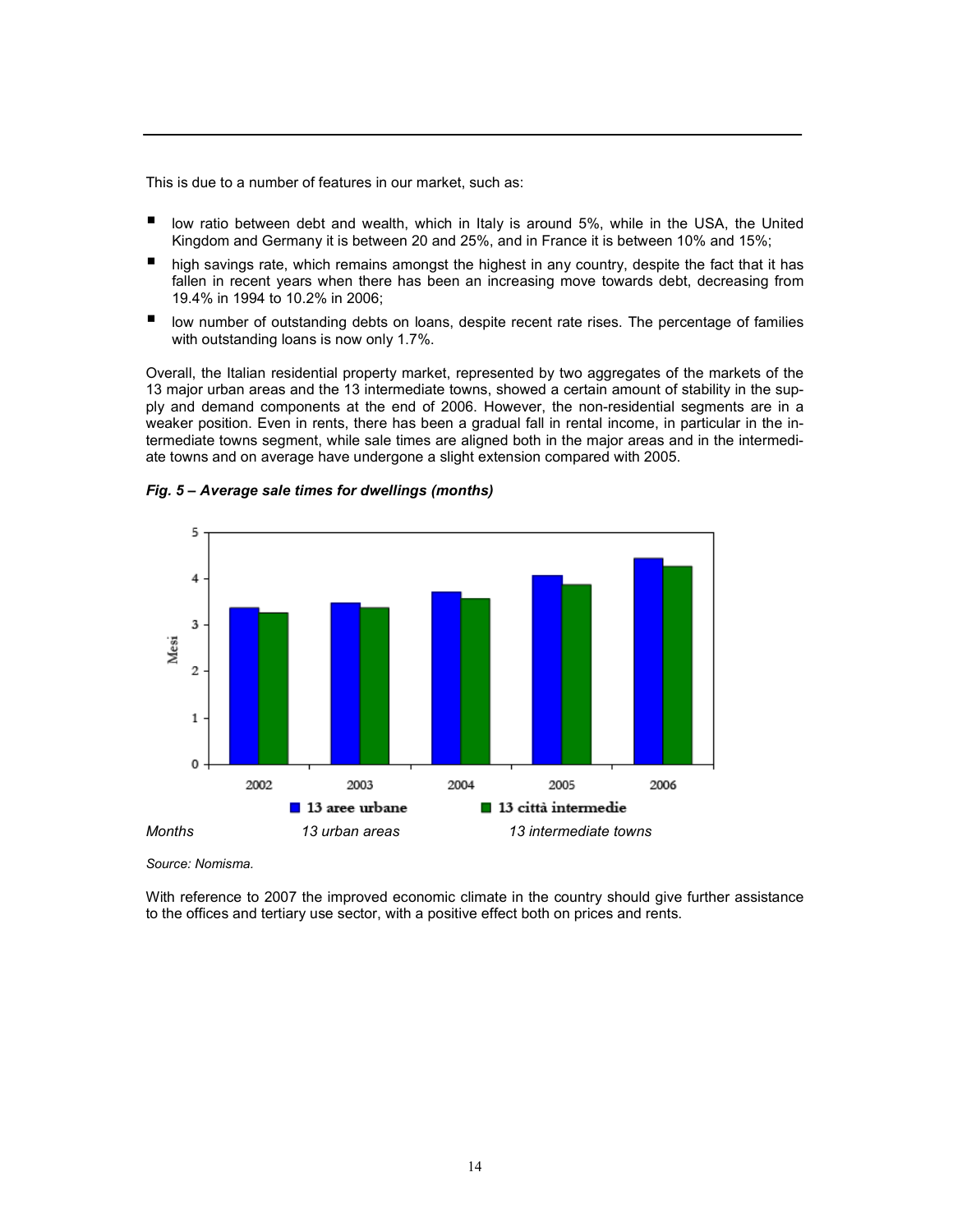#### Legislative developments

Regarding the principal changes in legislation which involved the Italian insurance market in recent months, the developments are described below, and have already been shown clearly in the accounts.

#### Direct indemnity

The direct compensation introduced by the reform of the Insurance Code is the new procedure for insurance reimbursement which, as from 1 February 2007 in the event of a traffic accident, will allow the injured parties who are not liable, or are only partially liable, to be indemnified directly by their own insurer. It will apply in the case of an accident between two motor vehicles, both with Italian registrations, identified and duly insured. It will be set in motion by presenting the notice of loss, completed using the Blue Form (accident report form), and the request for indemnification to the person's own insurance company, which will send an offer for compensation for the losses sustained once the total or partial reason given by their own insured has been checked.

If the claim contains all the information necessary to assess the loss, the insurance company must respond:

- within 30 days for damage to the vehicle and property if the Blue Form has been signed by both drivers or insureds of the vehicles involved;
- within 60 days for damage to the vehicle and property in the absence of the Blue Form with two signatures;
- within 90 days for injuries to the driver proposing the offer of compensation or explaining the reasons why it is not obliged to pay compensation.

After notifying the sum offered, the company must proceed with payment within the following 15 days.

The following will be indemnified:

- damage to the vehicle and any damaged connected to its use (e.g. stoppage for technical reasons, towing etc.);
- any slight injury sustained by the driver (up to 9% disability);
- any damage to items transported belonging to the owner or driver.

This revolution may be the beginning of stability for Motor TPL tariffs, as stated in the intentions of the legislator who believed that a closer relationship between the insured and his own company would lead to a reduction in fraud, and consequently, a decrease in the cost of Motor TPL.

In the event of an accident, every company will be free to indemnify its own clients who have suffered damage with the amount they consider most appropriate, but will then be reimbursed (by a body recently set up to regulate the debt and credit relations between the companies, called the "clearing house") at a pre-established figure only, whose value, respectively of € 1,800, € 2,000 and € 2,300, (and € 3,250 for slight injuries to persons for a maximum of 9 disability points) refers to the three territorial areas into which the Italian provinces have been subdivided.

Therefore, the rigidity of the legislation which provides for determining lump sums with which the companies will offset their respective positions, presents a new obligation for the insurance companies, which could generate management inefficiencies.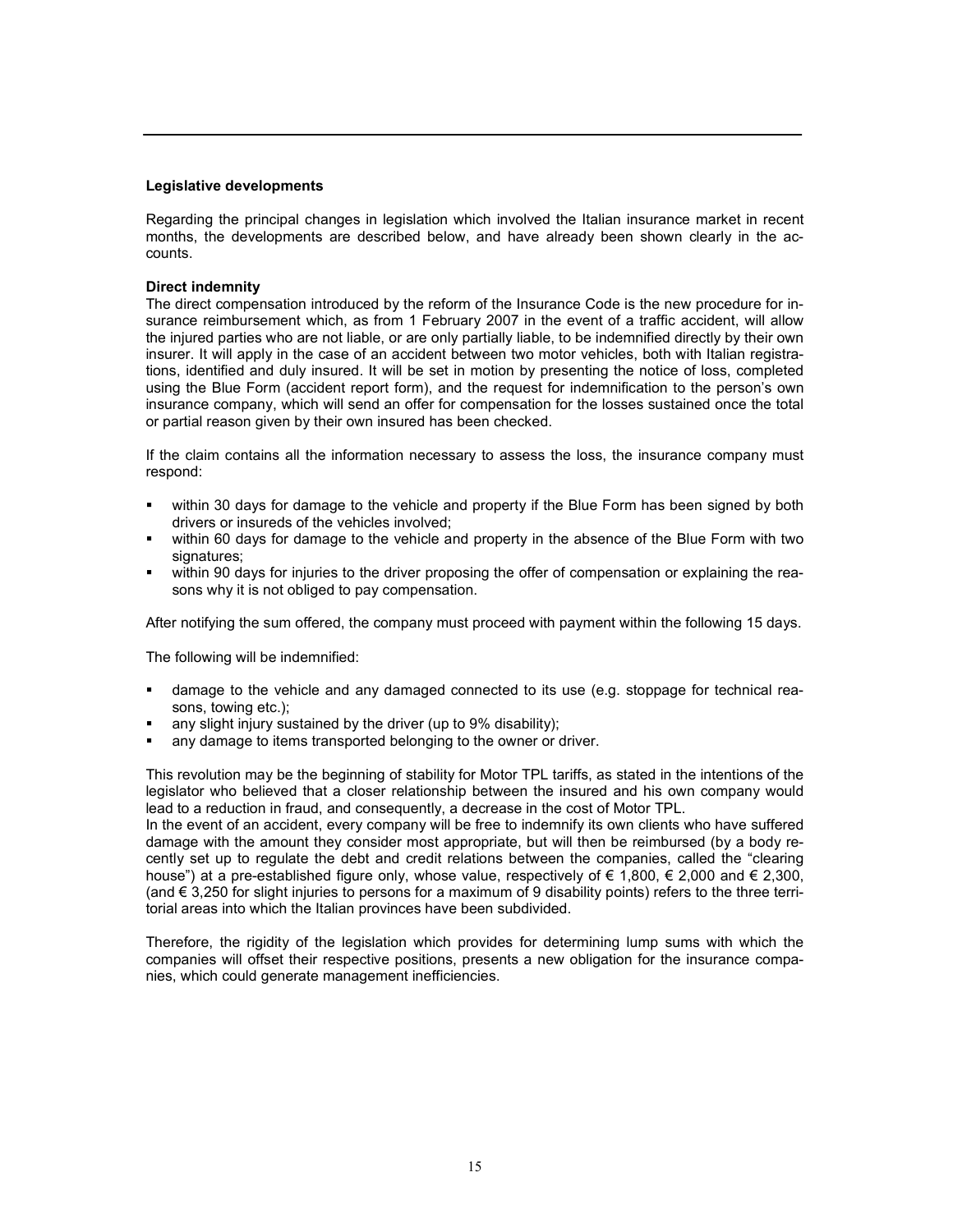While on one hand the possibility of having full control of the cycle of indemnification will drive the companies into greater competition (in the choice of repairers, parts, and in personalising contracts), on the other hand the companies which mainly cover a motor fleet with high powered engine capacity (usually more costly to repair) could tend to select their customers further, so as to balance out the costs.

ANIA is carrying out a publicity campaign nationally to inform policyholders of the new ways of managing the direct indemnity, to make it easier to reach a potential agreement between customers who are victims of losses.

Two months on from the date the direct indemnity came into force, the number of Motor TPL insureds who have obtained reimbursement in less than 60 days was around 73,000, for a sum of € 80m, out of a total of 100,000 losses opened in February and around 180,000 in March. The reference data was prepared on 5 April last by Consap and provided by the Ministry for Economic Development.

It should also be noted that, in order to make prevention more effective and deal with insurance fraud, the Department of Public Safety and ISVAP (Istituto per la Vigilanza sulle Assicurazioni Private - Italian Insurance Regulatory Agency) signed an agreement in April to allow the Police direct access to the data base of Motor TPL claims.

The agreement thus sets out the basis for further forms of co-operation to be developed in the interests of the community.

#### "Check box" project

Membership of the "Check Box" project, the experiment launched by ISVAP in co-operation with the Ministry for Economic Development to keep Motor TPL tariffs down, had 1,321 policyholders as members on 30 March last. More than 3,000 telephone contacts were made with potential users interested in installing the device.

The result confirms that the public is very interested in the initiative, which means that they can agree to install the "check box" on their own vehicle (a mechanism similar to the black box on aircraft), which is absolutely free of charge, and they receive a discount from their own insurer of at least 10% per annum on the Motor TPL premium for the duration of the project, which will be three years.

The check box is a mobile device installed on the vehicle to show data, fully compliant with the laws on privacy, relating to driving and any losses. In particular the device records the events in the 40 seconds prior to and ten seconds after impact. With this device fraud becomes more difficult and it is possible to set up personalised tariffs with consequent savings. Top of the membership process is the province of Rome, followed by Milan, Naples, Turin and Palermo. Fondiaria-SAI has been the most active company in this experimental phase

#### Insurance Code – Single Register of Insurance and Reinsurance Brokers

The Single Register of Insurance and Reinsurance Brokers (RUI), available from 1 February 2007, contains information on persons acting as insurance and reinsurance brokers on Italian territory, resident or with their registered office in Italy.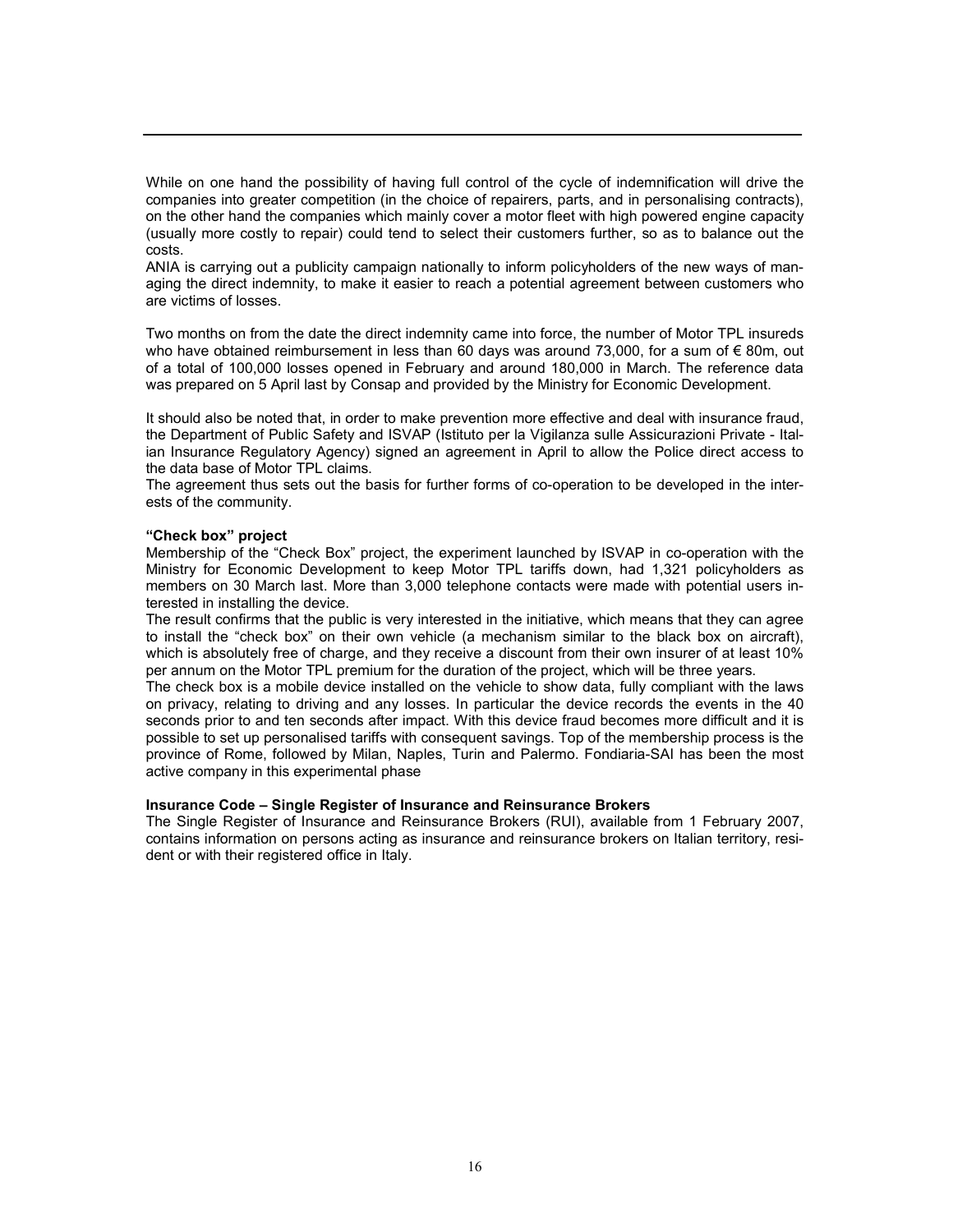The Register was set up by Legislative Decree no. 209 of 7 September 2005 (Insurance Code) in implementation of EC Directive 2002/92/EC on insurance intermediaries, and is regulated by ISVAP Regulation no. 5 of 16 October 2006. Based on this legislation, only those entered in the Register can act as intermediaries. The RUI therefore provides a complete photograph of those operating in insurance mediation, for the protection of consumers.

Based on the provisions of the Code, the Register is subdivided into 5 sections:

- section A (agents);
- section B (brokers);
- section C (direct producers of insurance companies);
- section D (banks, financial intermediaries ex art. 107 of the Consolidation Act on Italian Banks, Stock Brokerage Companies and Post Offices – Post Office Bank Division)
- section E (collaborators with intermediaries under sections A, B and D who operate outside the areas of those intermediaries).

An intermediary cannot be entered in several sections of the Register simultaneously, with the exception of those under sections A and E only for tasks of distribution relating to Motor TPL.

Both individuals and companies can be entered in the Register: a search in it for information on an intermediary can be done by these two access keys, or by the section to which they belong.

#### Supplementary social security

The Finance Law of 2007 set out the early enactment of Legislative Decree 252/2005 by one year and the consequent possibility for company workers (where there are more than 50 employees) to allocate their severance pay maturing on 1 January 2007 to supplementary social security schemes. From 1 January 2007, all employees will therefore have six months to decide where to allocate their payments: based on the "silent agreement" rule, anyone not making a specific choice will have their severance pay allocated to the contractual funds in the sector (or company funds if they exist) or to an alternative supplementary fund managed by INPS.

The reform represents a step forward in the development of integrated pensions but, as shown several times by the association (ANIA), the problematic aspects of this early start are represented by the fact that:

- the period of time given to workers to adhere to the requests is too short;
- it is necessary to increase the awareness of workers which is difficult to achieve in a few months, and this is aggravated by the fact that there is a limited right on the part of the consumer to change his mind (impossible to carry forward the severance pay in the company);
- workers may be deprived of the possibility of being able to compare the alternatives available to them, due to the same rules of supervision and transparency for everyone. Therefore, an acceleration of the reforms would mean in the first instance that only the products which are already available and have been used for some time are easy to access (such as the contractual funds for example);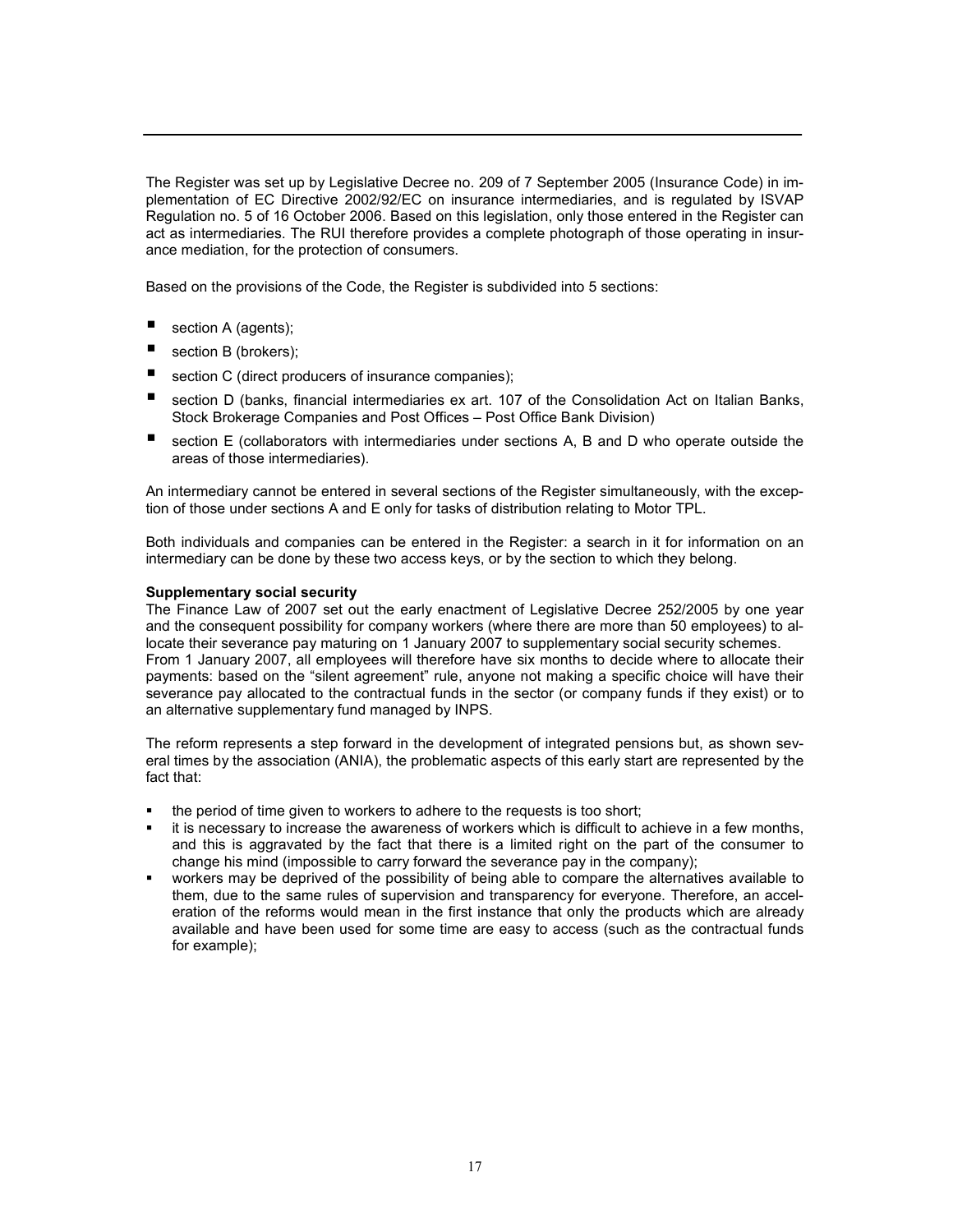• the reform does not make it easy to move from the current "pay as you go" system where the worker pays with his own contributions for pensions for those already retired from the employment market, to the "fully funded" system, in which the workers set aside a fund with deductions from their own salary, and this fund is usable when he retires from the work force. Any forced transfer of the severance pay to INPS will not encourage integrated social security to take off, as by doing this precious funds are being diverted to create a first pillar to continue the development towards a "fully funded" system.

Almost four months after the reform of supplementary social security came into force about one worker in 4, or 26% of the total monitored (around 2.5 million workers) has already informed their employers of their choice concerning their own severance pay.

This is one of the main results of the Assogestioni observatory which was carried out in co-operation with Gfk-Eurisko to monitor workers' decisions.

The data collected by the study showed how 17% of workers (around 1,600,000 individuals) intend to leave the severance pay in the company, while as regards allocations:

- 8%, or around 800,000 workers chose to join the Contractual Funds;
- 0.6% (or 60,000 individuals) is the quota of those who decided to assign their supplementary pension to Open-Ended Pension Funds;
- 0.3% (or 30,000 workers) is the percentage of those who assigned their severance pay to the Fip.

Amongst the workers who have still not decided (74%, or around 7 million workers):

- 3.4 million individuals, or 36% of the total, state that they want to leave their severance pay in the company;
- 16% (around 1.5 million workers) intend to send it to the Contractual Funds;
- 6% (around 600,000 workers) will send it to the Open-Ended Pension Funds;
- 7% (a little over 600,000 individuals) prefer the Fip;
- only 2% (around 203,000 workers) state that they do not wish to do anything, while the remaining 7% have still not come to a decision.

Concerning the reasons for failure to give notification, it was found that in 51% of cases the workers said they had not received sufficient information to make a decision, while 20% were waiting for the date to become closer. It should be noted that the factor which workers took into consideration the most at the time of choice was security, and this was the case both for those who decided to leave the severance pay in the company, and for those who chose a negotiated pension fund.

#### New liberalisation

Decree Law no 7 of 31.01.2007 published in the Official Journal of 01.02.2007, the so-called "Bersani bis" decree, on the proposal of the Ministry for Economic Development, included a new block in the "liberalisation package" in order to open markets to benefit consumer protection.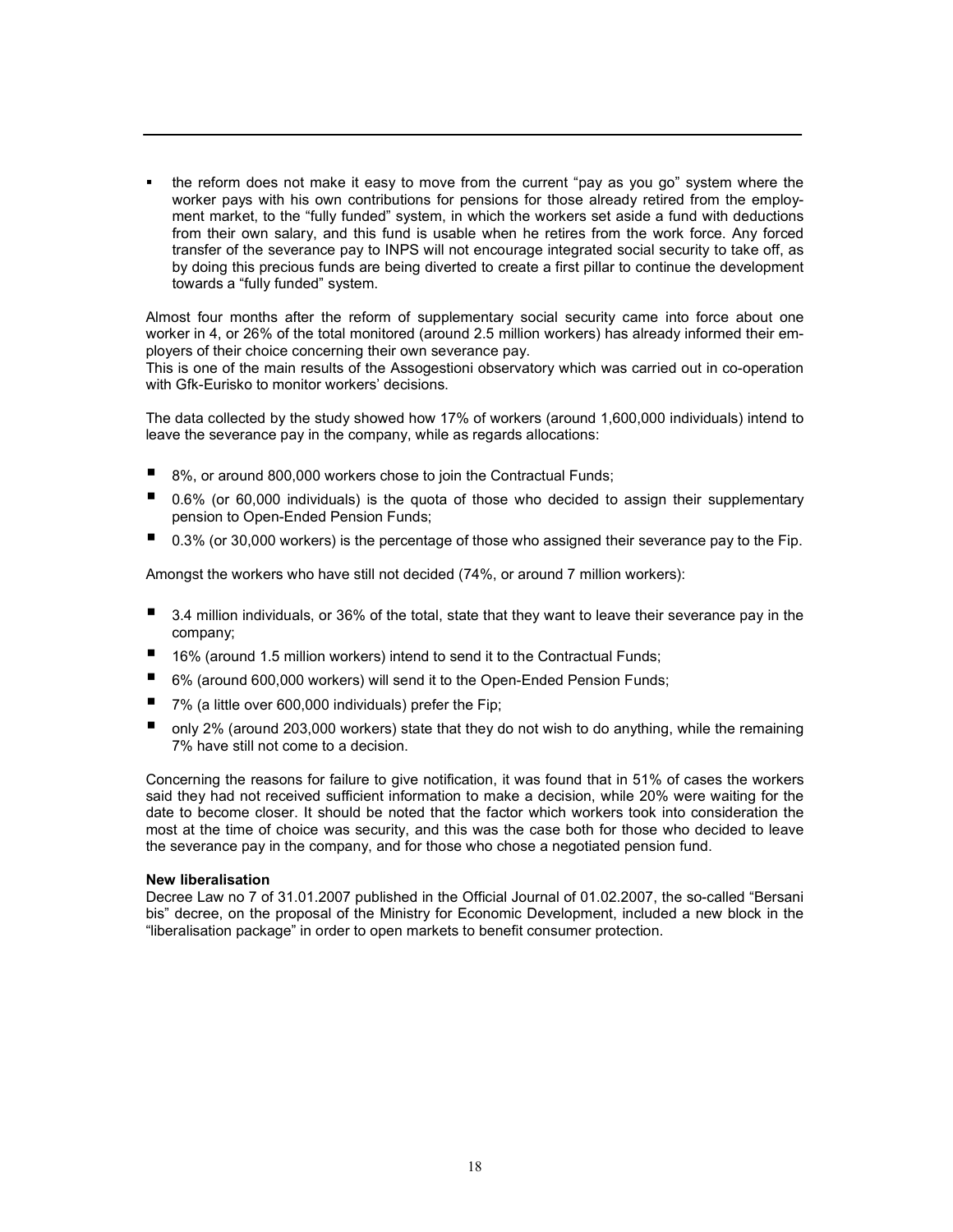Amongst the many innovations, we should point out in particular the measures adopted for competition and consumer protection in the insurance services (ref. art. 5);

 In Non-Life business the abolition of single-firm contracts between insurance companies and sales agents. From 2008, the agent can therefore propose policies from different companies (as is already the case for Motor TPL). At the beginning of the year, the Production Activity Commission of the Chamber approved an amendment which postpones from 04/07/2006 to 01/01/2008 the extension of the prohibition initially imposed only on Motor TPL with the decree law of last July (ref. DL 223 of 4/7/2006 converted by Law 248 of 11/8/2006).

In this case the companies have already shown that it is inappropriate to set up a system of liberalisation based on prohibitions rather than on free initiative. Therefore the abolition of the singlefirm does not apply in the other EU countries, proof that its existence does not restrict freedom of enterprise.

In addition, if the policy lasts for several years, the insured can withdraw annually from the contract without charges, giving notice of at least sixty days. In this case the intervention on contracts in force also represents an initiative which does not sit well with the spirit of true liberalisation.

 In the Motor TPL sector, the transparency of the tariffs available on the market and the obligation of the insurance company to maintain the class indicated in the last declaration of risk for the customer who takes out a new policy for a second car, or following an interruption in the insurance cover,.

#### Anti-fraud archive for payment cards

At the time of writing, the regulation implementing Law no. 166 of 2005 has been signed, instituting a system of payment card fraud prevention. The measure had already been unopposed by the Council of Ministers at the end of March, providing for setting up a computer archive which can collect all the data relating to transactions not acknowledged by the card holders, at the points of sale at which the concession regulating the negotiation of the credit card was revoked or renewed, at automatic machines which have been tampered with. The database (which will hold the data for three years) will be managed by Ucamp, the Central Payments Antifraud Office, a structure which will be set up ad hoc. The measure establishes that the risk of fraud occurs when, at a 24-hour point of sale, al least five authorisations with different cards are refused. Or, if, again during 24 hours, there are three or more requests for authorisation with the same card, or a request for authorisation which is greater than 150% of the average amount of transactions carried out in the three months preceding the transaction.

Those who are obliged to send data (companies, banks and financial intermediaries who issue payment cards and who manage the commercial acceptance networks) must fulfil the obligation within 190 days of the measure coming into force. Thereafter, monitoring will begin at the counters and companies at risk and in the event of fraud, the issuing companies (which will have free access to the data base which they themselves supply with data) can terminate the agreement to credit card payments.

The Public Security Department and the Police can also have access to the data in the archive.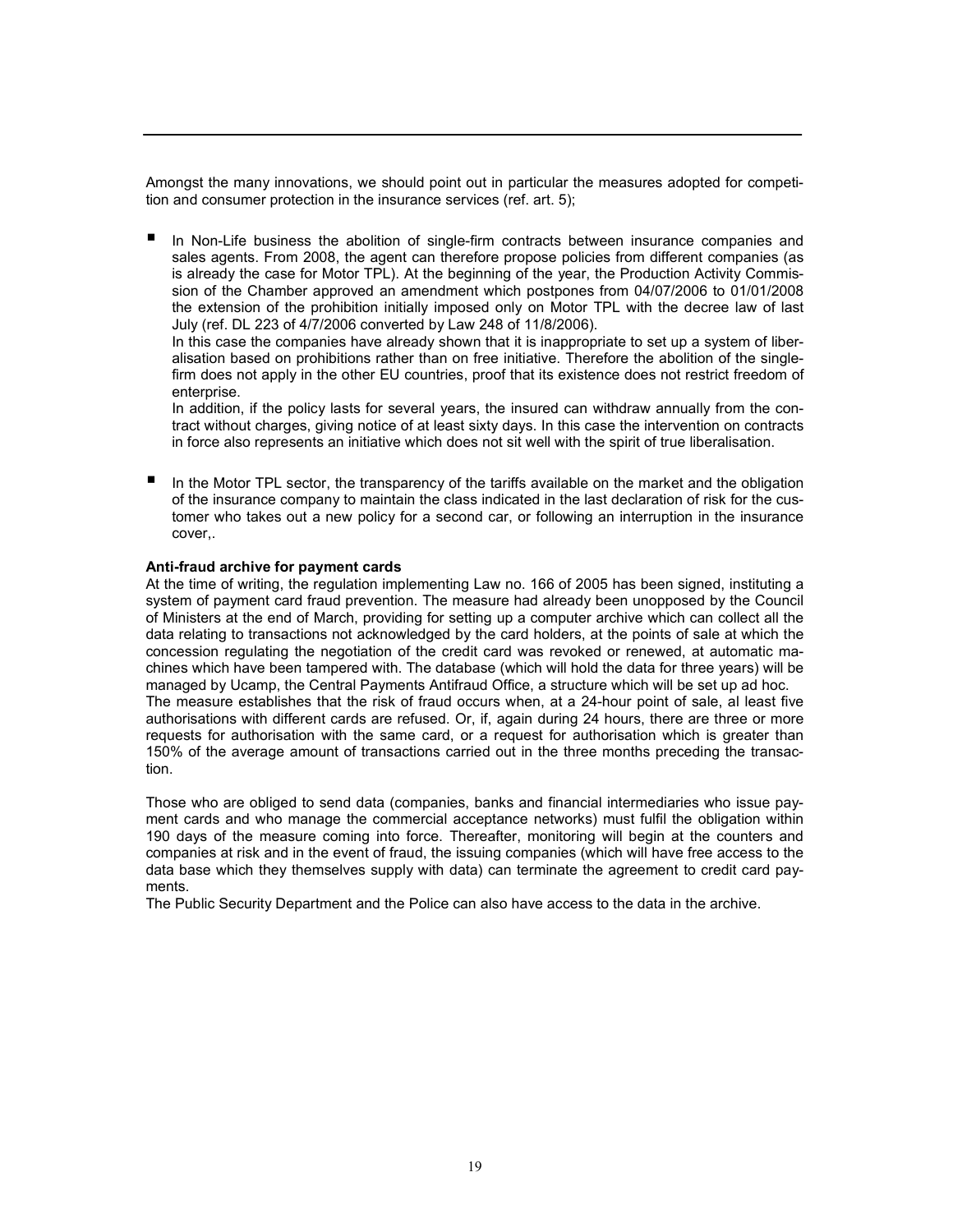#### Solvency II

It will be recalled that during 2006, in order to introduce a new system of prudential supervision (called Solvency II) which can allow supervisors to have the appropriate instruments available to evaluate the total solvency of an insurance company, the European Commission instructed CEIOPS (Committee of European Insurance and Occupational Pension Supervisors) to provide appropriate advice on the introduction of new prudential standards. The new system will have amongst its main objectives that of establishing a requirement of capital for supervision commensurate with the risks taken on.

At the time of writing, CEIOPS has published a letter to the European Commission on the updating of the work concerning the project in question and in particular the  $3<sup>rd</sup>$  qualitative [sic] impact study conducted to date (so-called QIS3 – Quantitative Impact Study) as well as the final versions of a series of opinions for the Commission itself.

CEIOPS has made available all the documents relating to the aims of the study, the technical specifications, the calibration of risk factors and the list of contacts to be consulted for the QIS3 at the Supervisory Authorities.

It is also noted that on 4 April, ISVAP published a letter to the market on "Solvency II – Invitation to take part in the third quantitative impact study". In this letter the Supervisory Authority underlines the importance of Italian companies taking part in QIS 3, in order to test the feasibility of the calibration proposed in the standard formula, and also to point out any nationally specific aspects to be considered at European level. ANIA has also put on its own website a section where available documents which are considered to be of particular interest relating to the Solvency II project can be found.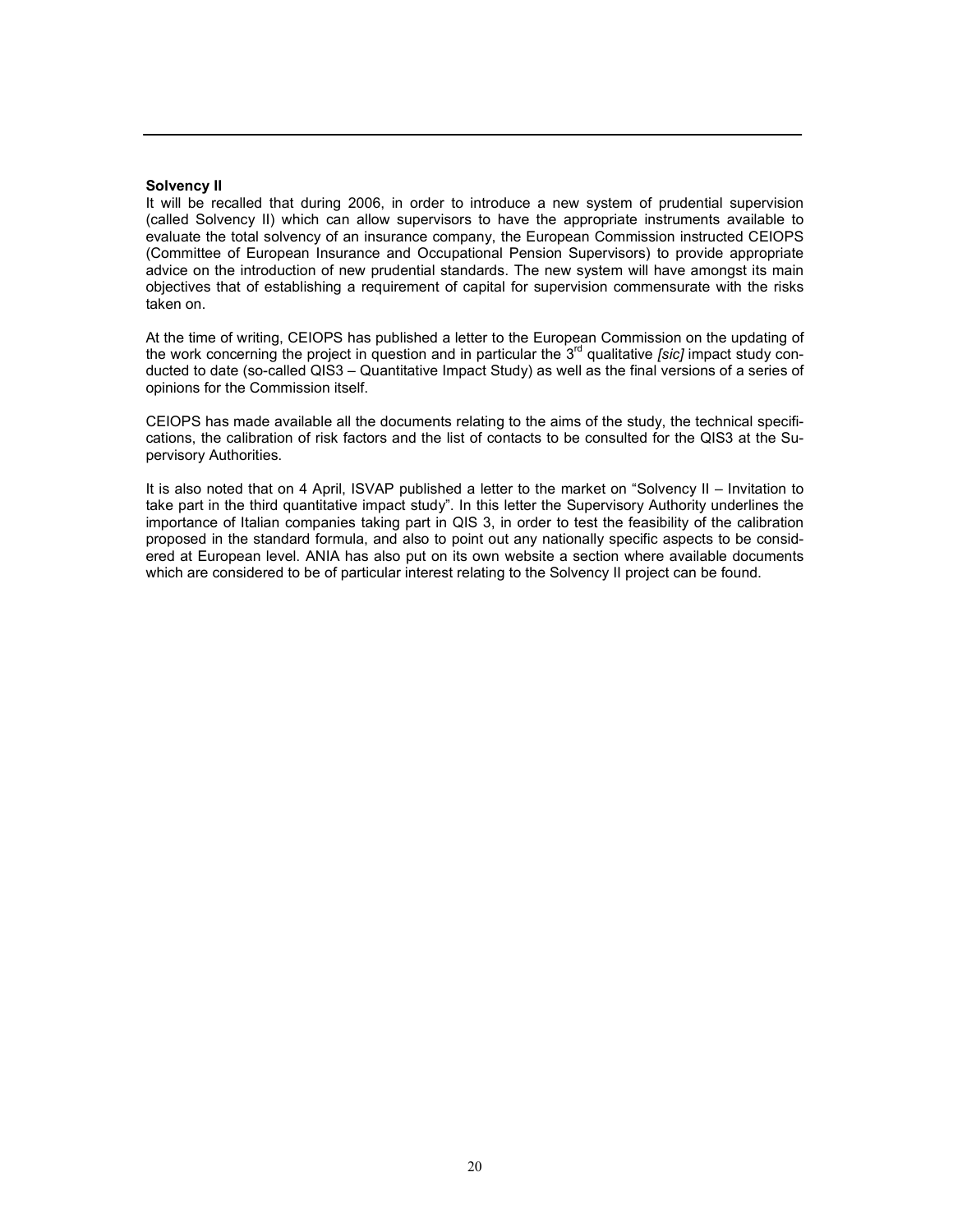# BASIS OF CONSOLIDATION

As at 31/03/2007 the Fondiaria-SAI Group overall, including the Parent Company, consisted of 124 Companies, of which 21 operate in the insurance sector; 2 in the banking sector; 45 in the property and agricultural sector; 22 in the financial sector; 3 in SIM (stock brokerage companies) and SGR (savings management companies) and the rest in various other services.

85 companies are consolidated on a line-by-line basis, 15 consolidated using the net equity method, and 2 companies (Po Vita S.p.A. and Bipiemme Vita S.p.A.) are consolidated using the proportional method, while the remaining companies are maintained at book value given their irrelevance in the economy of the Group.

There are 99 subsidiaries, of which 39 are controlled directly by the Parent Company. 15 companies have their registered office abroad.

It should be noted that due to the introduction of the IAS/IFRS the Group consolidates all the subsidiaries on a line-by-line basis even if they carry out dissimilar activities, such as the Tikal R.E. Closedend Property Fund as the Group controls it and determines its management policy.

Throughout the first quarter there were no significant changes in the basis of consolidation compared with the end of the previous financial year with the exception of the purchase on 27/02/2007 by the subsidiary Immobiliare Lombarda of a shareholding of 33.33% of the capital in the finance company IGLI S.p.A. In particular it should be noted that IGLI S.p.A. is a company with a holding of 29.866% of the share capital of Impregilo S.p.A. which is listed on the Telematic Share market organised and managed by the Italian Stock Exchange (Borsa Italiana S.p.A). The total price of the purchase was approximately € 87.2m.

Also included under this heading is the constitution of the finance company QUINTO ITALIA S.p.A. of which Fondiaria-SAI holds 49% capital with voting rights. This company, set up in partnership with professional operators in the sector, is working to start sector development initiatives involving finance agreements based on one-fifth of salary. <sup>1</sup>

The companies are both valued at cost, considering the short period of time between the date of constitution/purchase and the end of the first quarter of 2007.

# VALUATION CRITERIA

l

The valuation criteria and IAS/IFRS international accounting standards used to draw up the consolidated accounts closed on 31/12/2006 were applied to the quarterly report.

For an up-to-date illustration of the valuation criteria please refer to the consolidated accounts as at 31/12/2006.

However, the quarterly report is influenced by a greater estimative approach and greater use of simplifications; consequently, methodologies are used which, although they make greater use of estimates, are in any case suitable for substantially safeguarding the end of year principles.

<sup>&</sup>lt;sup>1</sup> Translator's note: "quinto" = one-fifth. With some personal loans the limit is one-fifth of the net salary.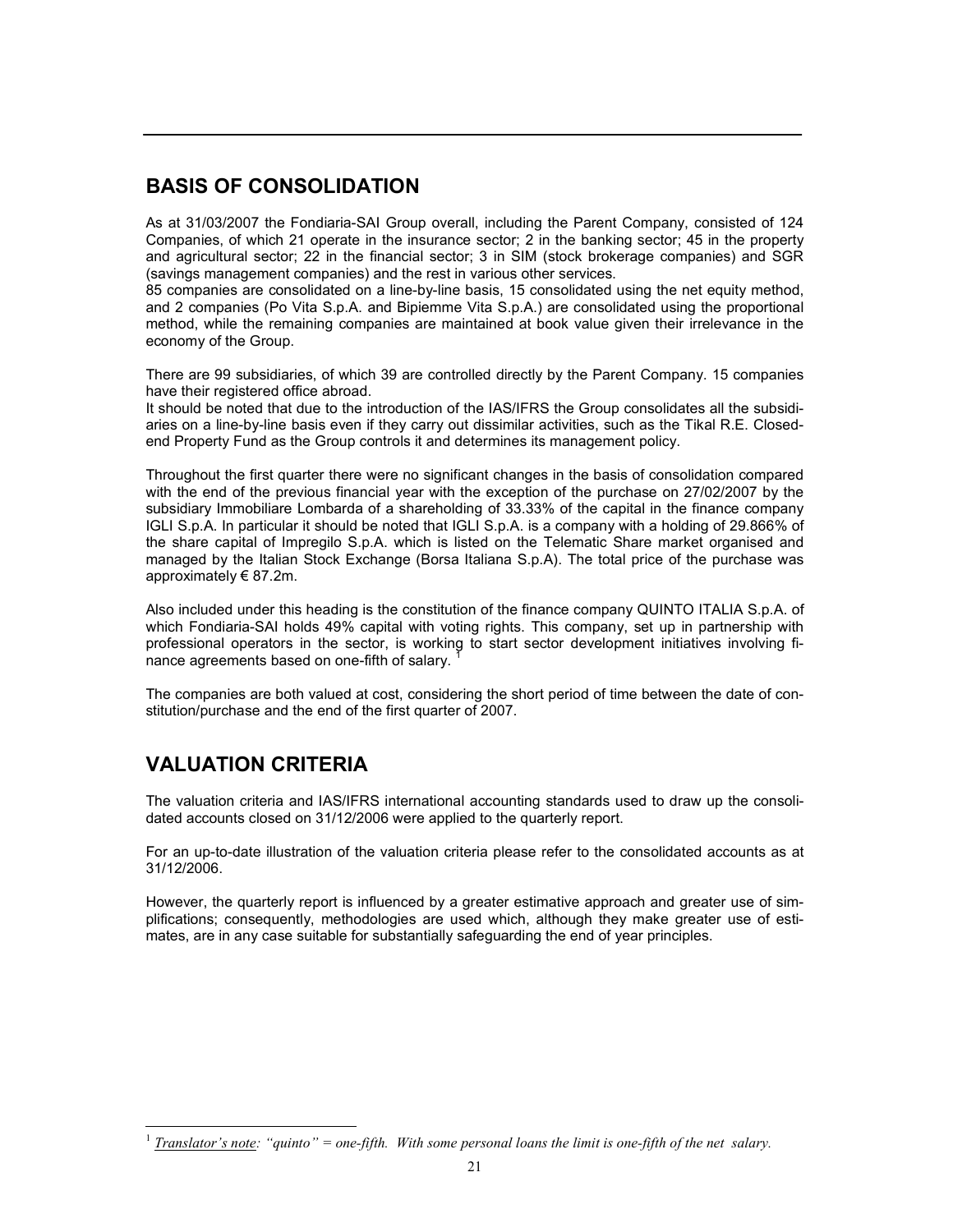In particular for Technical Provisions from direct business we can show the following:

 Provision for unearned premiums in Non-Life business. Within the scope of that provision, any component of the provision for unexpired risks was maintained unchanged on the basis of prudence in the classes where provision was made when the loss ratio was stable compared with the previous statement period. Where there was a worsening of this ratio, in the calculation procedure described in ISVAP circu-

lar no. 360/D the data as at 31 March was inserted. In the event of anomalous trends in production, prudent amounts were set aside on the basis of the forecast loss experience.

Provision for outstanding claims in Non-Life business.

The process of multiphase technical valuation has undergone some changes in terms of the simplification of procedures essentially in that it is impossible to carry out an analytical review of the remaining charges as is the practice at the end of the year. In Land Vehicles TPL the current generation and those of previous years were determined using the operational indicators of the first quarter of 2007.

In particular, considering that the initial reserve was set up at the last cost and taking account of the parameters of sufficiency on the amount paid observed during the period, it was considered appropriate and sufficient to increase the cost of the claims in reserve according to percentages representing the presumed outlay for payments.

In determining the amounts in reserve, account was also taken of further indicators such as the speed of elimination and settlement in the period.

With reference to Motor TPL losses falling under the new system of direct indemnity, it should be noted that considering the very limited time frame, the valuations of losses opened were calculated in such a way as to avoid showing any effects on the profit and loss account for the period, taking into consideration the trend in payments of losses managed on behalf of other companies and the effect of the related lump sums, both compensation and reimbursement.

In other Non-Life business, for both the current generation and for past generations, the estimate of the loss by the technical offices has been integrated with reference to the parameters used in the accounts for 2006, if there were no substantial changes compared with the trends consolidated as a statistical basis.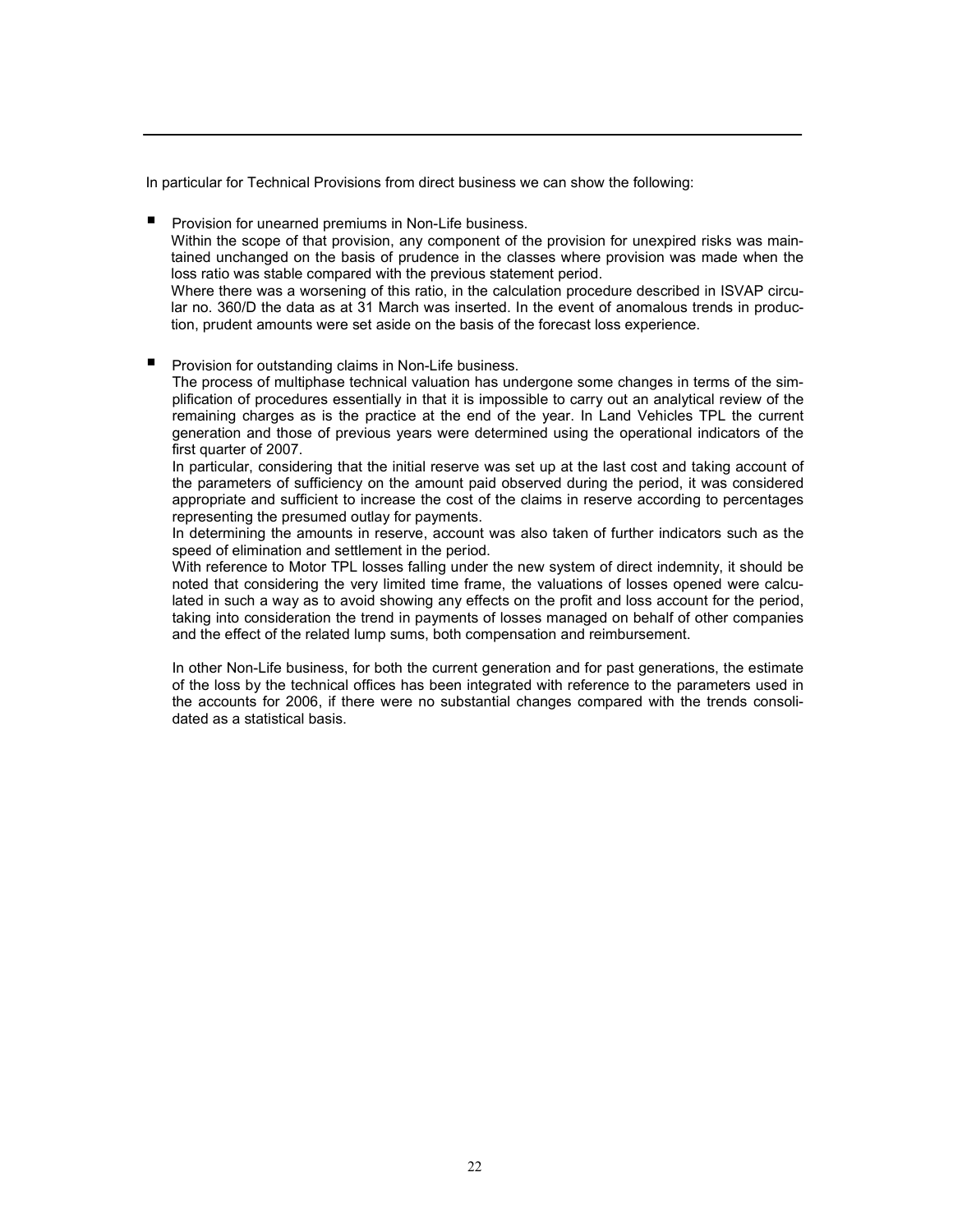# FINANCIAL AND ASSET MANAGEMENT

### INFORMATION ABOUT THE ASSETS

The statement below shows the investments and cash at bank and in hand as at 31/03/2007, compared with the corresponding amounts as at 31/12/2006 and 31/03/2006

| $(\in K)$                                   | 31/03/2007 | 31/12/2006 | Change % | 31/03/2006 |
|---------------------------------------------|------------|------------|----------|------------|
| <b>INVESTMENTS</b>                          |            |            |          |            |
| Property investments                        | 2,147,700  | 2,125,628  | 1.04     | 2,034,238  |
| Shareholdings in subsidiaries, affiliated   |            |            |          |            |
| companies and joint ventures                | 275,598    | 155,921    | 76.75    | 68,652     |
| Investments owned up to expiry              |            |            |          |            |
| Financing and loans                         | 1,238,732  | 1,305,863  | (5.14)   | 1,431,620  |
| Financial assets available for sale         | 23,469,731 | 23,067,611 | 1.74     | 21,815,373 |
| Financial assets at fair value shown in the |            |            |          |            |
| profit and loss account                     | 7,279,571  | 7,157,453  | 1.71     | 5,572,654  |
| <b>Total investments</b>                    | 34,411,332 | 33,812,476 | 1.77     | 30,922,537 |
| Tangible assets: Immovables and other       |            |            |          |            |
| tangible assets                             | 1,181,331  | 1,164,620  | 1.43     | 1,111,466  |
| <b>Total non-current assets</b>             | 35,592,663 | 34,977,096 | 1.76     | 32,034,003 |
| Cash at bank and in hand and equivalent     |            |            |          |            |
| resources                                   | 692,358    | 723,032    | (4.24)   | 652,892    |
| Total non-current assets and cash at        |            |            |          |            |
| bank and in hand                            | 36,285,021 | 35,700,128 | 1.64     | 32,686,895 |

The financial assets available for sale and the financial assets at fair value shown in the profit and loss account are broken down as follows:

| (EK)                                               | 31/03/2007 | 31/12/2006 | Change % |
|----------------------------------------------------|------------|------------|----------|
| Financial assets available for sale                | 23,469,731 | 23,067,611 | 1.74     |
| Equity securities and quotas of UCITS              | 4,256,321  | 4,204,911  | 1.22     |
| Debt securities                                    | 19,210,602 | 18,859,785 | 1.86     |
| Other financial investments                        | 2,808      | 2.915      | (3.67)   |
| Financial assets at fair value shown in the profit |            |            |          |
| and loss account                                   | 7,279,571  | 7,157,453  | 1.71     |
| Equity securities and quotas of UCITS              | 1.447.049  | 1,450,313  | (0.23)   |
| Debt securities                                    | 5,560,502  | 5,416,753  | 2.65     |
| Other financial investments                        | 272,020    | 290,387    | (6.33)   |

The item Property Investments includes the property held by the Group for investment purposes, therefore for rental to third parties or held as an investment or for the appreciation of the capital investment. Their gross book value is € 2,383,709K, of which € 721,013K refers to the land component, while the amount of the depreciation fund is  $\epsilon$  236,009K. The increase which took place in the first quarter, of € 22,072K, was mainly due to the increasing costs over the period.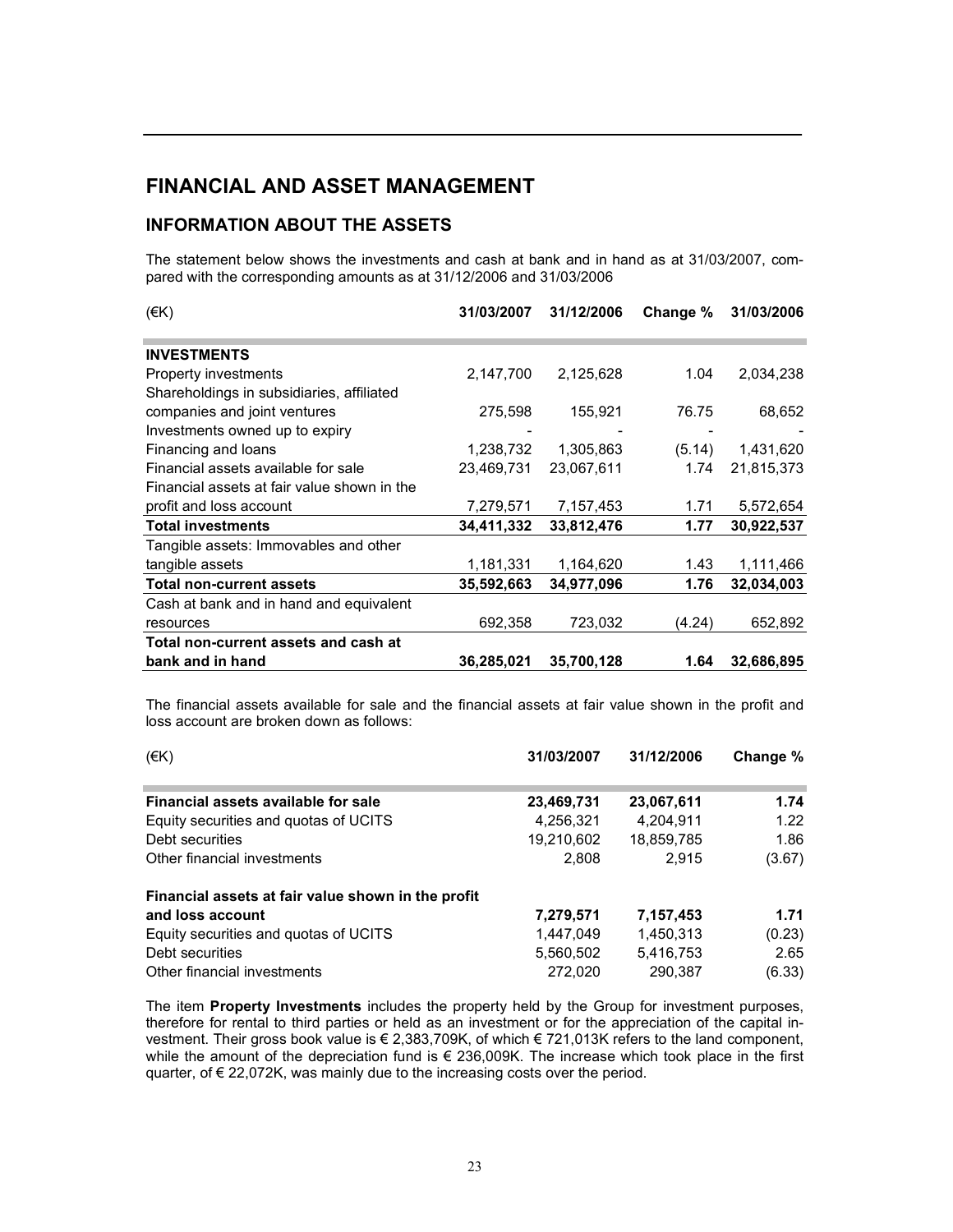The item Shareholdings in subsidiaries, affiliated companies and joint ventures includes shareholdings in the affiliated companies, which have been valued according to the net equity method, in addition to the book value of some shareholdings in subsidiaries which were not consolidated on a line-by-line basis either due to their absolute irrelevance for the purposes of a true and correct representation, or because they are undergoing restructuring or are not operational.

The significant increase in this item is due, among other things, to the acquisition by Immobiliare Lombarda, in February last, of the 33.33% shareholding in the capital of IGLI S.p.A. (holding company which has a 29.9% quota in Impregilo S.p.A.) for a counter-value of € 87.2m. This purchase was made partly using own resources and partly with a loan obtained from Efibanca for around € 38m.

The other most significant shareholdings are those held by the Parent Company in the affiliated company Fin. Priv. S.r.l. for € 68.7m and by the subsidiary Saifin-Saifinanziaria in the affiliated company Finadin S.p.A. for € 41.5m, as well as those held by the subsidiary Immobiliare Lombarda in City Life and Progetto Alfiere.

Financing and Loans includes debt securities of  $\epsilon$  107,845K (as at 31/12/2006  $\epsilon$  107,047K), repo contracts of € 38,571K (as at 31/12/2006 € 65,771K) and loans on life policies of € 68,573K (as at  $31/12/2006 \in 70.738$ ). This also includes the deposit accounts of reinsurers with the ceding companies for a sum of € 32,861K (as at 31/12/2006 € 35,002K) and receivables from replacement agents for reimbursement of indemnities paid to agents who have ceased to operate for a sum of € 206,910K (as at 31/12/2006 € 213,671K).

This item also includes loans granted by Finitalia to its own customers of  $\epsilon$  158,921K (as at 31/12/2006 € 152,700K), credits by the subsidiaries BANCASAI and Banca Gesfid to other credit institutions for credit deposits and loans to banking customers of  $\epsilon$  413,882K ( $\epsilon$  426,333K as at 31/12/2006).

Finally, the item also includes a credit of approximately  $\epsilon$  160m (as at 31/12/2006 around  $\epsilon$  159m) entered for the forward sale of the Intesa SanPaolo shares owned by the Parent Company through the mandatory convertible exclusively into Intesa SanPaolo shares, issued by the subsidiary SAINTERNATIONAL in September 2004. This credit has been discounted, considering the time profile of the forward sale underlying the issue of the mandatory. The positive effect on the profit and loss account for the period was approximately  $\epsilon$  1.3m.

With reference to the Investments owned until expiry, the Group did not consider it appropriate to value any financial instrument for this purpose, in line with the management strategy of the portfolio.

The Financial assets available for sale include debt securities and shares not classified otherwise. Although it is a remaining category, it represents the most numerous category of financial instruments, in line with the characteristics and purposes of the insurance activity.

The Financial assets at fair value shown in the profit and loss account include securities held for trading as well as those assigned by the companies in the group in that category (designated). This item includes the investments and financial instruments relating to insurance policies or investment contracts issued by insurance companies for which the risk of investment is borne by the policyholders.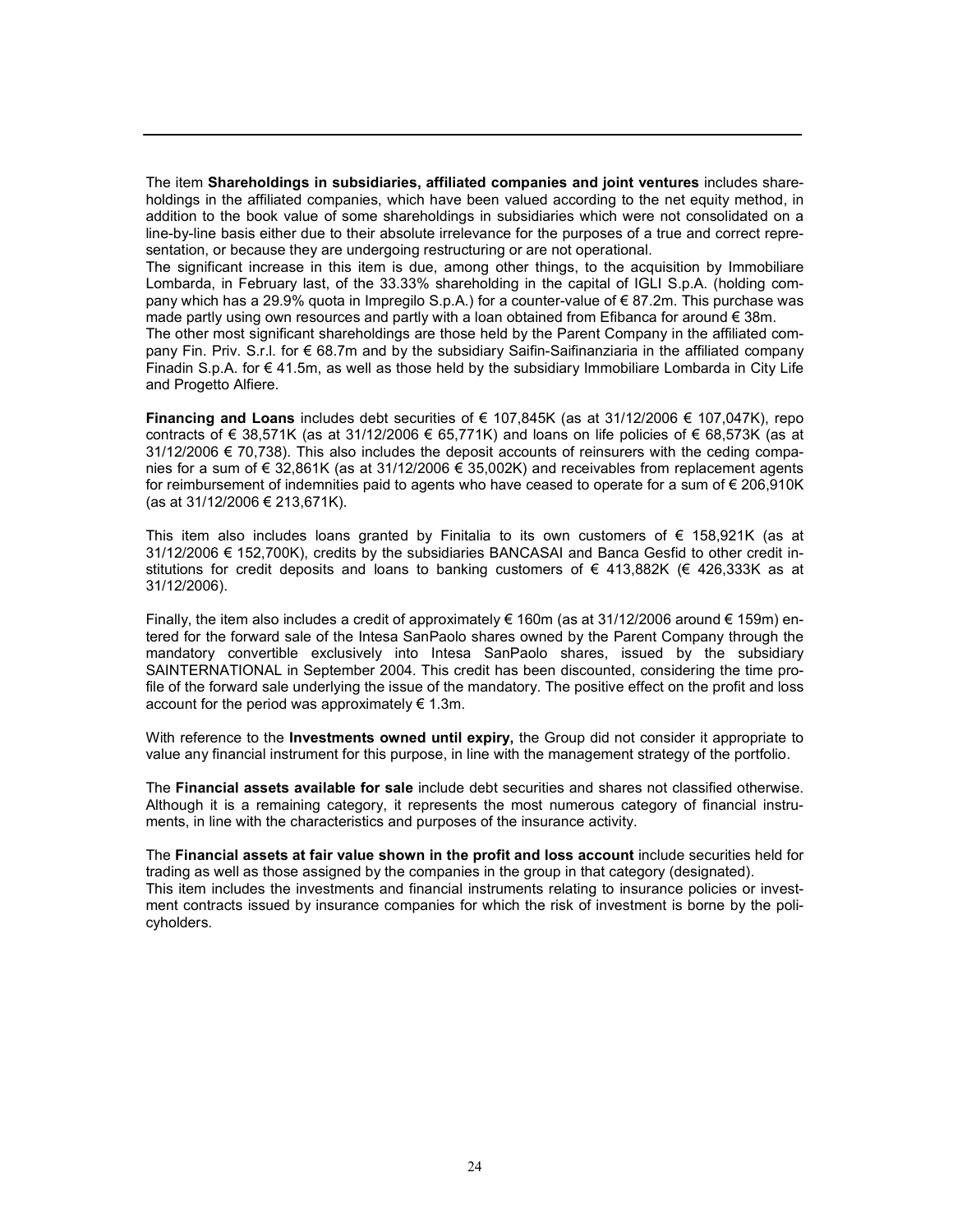As regards the composition according to the nature of these categories of financial instruments, please refer to the table at the foot of the statement of investments.

According to the international accounting standards, immovables for direct use by the entity which draws up the consolidated accounts are not considered to be investments: for this purpose we have valued this item under the Tangible assets, which also includes the property stocks for which the criteria of IAS 2 are applied. In particular this item includes a further € 753m (€ 741m as at 31/12/2006) relating to the property assets of the subsidiary Immobiliare Lombarda S.p.A.

Immovables for direct use by the group are entered at cost and subject to depreciation depending on their estimated remaining useful life. Vice versa the property stocks are valued at the lower sum between the cost and the net realisation value, the latter represented by the market value.

The other tangible assets include, among other things, movables, plant, machinery and motor vehicles used by the group in carrying out their own activity. It should be noted that due to the joint venture begun with the partner EDS in the information technology sector, on 01/02/2007, the Group assigned all of its hardware and software for a remaining accounting value of around € 9m to the affiliated company Fondiaria-SAI Servizi Tecnologici. The operation did not generate any effects on the profit and loss account for the period.

#### Net technical provisions

| (EK)                                      | 31/03/2007 | 31/12/2006 | Change % | 31/03/2006   |
|-------------------------------------------|------------|------------|----------|--------------|
| Technical provisions non-Life busi-       |            |            |          |              |
| ness                                      |            |            |          |              |
| Provision for unearned premiums           | 2,406,676  | 2,437,801  | (1.28)   | 2,371,041    |
| Provision for outstanding claims          | 8,469,532  | 8,529,076  | (0.70)   | 8,032,398    |
| Other provisions                          | 10,498     | 10,501     | (0.03)   | 9,911        |
| <b>Total provisions Non-Life</b>          | 10,886,706 | 10,977,378 | (0.83)   | 10,413,350   |
|                                           |            |            |          |              |
| <b>Technical provisions Life business</b> |            |            |          |              |
| Mathematical provisions                   | 13,699,317 | 13,538,101 | 1.19     | 12,531,645   |
| Provisions for sums to be paid            | 207.116    | 203.548    | 1.75     | 107.768      |
| Technical provisions where the invest-    |            |            |          |              |
| ment risk is borne by the policyholders   | 1,349,883  | 1,126,403  | 19.84    | 860,852      |
| Other provisions                          | 144,786    | 185,460    | (21.93)  | 249,242      |
| <b>Total provisions Life</b>              | 15,401,102 | 15,053,512 | 2.31     | 13,749,507   |
| Total                                     | 26,287,808 | 26,030,890 | 0.99     | 24, 162, 857 |

The net technical provisions are broken down as follows:

The technical provisions for non-Life business as at 31/03/2007 include the provision for unearned premiums of  $\epsilon$  2.407m, calculated using the pro-rata temporis method, and the provision for outstanding claims of € 8,470m. With the introduction of the IAS/IFRS international accounting standards, as from 2005 financial year, this item no longer includes the provisions for equalisation and provisions to cover catastrophe risks, determined using lump-sum methodologies on the basis of specific legislative measures under national legislation. These provisions, which are still compulsory for the purposes of drawing up the statutory financial statements, are no longer allocated in the consolidated accounts.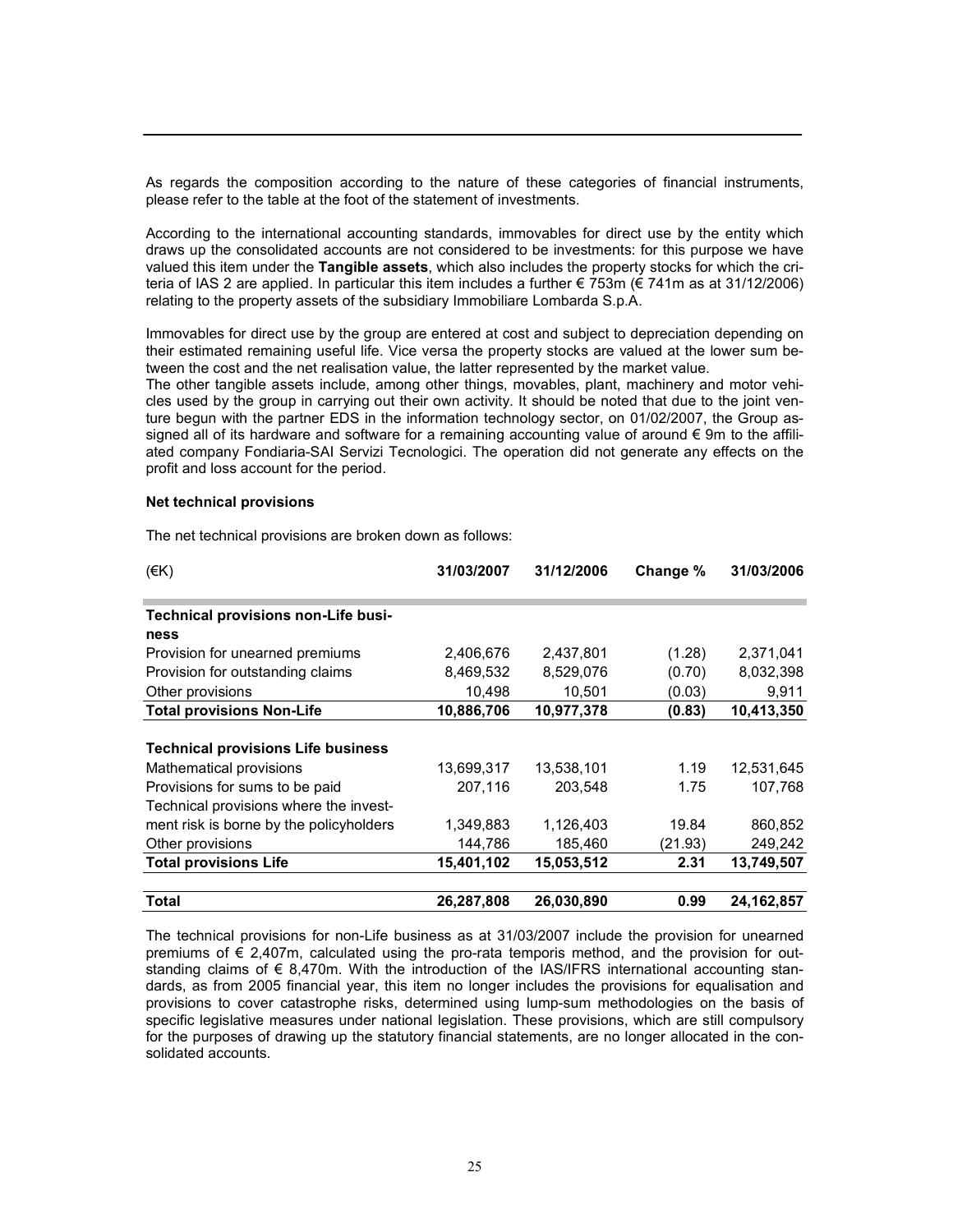The other technical provisions in Non-Life include the provision for increasing age in the sickness class, calculated according to the national legal provisions: it is intended to meet any aggravation in the insurance risk due to the increase in age of the policyholders.

The technical provisions in Life business relate to insurance and investment contracts with elements of discretionary participation governed by IFRS 4. This item does not include the liabilities relating to the policies (mainly of the index and unit linked type) which, as they are taken out with an insurance risk which is not significant, are governed by IAS 39 (Financial instruments) and entered under the financial liabilities.

It should also be noted that the technical provisions in Life Business have been increased, compared with the value determined according to the national accounting standards, by around  $\epsilon$  28 m due to the effects of accounting for deferred liabilities to policyholders, resulting from the application of the accounting technique of shadow accounting as laid down by IFRS 4.

#### Financial Liabilities

The application of the international accounting standards has meant significant changes in the presentation of the financial liabilities of the group. In particular, both the broadening of the basis of consolidation, and the different classification of some insurance contracts under investment contracts has meant the entry and reclassification of items which are not shown in the presentation of the accounts drawn up according to Italian criteria.

It is noted, however, that the greater amount of financial debts does not have any impact in terms of the burden on funding, as it is an accounting representation which complies with the new international standards, and does not have a significant effect on the financial leverage of the group.

The sub-division of the financial liabilities is shown below:

| (EK)                                             | 31/03/2007 | 31/12/2006 |        | Change % 31/03/2006 |
|--------------------------------------------------|------------|------------|--------|---------------------|
| <b>Financial liabilities</b>                     |            |            |        |                     |
| Subordinated liabilities                         | 805.423    | 807.386    | (0.24) | 485.929             |
| Financial liabilities at fair value shown in the |            |            |        |                     |
| profit and loss account                          | 4,663,074  | 4.842.032  | (3.70) | 3,395,744           |
| Other financial liabilities                      | 1,407,584  | 1,430,477  | (1.60) | 1,520,946           |
| <b>Total financial liabilities</b>               | 6,876,081  | 7,079,895  | (2.88) | 5.402.619           |

For the item Subordinated liabilities please refer to the next section on Debts.

The item Financial liabilities at fair value shown in the profit and loss account includes  $\epsilon$  4,490m as at 31/03/2007 (€ 4,624m as at 31/12/2006) relating to liabilities from financial contracts issued by insurance companies, entered using the methodology of deposit accounting, which mainly provides for the allocation only of the income margins to the profit and loss account and the allocation of the premiums written to the financial liabilities.

The item also includes around  $\epsilon$  126.4m relating to hedge derivative transactions entered into by the Parent Company and the subsidiary Milano for which the financial instruments owned by the group, represented by equity securities, have recorded a similar positive change with an effect on the profit and loss account.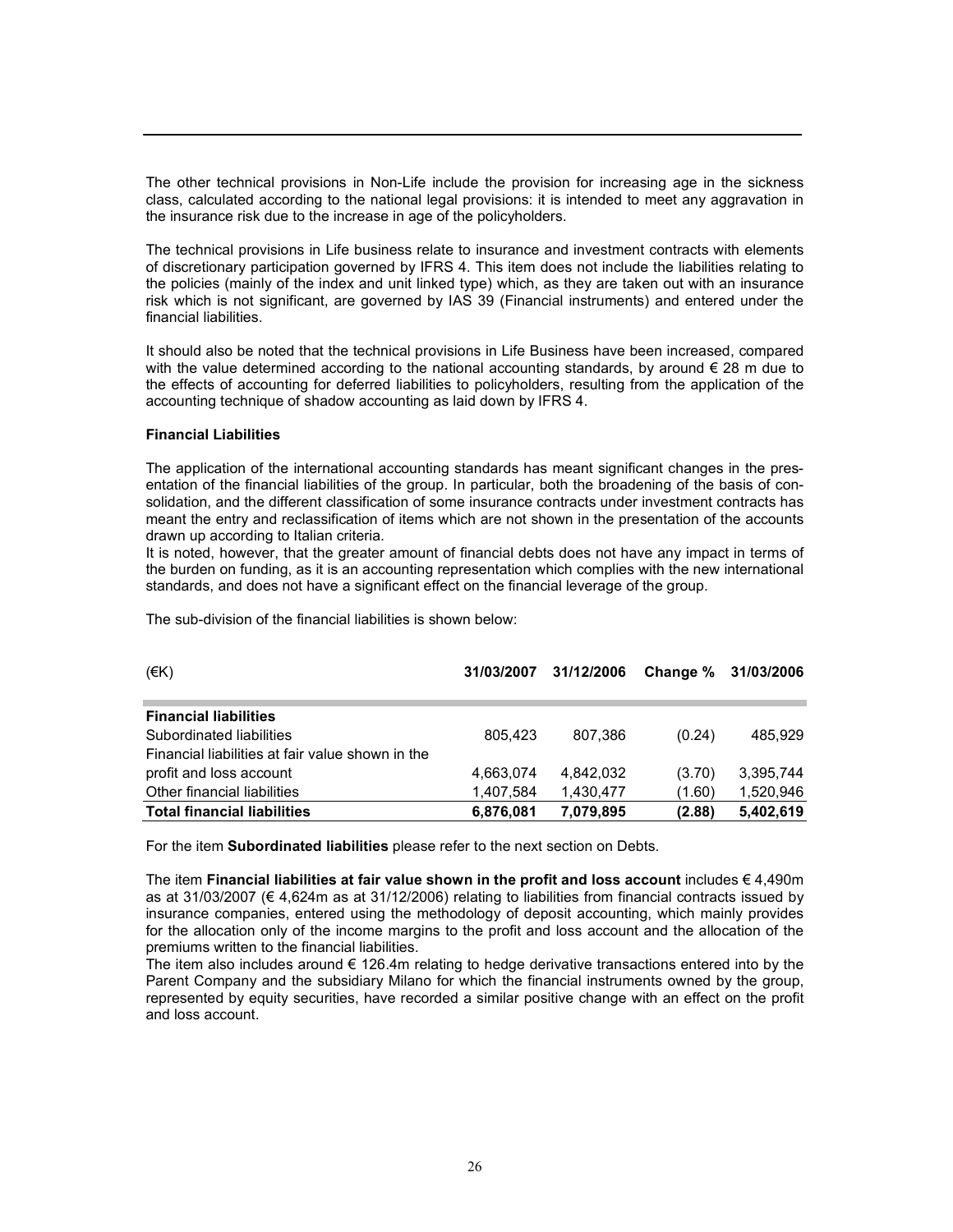The Other financial liabilities include  $\epsilon$  214m (as at 31/12/2006  $\epsilon$  203.5m) relating to deposits opened by customers with the subsidiary BANCASAI, while € 61.1m (€ 81.4m as at 31/12/2006) refers to the similar positions in the subsidiary Banca Gesfid. In addition € 178.3m (€ 178.0m as at 31/12/2006) relates to the debt for a nominal sum of  $\epsilon$  180.4m taken out by the subsidiary Sainternational, to be repaid exclusively in Intesa SanPaolo shares which are owned.

The item also includes  $\epsilon$  12.6m ( $\epsilon$  12.8m as at 31/12/2006) for investment contracts taken out by life insurance policyholders valued using the cost less depreciation method. It also includes  $\epsilon$  62.9m ( $\epsilon$ 95.3m as at 31/12/2006) relating to repo contracts for financing taken out by the subsidiary SAI Mercati Mobiliari. The remainder refers mainly to deposits taken out with reinsurers.

Consequently, for the purposes of the correct representation of the items under examination, it was considered suitable to show separately the items relating only to the financial debt burden, understood as the total amount of financial liabilities for which it is not possible to establish a specific correlation with the items in the assets. The situation is summarised in the table below.

# **DEBTS**

The debt situation of the Fondiaria-SAI Group as at 31/3/2007 is as follows:

| (million Euro)                    | 31/03/2007 | 31/12/2006 | Change |
|-----------------------------------|------------|------------|--------|
| Subordinated loans                | 805.4      | 807.4      | (2.0)  |
| <b>Mandatory SAInternational</b>  | 178.3      | 178.0      | 0.3    |
| Payables to banks and other loans | 429.4      | 395.5      | 33.9   |
| <b>Total debts</b>                | 1.413.1    | 1,380.9    | 32.2   |

The item Subordinated loans includes the loan taken out by the Parent Company with Mediobanca in July 2003 with at the same time early repayment of the loan taken out previously on 12/12/2002. The loan for a sum equal to a nominal amount of  $\epsilon$  400m, had been taken out to increase the items comprising the solvency margin.

With reference to the subordinated loan of  $\epsilon$  400m already in existence with Mediobanca, following authorisation from ISVAP, the Parent Company agreed the following:

- some contractual changes to the subordinated loan itself, relating, among other things, to the reduction in the interest rate, from Euribor at six months + 265 basis points to Euribor at 6 months + 180 basis points;
- a further subordinated loan contract taken out for a period of twenty years with a fixed maturity date for a total of  $\epsilon$  100m at an interest rate equal to Euribor at 6 months + 180 basis points, with the same features of subordination as the previous loan;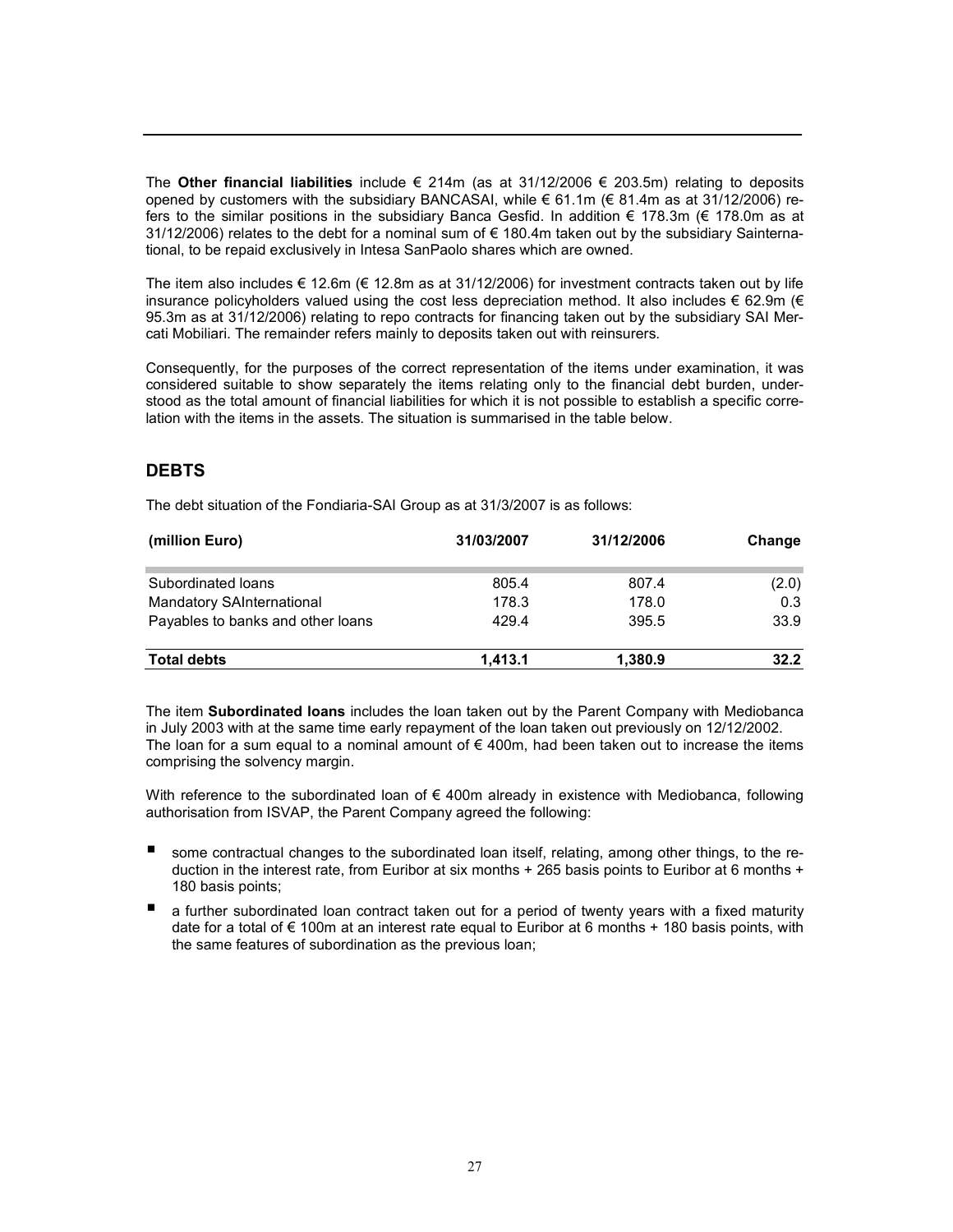a new subordinated loan contract, taken out on 14 July 2006, for a total sum of € 300m, half subscribed by Fondiaria-SAI and the other half by Milano Assicurazioni. This loan also presents a cost equal to the Euribor at 60 months + 180 basis points and is repayable in five equal annual instalments as from the  $16<sup>th</sup>$  anniversary of the date the loan was granted. In particular, this contract contributes to a further improvement in the Group's available solvency margin for the part granted to the subsidiary Milano Assicurazioni.

Finally the item "Subordinated loans" also includes the subordinated loans of BPM Vita received during the course of 2003. There were four subordinated loans for a nominal sum of  $\epsilon$  16m, half taken out with the Banca Popolare di Milano and half with the Banca di Legnano. Two loans fall due on 27 June 2008 and have interest rates equal to the Euribor at 12 months increased by 0.75%; while the other two loans have an undetermined due date and interest rate equal to the Euribor at 12 months increased by 2.50%.

On 27/09/2004, the Luxembourg subsidiary Sainternational S.A. launched a Convertible and Repayable Bonded Loan exclusively with Intesa SanPaolo ordinary shares owned by Fondiaria-SAI, due date 29/09/2010 and listed on the Luxembourg Stock Exchange.

The bonds, with a nominal value of a total of  $\epsilon$  180,400K, will be repayable on the due date by delivery of 44,000,000 ordinary Intesa SanPaolo shares, formally owned by Fondiaria-SAI, at the exchange price of  $\epsilon$  4.10 per share, and therefore with a premium of 35.13% compared with the listing of the ordinary Intesa SanPaolo shares when the offer price was decided.

The annual coupon of the bonds and the return on the due date are equal to 6.10%.

With reference to **Payables to banks and other lenders**, equal to  $\epsilon$  429.4m, we give the most significant amounts below:

- € 244.6m refers in full to the consolidated debt of the subsidiary Immobiliare Lombarda. This is the result of the renegotiation of the debt of the purchased company Immobiliare Lombarda, which took place in accordance with the merger project, of which it was a condition. The rate of interest of the loan comprised the Euribor plus a spread of 0.9%. The due dates are variable until 2012. It should also be noted that in the first quarter of 2007 Immobiliare Lombarda took out a new loan for around € 38m with Efibanca, to purchase the holding in IGLI. The interest rate for this loan was the Euribor plus a spread of 0.83% and the due date is fixed at 31 December 2012;
- € 179.7m refers to the loan taken out by the Tikal R.E. Closed-end Property Fund with Banca Intesa SanPaolo, the latter in its capacity as Organising Bank, Agent and Lender. The purpose of the loan is to improve the return on the fund's own resources and therefore on the capital invested by the participants. The amount granted, which does not deplete the credit provided totalling a nominal sum of € 280m, is used either for investment in new initiatives, or to carry out improvements with a view to future realisations or increases in income. The cost of the funding is equal to the Euribor plus a credit spread varying from 70 to 110 b.p. The Fund, from the first financial year, has made use of two derivative instruments on rates, implementing a hedging policy for the potential risk of an increase in rates for the loan taken out;
- $\epsilon$  3.4m refers to the debt taken on with credit bodies by the subsidiary Finitalia;
- the remainder relates to other debt positions whose unit amounts are not significant.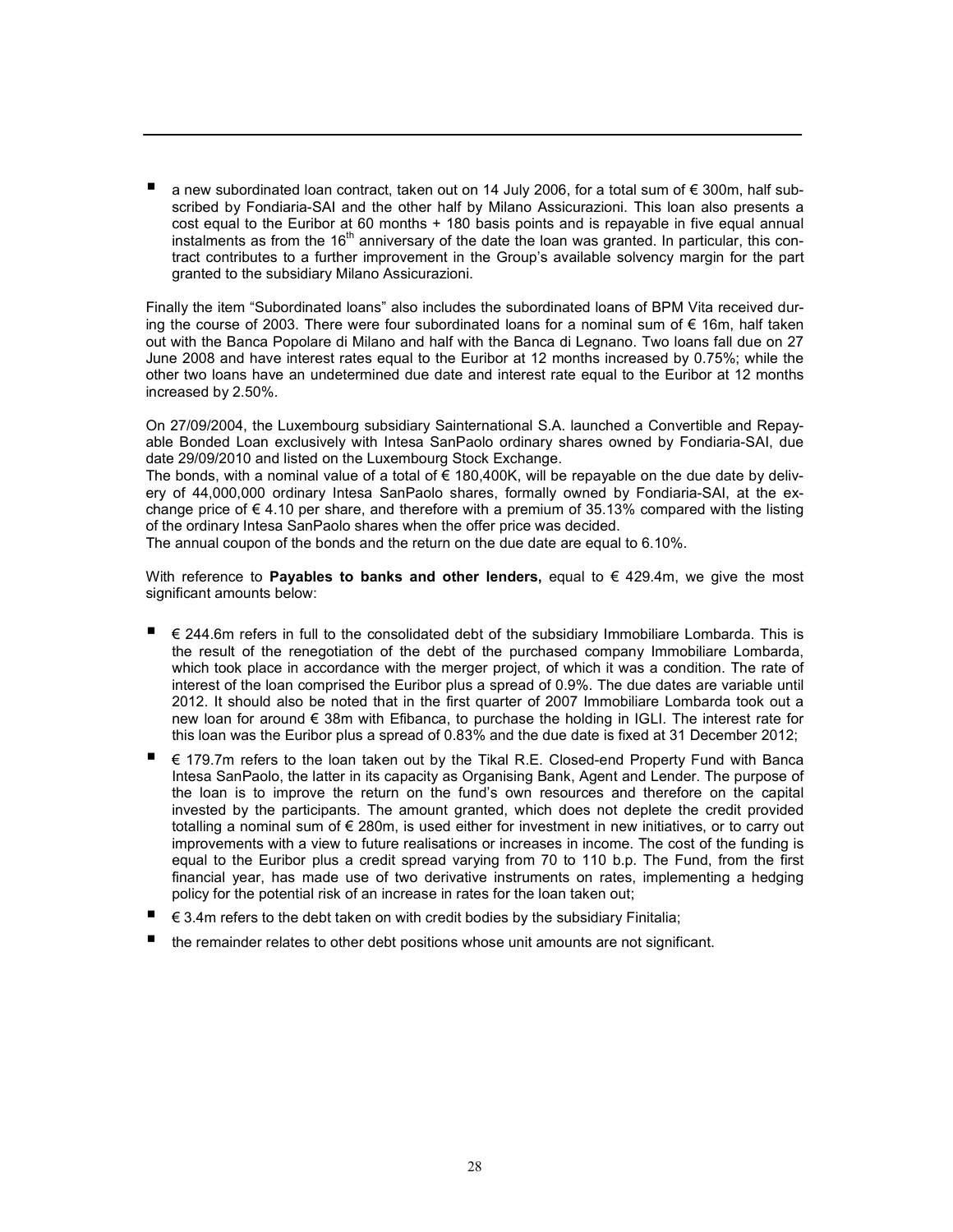### INVESTMENT BUSINESS

With reference to investment business during the first quarter, the operations developed by the Group have shown good bond trading activity in the non-Life sector, in addition to purchases targeted in view of interest rate levels which are now close to 4%.

For this purpose Covered Bonds were purchased, with issues in the "AAA" rating bracket, and higher returns than the State debt securities, and with due dates within three years.

In the Life sector, with exposure in terms of duration slightly increased overall, targeted purchases were made in terms of immediate returns and with a due date to increase the return from the segregated accounts, within the limits of a risk profile linked to the international economic situation. In this context, the quota of the asset classes of the corporate sector was kept substantially unchanged.

During the course of the quarter the level of equity did not change significantly, either in non-Life or in Life business. The more defensive repositioning on the Life sector continued, however, while in Non-Life the concentration of the number of securities and refocusing towards large capitalisations continued. Trading operations increased significantly, allowing good capital gains to be realised, and taking advantage of the greater opportunities which the share market has offered compared with the recent past.

In particular, as regards the Parent Company, 76.5% of Non-Life business consisted of fixed rate government and supranational bonds, while the remaining quota is subdivided into 22% in variable rate securities and a remaining 1.5% in Repo Contracts. The total duration of the portfolio is 2.01.

Life business has a higher asset allocation of fixed rate government and supranational bonds (83.3%), compared with the variable quota of the same asset class (16.7%), with a total duration of the portfolio of 5.9.

Overall, investment in State securities in the Euro area and supranational securities has been favoured, representing 79% of the portfolio, while the Corporate segment is at 21%. The securities in this latter category belong, for the most part, to the "investment grade" category.

With reference to Milano Assicurazioni, 84% of Non-Life business consisted of fixed rate government and supranational bonds, while the remaining quota is subdivided into 15% in variable rate securities and a remaining 1% in Repo Contracts. The total duration of the portfolio is 1.92.

Life business has an asset allocation made up of fixed rate government and supranational bonds of 83%, higher than the quota of variable rate securities (17%), with a total duration of the portfolio of 5.48.

Overall, investment in State securities in the Euro area and supranational securities has also been favoured in this case, representing 82% of the portfolio, while the Corporate segment is at 18%. The securities in this latter category belong, for the most part, to the "investment grade" category.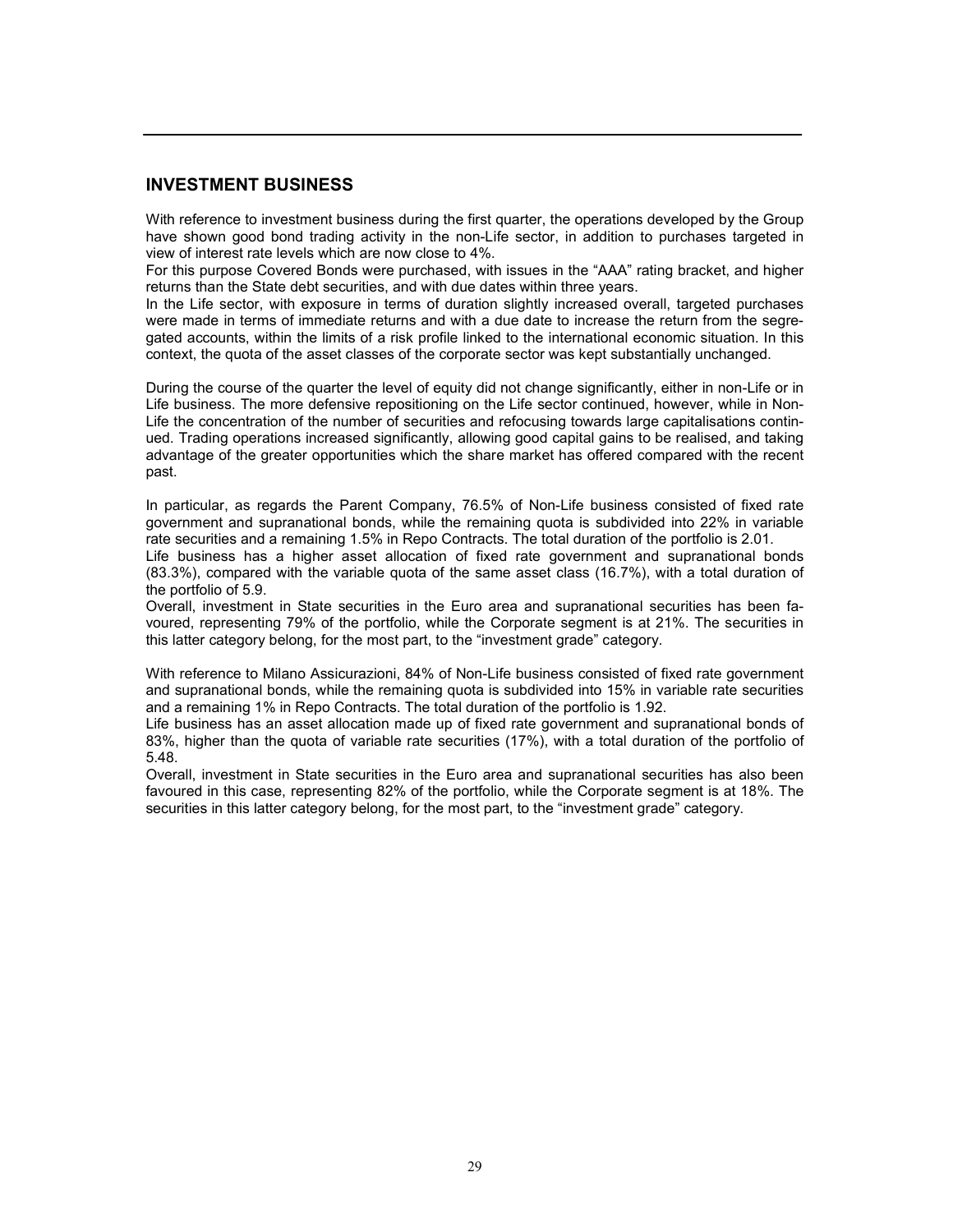# OWN SHARES AND SHARES IN THE PARENT COMPANY AND ITS **SUBSIDIARIES**

As at 31/03/2007 and 31/12/2006 the Parent Company held total amounts of own shares and those of the controlling company Premafin Finanziaria as stated in the table below:

| (EK)                                       | 31/03/2007             |                   |                        | 31/12/2006        |  |
|--------------------------------------------|------------------------|-------------------|------------------------|-------------------|--|
|                                            | <b>Number</b>          | <b>Book value</b> | <b>Number</b>          | <b>Book value</b> |  |
| Own shares registered to:<br>Fondiaria-SAI |                        |                   | 9,490,212              | 182,201           |  |
| Milano Assicurazioni<br>Sai Holding        | 6,802,557<br>1,200,000 | 150.946<br>28,285 | 6.802.557<br>1.200.000 | 149,440<br>28,285 |  |
| <b>Grand total</b>                         | 8.002.557              | 179.231           | 17.492.769             | 359,926           |  |
| Shares of the controlling company regis-   |                        |                   |                        |                   |  |
| tered to:                                  |                        |                   |                        |                   |  |
| Fondiaria-SAI                              | 18,340,027             | 43.888            | 18,340,027             | 45.116            |  |
| Milano Assicurazioni                       | 9,157,710              | 21.914            | 9,157,710              | 22,528            |  |
| Saifin - Saifinanziaria                    | 66,588                 | 159               | 66,588                 | 164               |  |
| <b>Grand total</b>                         | 27,564,325             | 65,961            | 27.564.325             | 67.808            |  |

It should be noted that on 24/03/2007 the resolution of the extraordinary shareholders meeting held by the Parent Company was implemented, reducing the share capital by cancelling all of the 9,490,212 ordinary own shares in the portfolio.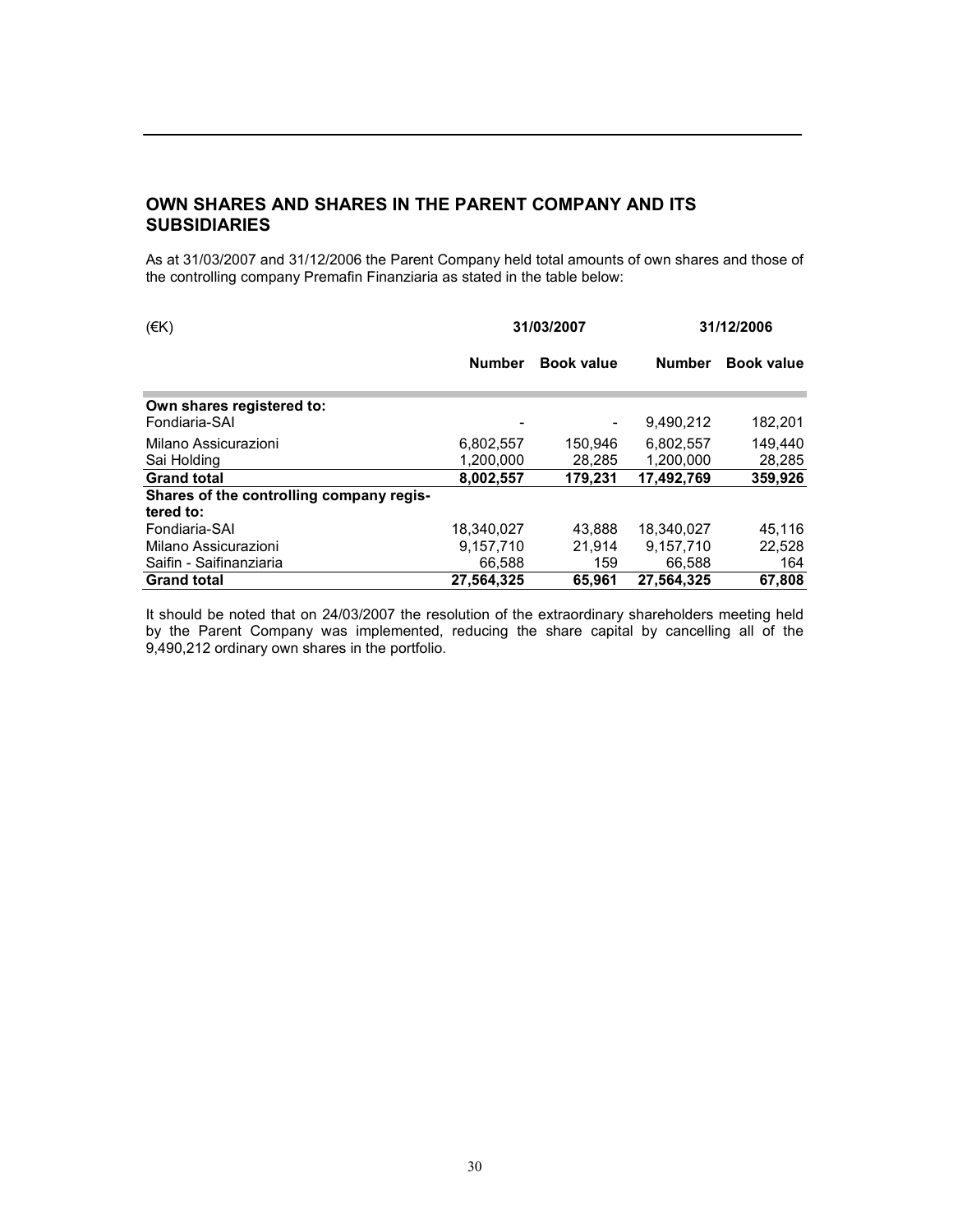# MANAGEMENT PERFORMANCE

# ECONOMIC DATA

The economic situation for the quarter is given below, compared with the same period in the previous year and as at 31/12/2006:

| (EK)                                                             |           |           | 31/03/2007 31/03/2006 31/12/2006 |
|------------------------------------------------------------------|-----------|-----------|----------------------------------|
| Net premiums for the period                                      | 2,749,424 | 2,408,504 | 9,649,838                        |
| Commission receivable                                            | 28,684    | 19,357    | 76,499                           |
| Net income deriving from fin. instruments at fair value shown in |           |           |                                  |
| the profit and loss account                                      | 19,657    | 2,644     | 80,267                           |
| Income deriving from shareholdings in subsidiaries, affiliated   |           |           |                                  |
| companies and joint ventures                                     | 3,641     | 12,332    | 19,500                           |
| Income deriving from other financial instruments and property    |           |           |                                  |
| investments                                                      | 275,427   | 275,586   | 1,136,397                        |
| - Interest receivable                                            | 201,914   | 165,948   | 710,662                          |
| - Other income                                                   | 27,925    | 22,287    | 228,534                          |
| - Profits realised                                               | 45,537    | 85,879    | 196,917                          |
| - Profits from valuation                                         | 51        | 1,472     | 284                              |
| Other revenue                                                    | 88,829    | 81,164    | 400,946                          |
| <b>TOTAL REVENUE</b>                                             | 3,165,662 |           | 2,799,587 11,363,447             |
|                                                                  |           |           |                                  |
| Net charges relating to losses                                   | 2,180,712 | 1,855,521 | 7,833,827                        |
| Commission payable                                               | 13,893    | 12,649    | 39,754                           |
| Charges deriving from shareholdings in subsidiaries, affiliated  |           |           |                                  |
| companies and joint ventures                                     | 89        |           | 54                               |
| Charges deriving from other financial instruments and property   |           |           |                                  |
| investments                                                      | 57,058    | 44,950    | 257,787                          |
| - Interest payable                                               | 22,248    | 17,518    | 88,097                           |
| - Other charges                                                  | 14,486    | 7,651     | 77,680                           |
| - Losses realised                                                | 11,110    | 9,022     | 54,581                           |
| - Losses from valuation                                          | 9,214     | 10,759    | 37,429                           |
| Operating expenses                                               | 432,807   | 401,261   | 1,644,278                        |
| - Commission and other costs of acquisition on insurance con-    |           |           |                                  |
| tracts                                                           | 334,780   | 311,578   | 1,289,588                        |
| - Operating expenses on investments                              | 3,235     | 17,152    | 10,462                           |
| - Other administrative expenses                                  | 94,792    | 72,531    | 344,228                          |
| Other costs                                                      | 196,967   | 214,072   | 678,863                          |
| <b>TOTAL COSTS</b>                                               | 2,881,526 |           | 2,528,453 10,454,563             |
| PROFIT (LOSS) FOR THE YEAR BEFORE TAX                            | 284,136   | 271,134   | 908,884                          |
| Tax                                                              | 116,722   | 104,297   | 308,116                          |
| PROFIT (LOSS) FOR THE YEAR NET OF TAX                            | 167,414   | 166,837   | 600,768                          |
| PROFIT (LOSS) FROM OPERATING ACTIVITIES WHICH                    |           |           |                                  |
| <b>HAVE CEASED</b>                                               |           |           |                                  |
| <b>CONSOLIDATED PROFIT (LOSS)</b>                                | 167,414   | 166,837   | 600,768                          |
| PROFIT (LOSS) FOR THE YEAR RELATING TO THE GROUP                 | 135,458   | 134,763   | 481,204                          |
| PROFIT (LOSS) FOR THE YEAR RELATING TO THIRD                     |           |           |                                  |
| <b>PARTIES</b>                                                   | 31,956    | 32,074    | 119,564                          |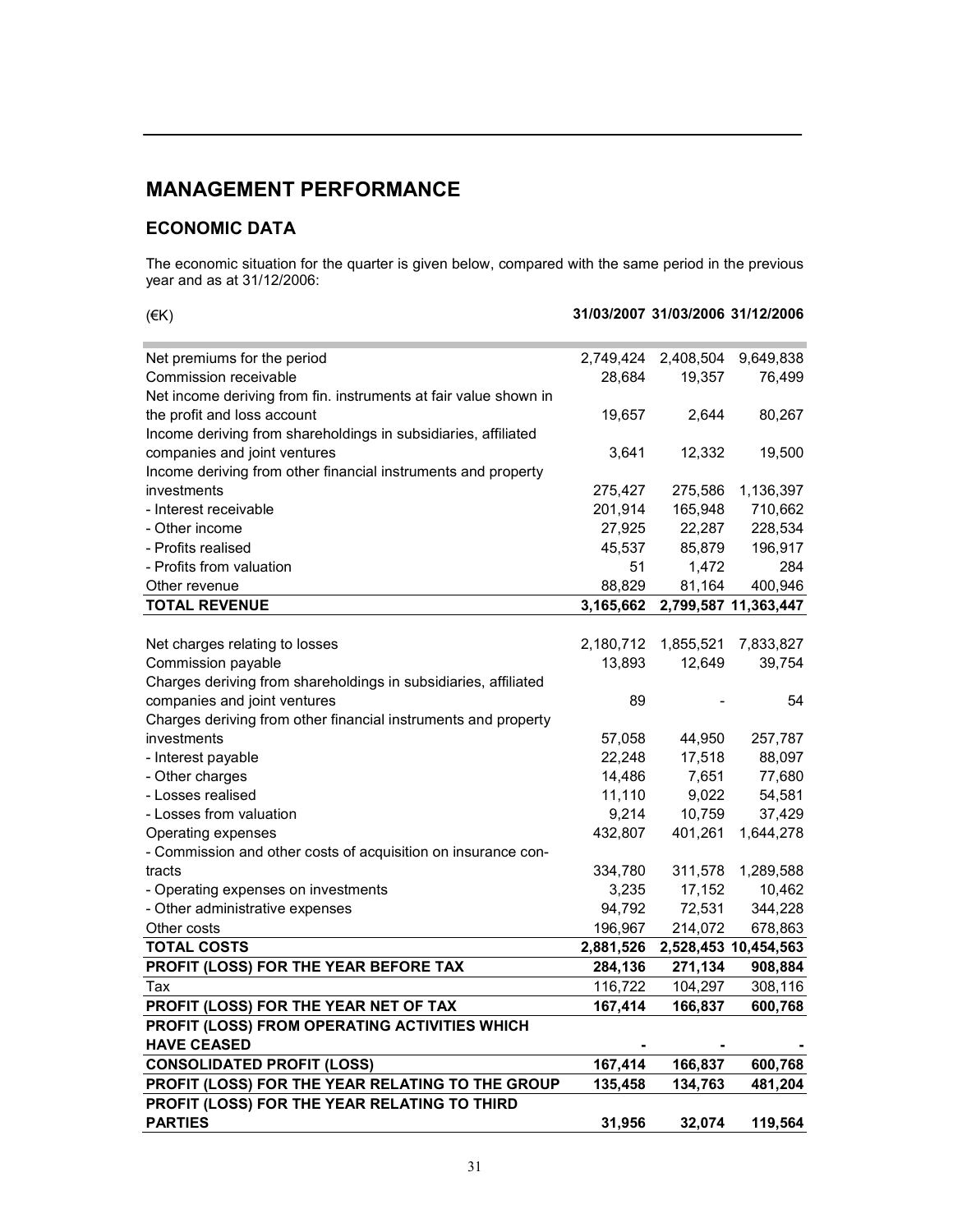During the first quarter of 2007 the activity of the Fondiaria-SAI Group showed results which were substantially consistent with the industrial plan for 2006-2008.

The good results for the period were partly due to the high level of efficiency achieved in technical management, characterised by a large client base, a highly competitive portfolio of group products, unambiguous policies when underwriting risks as well as the optimisation of loss management through a vast, well-constructed settlement network.

With reference to the essential aspects of management, as shown at 31/03/2007, the following should be noted:

- the consolidated result amounted to  $€ 167m$ , in line with the result for the corresponding period in 2006, even though the latter was greatly increased by the realisation of net capital gains on property and securities;
- the technical performance of insurance activity showed a further improvement in Non-Life business. The technical account for the sector, shown in traditional format, shows a result of around € 153m, (€ 131m as at 31/03/2006), to which the substantial stability of both the Motor class and the Elementary Classes contributed. The result before tax for the sector was  $\epsilon$  226m ( $\epsilon$ 200m as at 31/03/2006).

In Life business the good performance in premium income was confirmed for traditional-type policies (+ 13.9% at Group level). Also the application of international accounting standard IFRS 4 involved the reversal of premiums amounting to  $\epsilon$  47m approximately relating to index and unit linked policies for which a significant insurance risk was not identified. The result before tax for the life sector amounted to more than € 55m as at 31/03/2007 (€ 70m as at 31/03/2006) discounting the lower gain from the net profits from realisation;

- The **operating expenses** amounted to  $\in$  430m ( $\in$  384m as at 31/03/2006) and represent around 15.6% of the premiums for the period, an improvement compared with the data for the previous period of comparison (the incidence was around 16.0%);
- excluding the contribution of the financial instruments at fair value shown in the profit and loss account, the total gross income from investments reached a quota of  $\epsilon$  275m ( $\epsilon$  276m as at 31/03/2006). This amount was adjusted by € 35m for the corresponding charges. This amount also includes a further € 34m of net profit from realisation on the movable and immovable assets. The balance of profits and losses from valuation is negative by more than  $\epsilon$  9m;
- the interest payable, equal to around  $\epsilon$  22m, is almost entirely due to the financial debt ( $\epsilon$  18m as at 31/03/2006);
- $\blacksquare$  the contribution of the financial instruments at fair value shown in the profit and loss account was a total of € 20m (€ 3m as at 31/12/2006);
- revenue deriving from shareholdings in subsidiaries, affiliated companies and joint ventures refers to the capital gains realised by the Parent Company from the transfer of shares in the subsidiary Milano Assicurazioni for the part relating to life insurance;
- **■** the balance of the other income and other costs is negative by  $\epsilon$  108m ( $\epsilon$  -133m as at 31/03/2006). These items of a residual nature include income and charges of a technical and non technical type not classified elsewhere, in addition to depreciation, contingent profits and losses and the net movement of funds for risks and charges;
- the tax burden for the period is slightly up on March 2006 at  $\epsilon$  117m, due to the lower impact in that period of capital gains from realisation falling within the system of partial exemption of income.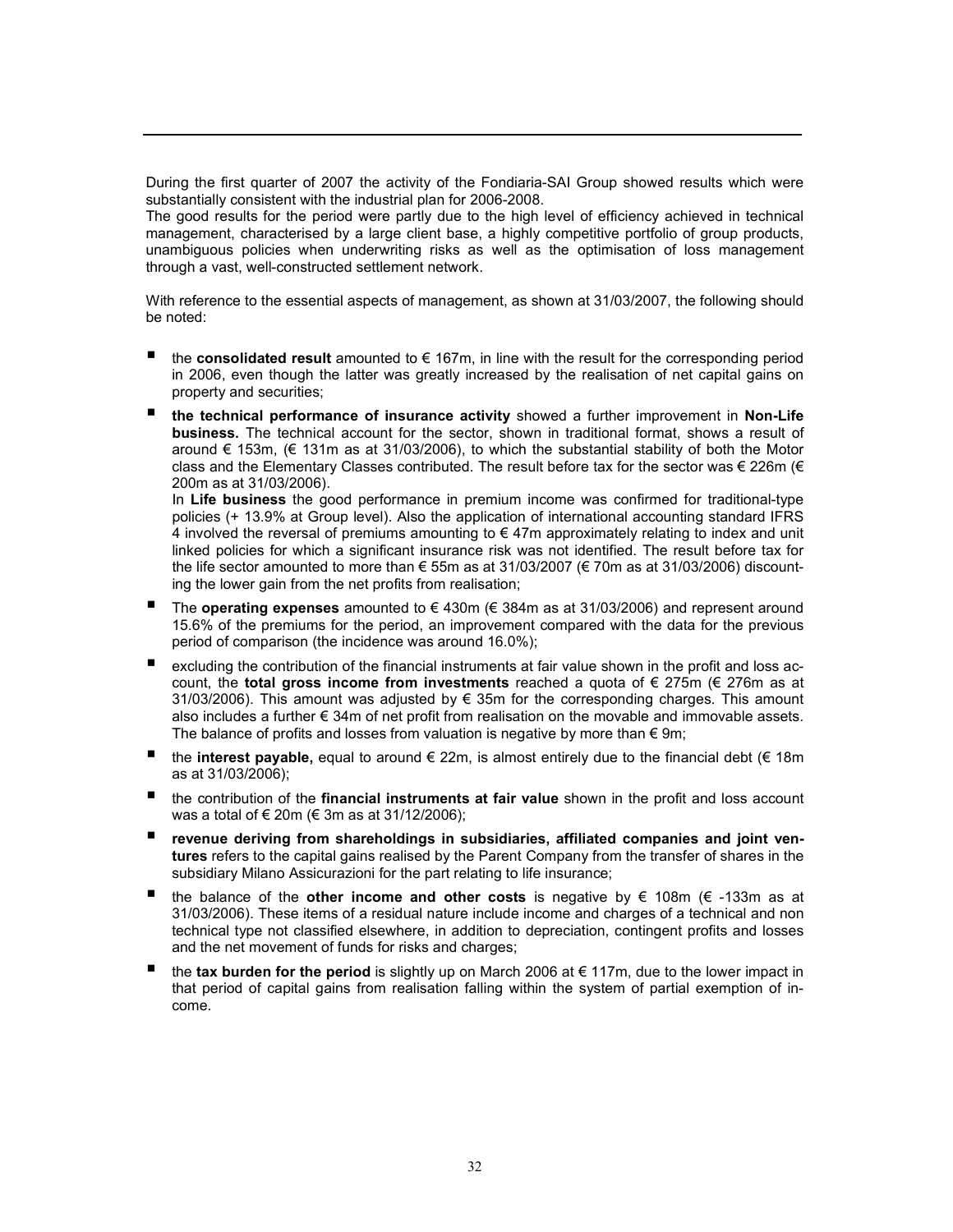The table below shows the results before tax obtained in each individual sector. The property sector includes the results obtained by the subsidiary property companies Immobiliare Lombarda and Nit, as well as the result for the period for the Tikal R.E. Closed-End Property Fund, while the Other Activities sector summarises the performance of the subsidiaries operating in the financial and diversified services sectors, including BANCASAI, Banca Gesfid, SAI Mercati Mobiliari and Safin-Saifinanziaria.

| (EK)                                                                                                         | Non-Life                  | Life      | <b>Property</b> | Other    | IC<br>the<br>sector | <b>Total</b><br>Activities Outside 31/03/2007 | <b>Total</b><br>31/03/2006  |
|--------------------------------------------------------------------------------------------------------------|---------------------------|-----------|-----------------|----------|---------------------|-----------------------------------------------|-----------------------------|
| Net premiums<br>Net charges relating to                                                                      | 1,800,280                 | 949,144   |                 |          |                     | 2,749,424                                     | 2,408,504                   |
| claims                                                                                                       | $(1, 195, 338)$ (985,483) |           |                 |          |                     |                                               | 109 (2,180,712) (1,855,521) |
| Net commission<br>Net income from sub-<br>sidiaries and affiliated                                           |                           | 5,007     |                 | 9,908    | (124)               | 14,791                                        | 6,708                       |
| companies<br>Net income from in-                                                                             | (161)                     | 3,618     | (89)            | 184      |                     | 3,552                                         | 12,332                      |
| vestments<br>Net income deriving<br>from financial instru-<br>ments at fair value<br>shown in the profit and | 58,236                    | 154,877   | 3,127           | 2,005    | 124                 | 218,369                                       | 230,636                     |
| loss account                                                                                                 | 19,252                    | (1,874)   |                 | 2,388    | (109)               | 19,657                                        | 2,644                       |
| Operating expenses<br>Other net income and                                                                   | (358, 808)                | (56, 270) | (49)            | (17,680) |                     | (432, 807)                                    | (401, 261)                  |
| charges                                                                                                      | (96, 998)                 | (14, 508) | 2,885           | 483      |                     | (108, 138)                                    | (132,908)                   |
| Profit (loss) for the<br>year before tax                                                                     | 226,463                   | 54,511    | 5,874           | (2,712)  |                     | 268,136                                       | 271,134                     |
| Tax on income<br>Profit (loss) for the<br>year net of tax                                                    |                           |           |                 |          |                     | (116, 722)                                    | (104, 297)                  |
| Profit (loss) of operat-<br>ing activities which<br>have ceased<br><b>Consolidated profit</b><br>(loss)      |                           |           |                 |          |                     | 167,414<br>167,414                            | 166,837<br>166,837          |
| Profit (loss) for the<br>year relating to third                                                              |                           |           |                 |          |                     |                                               |                             |
| parties                                                                                                      |                           |           |                 |          |                     | 31,956                                        | 32,074                      |
| Profit (loss) for the<br>year relating to the                                                                |                           |           |                 |          |                     |                                               |                             |
| group                                                                                                        |                           |           |                 |          |                     | 135,458                                       | 134,763                     |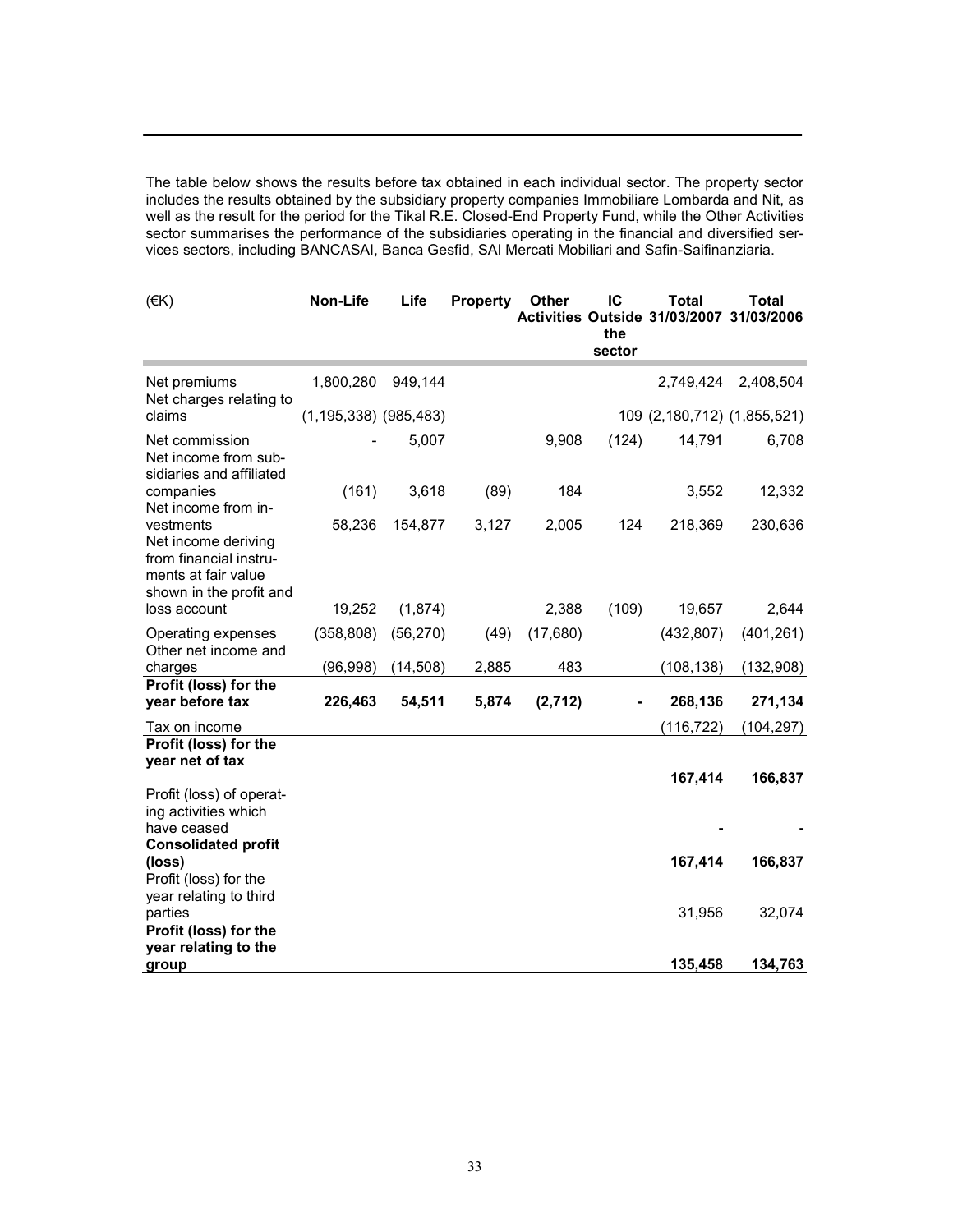### NON-LIFE INSURANCE SECTOR

At the end of March, the Fondiaria-SAI Group had premium income of € 1,849m (+1.25% compared with 31/03/06). The subdivision into categories of activity is shown in detail in the table below:

| (€K)                                     | 31/03/2007 | 31/03/2006 | Change % | 31/12/2006 |  |
|------------------------------------------|------------|------------|----------|------------|--|
| <b>NON-LIFE BUSINESS</b>                 |            |            |          |            |  |
| Accidents and illness                    | 172,133    | 167,938    | 2.50     | 671,962    |  |
| Marine, aviation and transport insurance | 53,216     | 50,547     | 5.28     | 190,334    |  |
| Fire and other Damage to Property        | 176,573    | 159,439    | 10.75    | 751,153    |  |
| General PL                               | 123,669    | 126,019    | (1.86)   | 496,336    |  |
| <b>Credits and Bonds</b>                 | 21,141     | 20,305     | 4.12     | 71,291     |  |
| Financial losses of various kinds        | 7,204      | 5,909      | 21.92    | 26,476     |  |
| Legal Protection                         | 4,161      | 3,682      | 13.01    | 15,745     |  |
| Assistance                               | 9,670      | 8,166      | 18.42    | 34,855     |  |
| <b>TOTAL NON-LIFE BUSINESS</b>           | 567,767    | 542,005    | 4.75     | 2,258,152  |  |
| Land vehicles TPL                        | 1,095,623  | 1,094,703  | 0.08     | 4,306,899  |  |
| Motor insurance Other Classes            | 184,022    | 187,699    | (1.96)   | 729,698    |  |
| <b>TOTAL MOTOR BUSINESS</b>              | 1,279,645  | 1,282,402  | (0.21)   | 5,036,597  |  |
| <b>TOTAL DIRECT BUSINESS</b>             | 1,847,412  | 1,824,407  | 1.26     | 7,294,749  |  |
| <b>INDIRECT BUSINESS</b>                 | 1,485      | 1,626      | (8.67)   | 10,045     |  |
| <b>TOTAL NON-LIFE BUSINESS</b>           | 1,848,897  | 1,826,033  | 1.25     | 7,304,794  |  |

It should be noted that the increase in income benefited from the contribution of the subsidiaries Liguria Assicurazioni and Capitalia Assicurazioni, totalling € 60.2m; these companies are not included in the basis of consolidation for the first quarter of 2006. Comparing like with like, the premium income should therefore have shown a decrease of around 2.1%.

The performance of premiums in Motor Business felt the effects of the streamlining already started in geographical areas and tariff sectors with unsatisfactory technical performance; in particular the premium income reflects the reorganisation of the fleets portfolio.

As regards Elementary Business, with the impetus given to the Retail sector in line with the objectives of the plan, there has been a limited development in the Corporate sector, where the criteria for taking on risks must comply with rigorous technical parameters.

The Parent Company collected premiums from direct business in March amounting to  $\epsilon$  958.4m (-2.83%) of which  $\epsilon$  667.5m (- 3.00%) were in Motor Business.

The subsidiary Milano Assicurazioni S.p.A. contributed to the results by achieving at group level  $\epsilon$ 679m of income (- 3.16%) deriving from a decrease of 4.71% in Motor business and an increase of 1.55% in other Non-Life business.

Claims paid in Italian direct business, as at 31/03/2007 amounted to  $\epsilon$  1,261m (- 4.4%) of which  $\epsilon$ 699m related to the Parent Company (€ 748m as at 31/03/2006).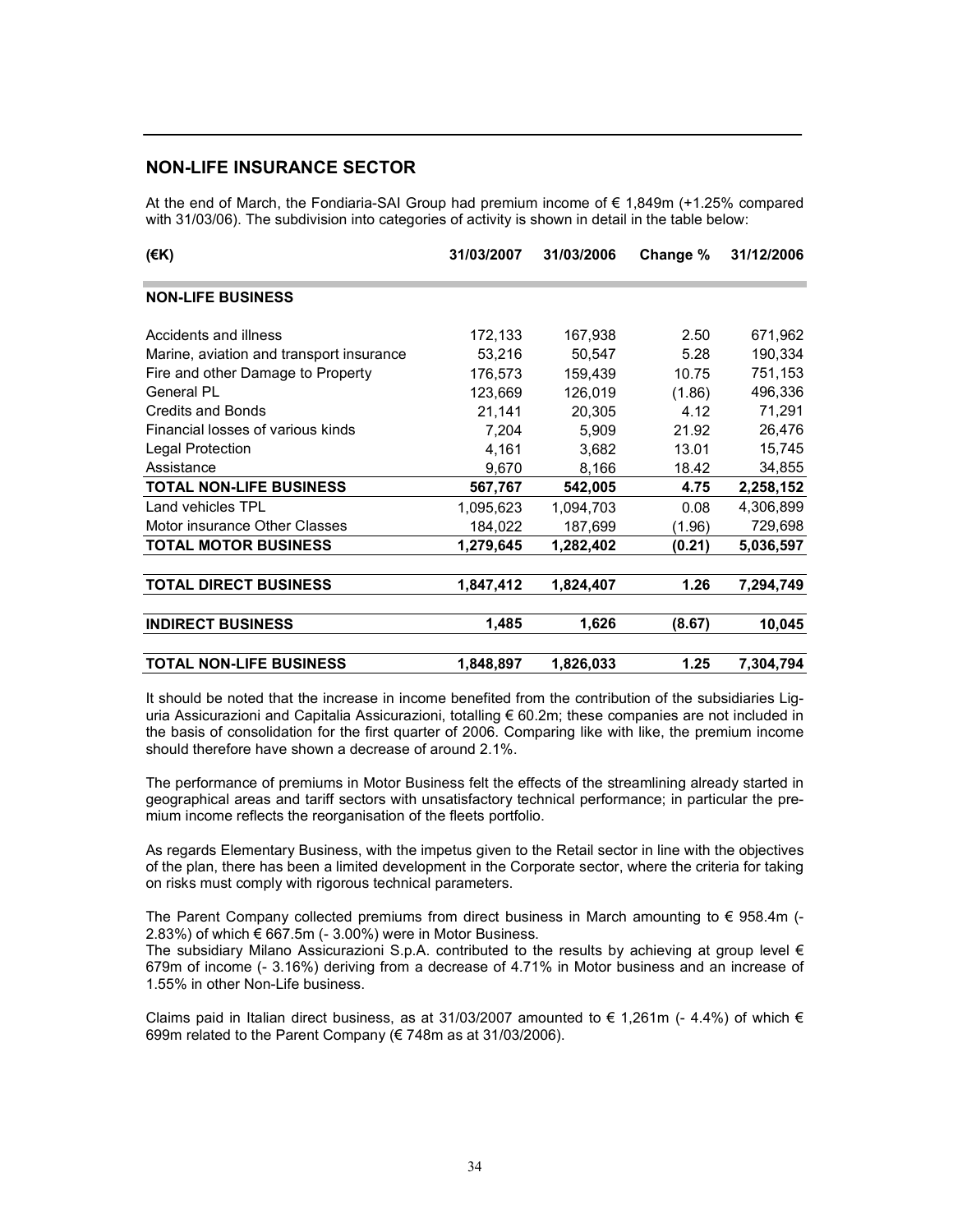The loss/premiums ratio for the period is around 66.4%, slightly worse than March 2006 (65.7%). The ratio of operating costs to premiums is stable at 19.9% (19.4% as at 31/03/2006).

The combined ratio is 91.5% (92.4% at 31/03/2006), an improvement due to the lesser impact of the other technical charges, which allowed the partial worsening in the total loss experience index to be reabsorbed.

With reference to the operating performance of Motor TPL, it should be noted that the data at 31/03/2007 is not perfectly in line with and therefore not comparable with the similar amounts for the previous year.

In particular, the new direct indemnity procedure which started on 01/02/2007 has led to a series of measures being taken, both internally and externally, as regards the Clearing Room, with a consequent fall in the traditional times for processing the claims data.

Unlike the previous year, the cost of claims also takes account of the so-called losses managed on behalf of other companies (or losses sustained) net of the recovery of the related lump sum. We should add to this, as another cost element, the lump sum charge sustained by the Group for losses caused falling under the direct indemnity system. The fact that it is a lump sum charge (while in the past the costs sustained was precise for that loss) means that the data is not totally comparable.

The adaptation of the data processing systems and the training of staff involved show that the transition process to the new procedures for indemnity is progressing efficiently. However the short period of time since the new procedures began means that it is still not possible to give a complete assessment of all the economic and financial impacts.

With reference to the Parent Company the losses caused in Motor TPL business show a decrease of around 5.8%; this figure is due partly to the mismatch in time caused by the start of the direct indemnity procedure.

The average cost of the amount paid in the current generation shows an increase which is not comparable, as the charge sustained for Debtor DIA (or debtor lump sum) claims falling under the direct indemnity procedure, is determined on a lump sum basis with a debt which tends to be higher than that which the Company would have sustained under the previous settlement system.

Consequently the speed of settlement of the losses caused, both in the current and former generations, drops compared with March 2006 discounting the natural uncertainties related to starting up new settlement procedures.

With reference to losses in the former generation it should be noted that in the first three months of 2007 the phenomenon of late claims was amply estimated in the definition of the reservation policy at the end of the previous financial year. Finally there is an increase in the average cost of the amount paid in previous generations, resulting from the levels of efficiency in the settlement processes which in the past allowed the gradual reduction in remaining charges of a smaller unit amount.

The performance of the Land Vehicles business is still positive as its performance is still dependent on the reduction in tariffs and the economic situation which penalised the demand for non-compulsory cover.

The increasing tendency on the part of the motor market to offer this type of cover along with the price of the vehicle should be added to this aspect.

With reference to the Non-Motor business of the Parent Company, premiums written in Italian direct business amount to € 291m, a decrease of 2.4% compared with the first quarter of 2006. The number of losses notified was stable with an increase of around 1%.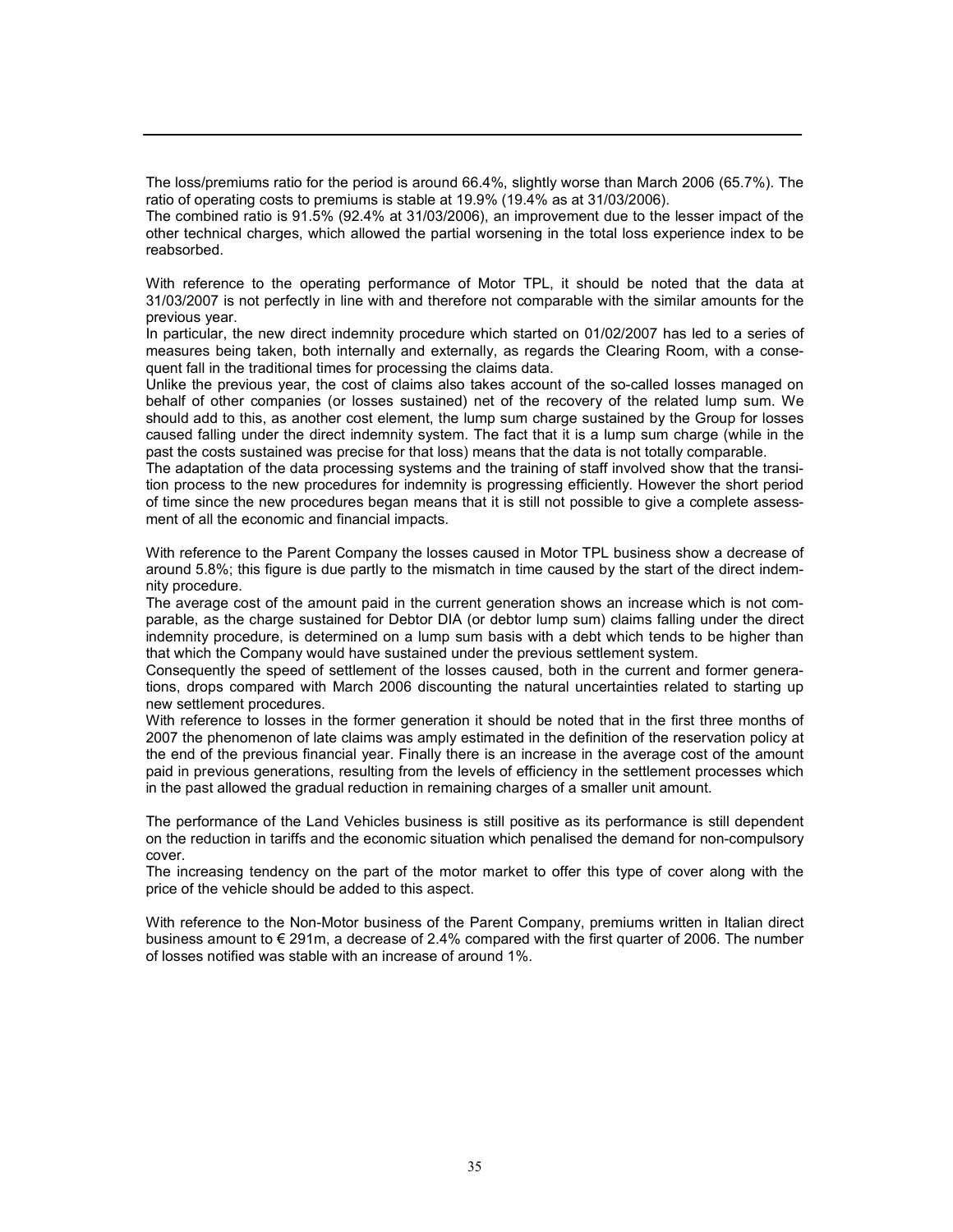The technical performance has improved compared with March 2006, and also compared with the final data as at December 2006, even though the limited period of observation does not allow definitive hypotheses to be arrived at concerning future performance.

Concerning the subsidiary Milano Assicurazioni, the first quarter of 2007 shows, in the Non-Life sector, a profit before tax of € 89m (€ 93m as at 31/03/2006). In this sector the subsidiary shows an improvement in overall technical performance; in particular the reorganisation of the fleets portfolio in Motor TPL business has contributed to the fall in losses notified and the recovery of profitability in terms of the combined ratio. The performance of the Land Vehicles class of insurance was stable, while the other Non-Life business also showed signs of improvement compared with 31/12/2006.

With reference to the subsidiary Sasa, the first three months of 2007 closed with a premium income of € 106.4m and an increase of 4.7%. Motor TPL business showed an increase of 8% (€ 63.6 compared with 58.9m at 31/03/2006) to which we should add the good performance of Land Vehicles (+ 9.2%) which was  $\in$  9.3m.

The increase, higher than expected, can be attributed to the greater commercial operativity acquired by the agencies during the last three financial years.

The number of losses notified was up by 41.4%, with a significant upswing in Motor Business (+32%). This change reflects the huge acceleration in the flow of notifications, which occurred following the introduction into the agency of the IES claims management procedure, already used at Group level. Apart from that, the increase in claims notified can be estimated to be of the order of 6% - 7% with an increase in the annual insured vehicles fleet of around 13%.

The result for the period is positive by  $\epsilon$  3.5m ( $\epsilon$  4.3m as at 31/03/2006).

The prospects for the current year are positive considering that the increase in the portfolio is selective, in turn accompanied by the reform of the existing portfolio.

With reference to **Siat**, the first quarter of 2007 shows improved results in the technical sector, although the Hulls sector has suffered from some serious losses (but adequately reinsured). This improvement is particularly significant for the Goods sector, which has begun to benefit from the contribution of indirect business.

In general terms the transport insurance market was characterised by quite keen competition and, limited to the Hulls sector, premium rates with sporadic signs of weakness and the occurrence of some serious losses, as indicated above. From the reinsurance point of view, there are still conditions for selectivity on the part of professional reinsurers, which continue to give increasing attention to the statistical technical performance.

Premiums amounted to  $\epsilon$  48.3m and are up compared with the same period last year ( $\epsilon$  39.6m). They benefited from the implications connected to setting up the "Transport Pole" with the related centralisation in the company of the Group business relating to the "Transport" sector. On the other hand, premiums are down for "non Transport" business which the company is in the process of offloading. Production felt the negative effects (in particular for "Marine Hulls") of the performance in the parity of the US dollar.

As regards claims, while the claims notified showed some serious incidents, the dismantling of the provision for outstanding claims coming in showed a considerable sufficiency.

Finally we should point out that the subsidiary Liguria Assicurazioni had premium income of  $\epsilon$ 50.8m of which € 37.8m was in Motor business. The performance of the first quarter shows a sustained development of the portfolio, with an increase of 18.9% overall (+22.3% in motor and + 14.4% in non-motor non-life business).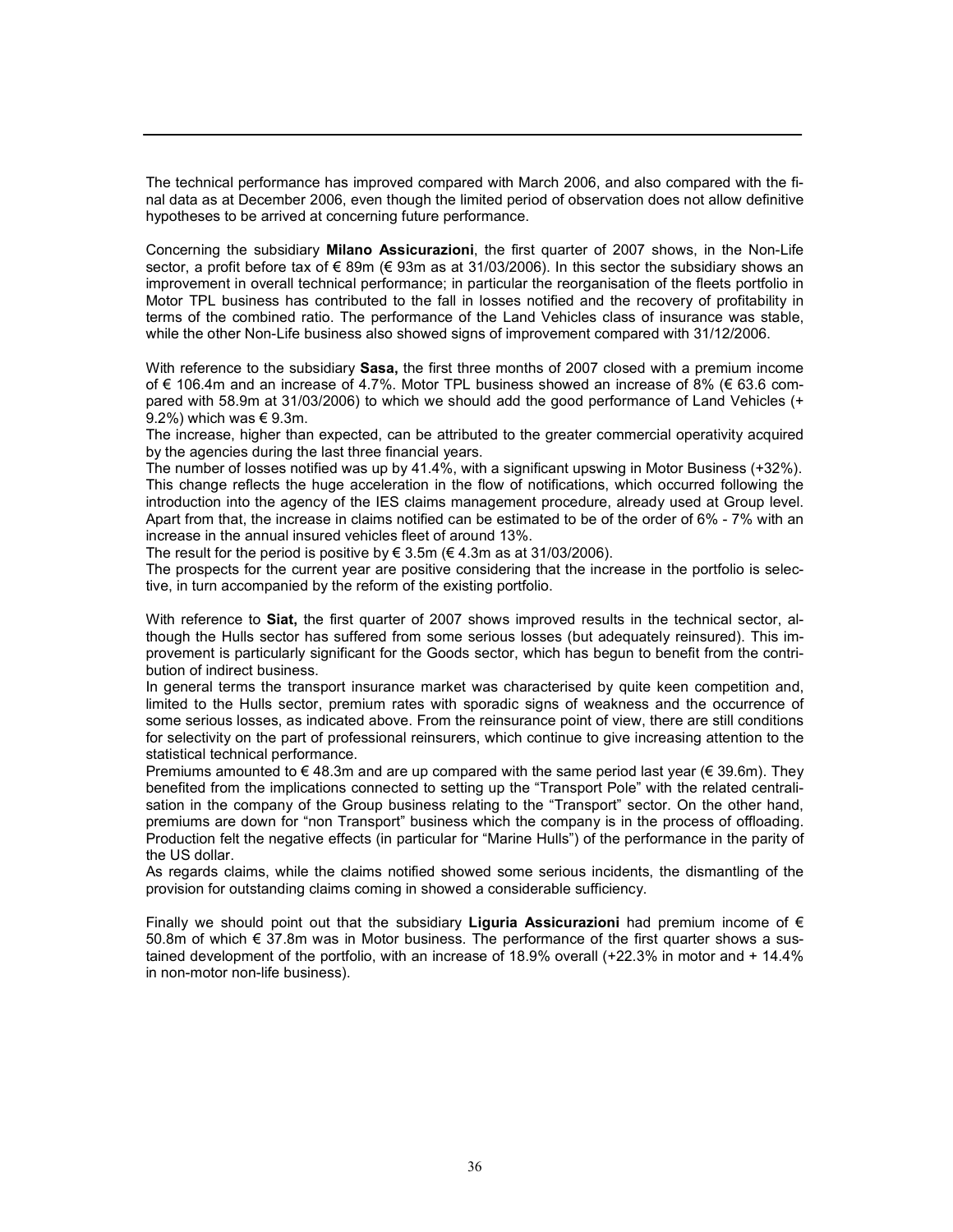This result is due to the expansion policy which was begun in the second half of the previous financial year and continues in 2007, and which led to 13 new agencies being opened in the first quarter of 2007. The bonds portfolio has slightly decreased, with premiums written showing a decrease of 1.8%, due to the more careful selection of risks taken on and operations to clean the portfolio.

Losses notified and incurred increased overall by 6.2% (+ 6.5% in Motor and + 5.1% in Non-Motor Non-life business). In particular, in Motor TPL the frequency shows an improvement compared with the first quarter of 2006 from 9.6% to 9.2%. The speed of settlement fell from 34.5% to 32.8% in the first quarter of 2006 and was affected mainly by the general slowdown recorded by the market following the introduction of losses managed on behalf of other companies, above all in the first start-up phase of the new loss settlement system.

The technical result for the quarter gross of reinsurance amounts to  $\epsilon$  4.4m compared with  $\epsilon$  4.0m in the first quarter of 2006 and showed a slight fall in motor business offset by the positive trend in nonmotor business (+2.7m compared with + 1.7m in the first quarter of 2006). In this context the company had a net result for the period of € 1,253K confirming the efforts made by the Group structures to achieve technical balance quickly.

We give below the performance of claims paid and notified in the various classes of business. With reference to the claims notified in Motor TPL, so as to have a life-for-like comparison with the previous period, they relate to losses caused and do not include the number of claims relating to the system of losses managed on behalf of other companies.

|                                              |         | <b>Claims paid</b><br>$($ <del>€</del> K) |         | <b>Claims notified</b><br>(Number) |         |                    |
|----------------------------------------------|---------|-------------------------------------------|---------|------------------------------------|---------|--------------------|
|                                              |         | 31/03/200 31/03/200<br>6                  | %       | Change 31/03/200 31/03/200         | 6       | Change<br><u>%</u> |
| Accidents                                    | 50,060  | 51,924                                    | (3.59)  | 26,139                             | 25,423  | 2.82               |
| <b>Illness</b>                               | 43,134  | 43,268                                    | (0.31)  | 53,455                             | 48,076  | 11.19              |
| Railway vehicles - hulls                     |         |                                           |         |                                    |         |                    |
| Aircraft - hulls                             | 131     | 1,493                                     | (91.23) | 4                                  | 4       | 0.00               |
| Ocean-going, lake and river craft<br>- hulls | 1,704   | 1,873                                     | (9.02)  | 86                                 | 121     | (28.93)            |
| Goods transported                            | 2,649   | 4,194                                     | (36.84) | 713                                | 901     | (20.87)            |
| Fire and other natural elements              | 49.638  | 47.767                                    | 3.92    | 12,117                             | 15,670  | (22.67)            |
| Other Damage to Property                     | 54,926  | 50,531                                    | 8.70    | 32,921                             | 34,101  | (3.46)             |
| <b>TPL</b> aircraft                          | 13      | 7                                         | 85.71   | 22                                 | 2       | 1,000.00           |
| TPL ocean-going, lake and river<br>craft     | 80      | 155                                       | (48.58) | 16                                 | 23      | (30.43)            |
| General P.L.                                 | 84,910  | 80,315                                    | 5.72    | 25,385                             | 27,649  | (8.19)             |
| Credits                                      | 190     | 216                                       | (12.04) |                                    | 3       | (100.00)           |
| <b>Bonds</b>                                 | 11,559  | 18,828                                    | (38.61) | 325                                | 287     | 13.24              |
| <b>Financial losses</b>                      | 1,086   | 1,607                                     | (32.42) | 1,212                              | 1,030   | 17.67              |
| <b>Legal Protection</b>                      | 336     | 444                                       | (24.32) | 465                                | 578     | (19.55)            |
| Assistance                                   | 3,770   | 9,394                                     | (59.87) | 16,862                             | 18,272  | (7.72)             |
| <b>TOTAL NON-MOTOR</b>                       | 304,186 | 312,016                                   | (2.51)  | 169,722                            | 172,140 | (1.40)             |
| Motor TPL                                    | 869,908 | 924,353                                   | (5.89)  | 252,643                            | 273,841 | (7.74)             |
| Land vehicles - hulls                        | 87,306  | 83,110                                    | 5.05    | 68,689                             | 63,575  | 8.04               |
| <b>TOTAL MOTOR BUSINESS</b>                  |         | 957.214 1.007.463                         | (4.99)  | 321,332                            | 337,416 | (4.77)             |
| <b>TOTAL NON-LIFE BUSINESS</b>               |         | 1,261,400 1,319,479                       | (4.40)  | 491,054                            | 509,556 | (3.63)             |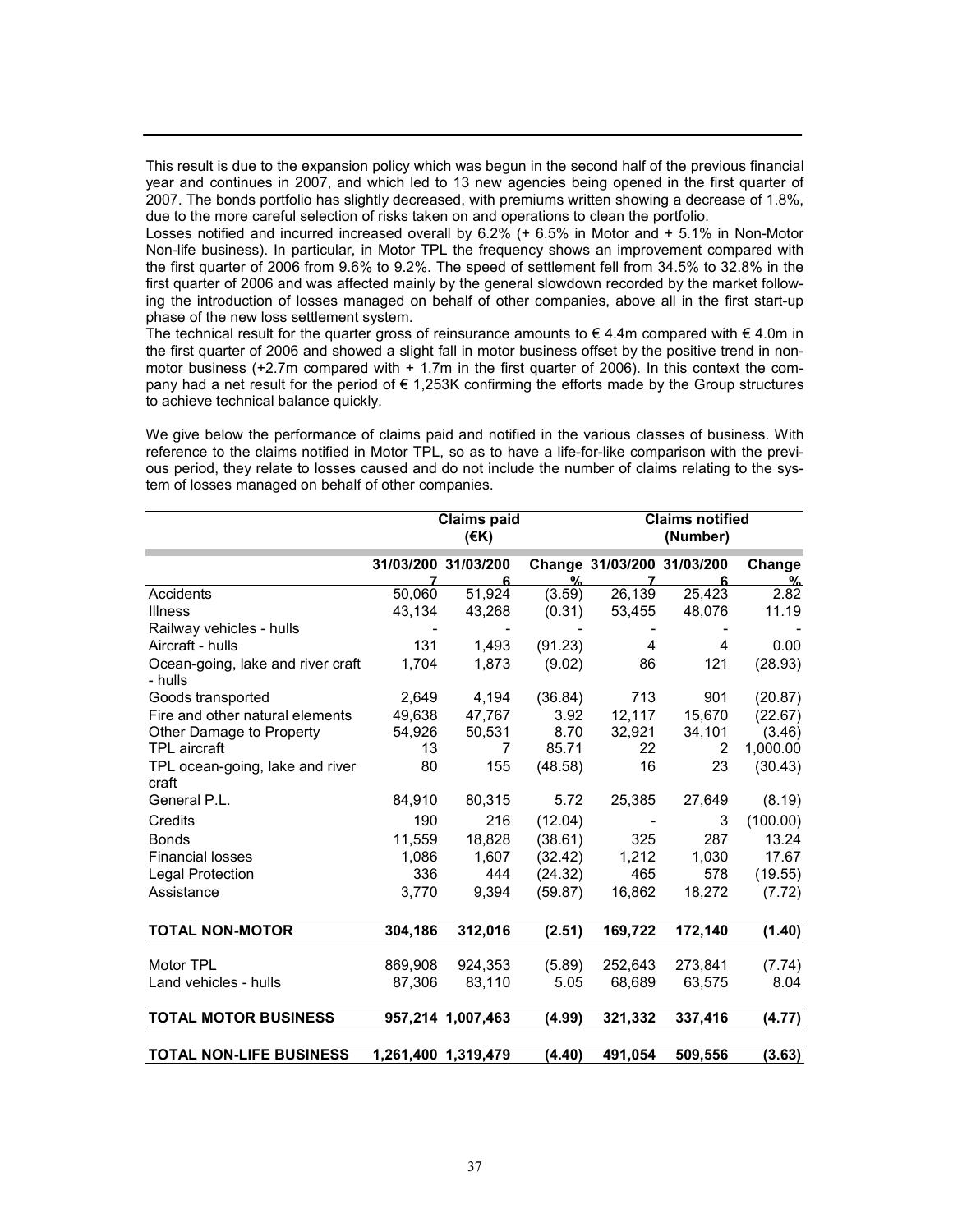### LIFE INSURANCE SECTOR

The premiums written in Life business amount to  $\epsilon$  956,565K with an increase of 42.4% compared with 31/03/2006.

The subdivision by category of activity is given below:

| $($ €K)                                                                                                    | 31/03/2007 | 31/03/2006 | Change % | 31/12/2006 |
|------------------------------------------------------------------------------------------------------------|------------|------------|----------|------------|
| <b>LIFE BUSINESS</b>                                                                                       |            |            |          |            |
| I – Insurances on duration of person's life<br>III – Insurances stated in I and II connected               | 326,017    | 286,280    | 13.88    | 1,377,573  |
| to investment funds<br>$IV$ – Health insurance under art. 1 d) of EEC                                      | 306,552    | 1,656      | n.d.     | 321,401    |
| Directive 79/267<br>V – Capitalisation operations as stated in<br>art. 40 of Legislative Decree no. 174 of | 25         | 19         | 31.58    | 117        |
| 17/3/95                                                                                                    | 322,941    | 381,899    | (15.44)  | 959,407    |
| <b>TOTAL</b>                                                                                               | 955,535    | 669,854    | 42.65    | 2,658,497  |
| <b>INDIRECT BUSINESS</b>                                                                                   | 1,030      | 1,997      | (48.42)  | 11,973     |
| <b>GRAND TOTAL</b>                                                                                         | 956.565    | 671.851    | 42.38    | 2.670.470  |

The significant increase in income is due both to the inclusion in the basis of consolidation of 50% of the income of Bipiemme Vita (€ 54m), and a product policy which is directed more towards forms with a higher insurance content in the banking insurance sector.

Comparing like for like, excluding the contribution of Bipiemme Vita and Liguria Vita, the increase would have been 33.8%.

Total income, that is including the investment contracts in Life Business, was € 1,003.7 with an increase of 3.8%.

At consolidated level the gross sums paid were € 568.5m (€567.1m at 31/03/2006) substantially unchanged compared with the previous financial year.

Premiums from direct business collected by the Parent Company in the first quarter of 2007 amounted to around  $\in$  399m (- 1.22%).

The decrease compared with the same period in the previous financial year can be attributed mainly to the fall in income in class I (-12.5% more than € 144m) and class V (- 5.2% more than € 215m). The negative trend in income from traditional policies was confirmed in the amounts collected in the entire insurance market, where there was, however, an upturn in income from Linked polices, mainly Unit linked. The premiums in class III of the Parent Company amount to  $\epsilon$  29m compared with  $\epsilon$  2m in the first quarter of 2006.

As for personal products the offer of products linked to Segregated Accounts has continued, which meets the security features of savings and investment products.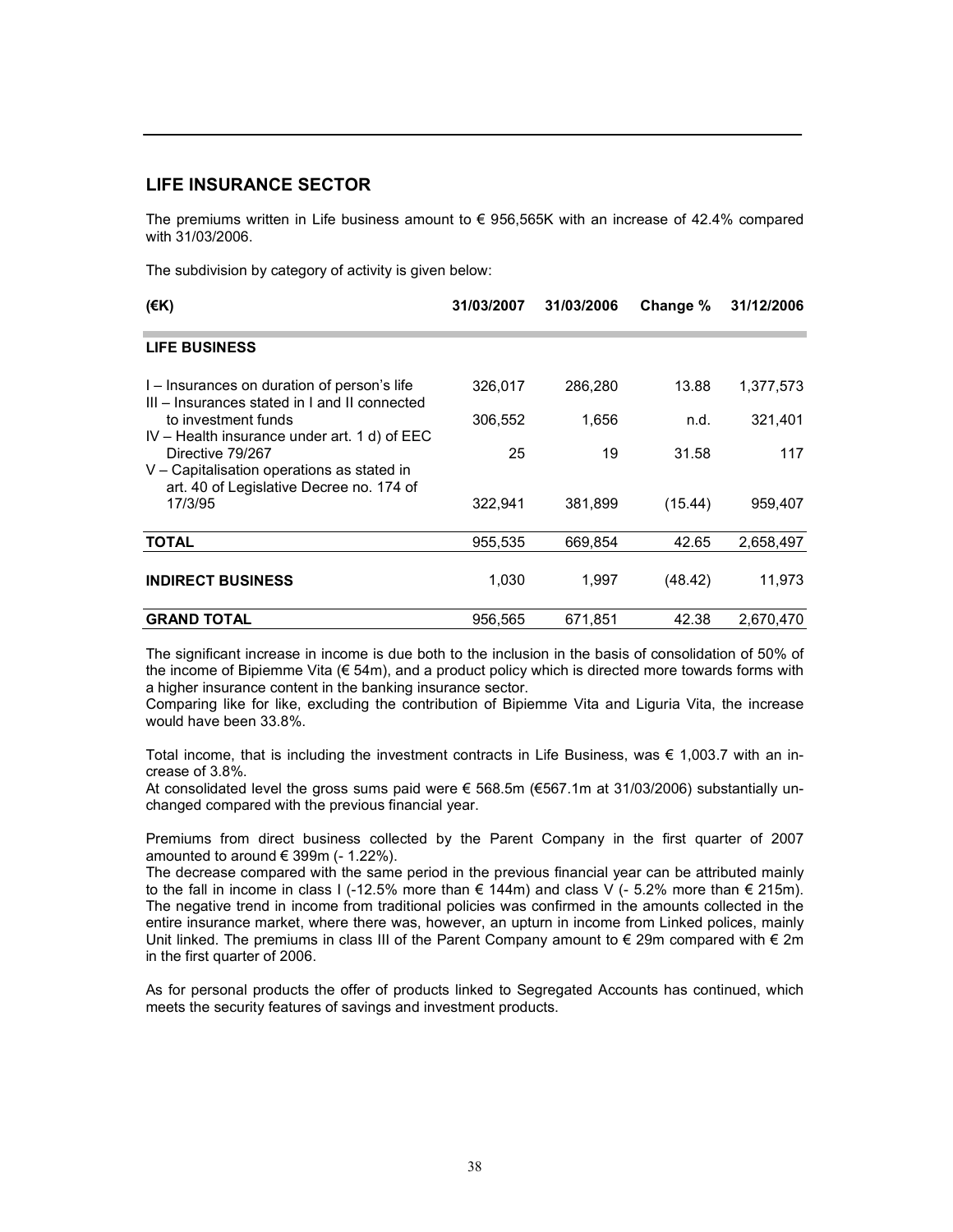During January a new product was made available - an immediate, single-premium, with-profits annuity called RENDITA ASSICURATA (INSURED ANNUITY) which, apart from the usual payment of an income for life to the Insured, while he is alive, also provides for a decreasing counterinsurance which guarantees to named beneficiaries the payment of a capital sum in the event of death, if a "dread disease" occurs or if the Insured is disabled.

With these features, the product can represent a further instrument to protect capital sums falling due, particularly for Customers with a high average age.

During February a new Index Linked tranche was launched (Index Linked Match Race) characterised by an optional innovative mechanism which allows comparison between two share indices, a European one made up of a selection of shares with high return and a "general" one representing the US share market as a whole.

From the second half of March, the Group set up a new technical/management help system for Individual policies in the web based agencies called the ATDV (Assistenza Tecnica Direzione Vita – Technical Assistance Life business) which can be used by connection to the Company Intranet Site.

In the collective insurance sector the activity was concentrated on protecting the pre-existing Pension Funds, by operations aiming to update the portfolio, before the natural contractual due date of the policy, with the primary objective of encouraging the assignment of the maturing severance pay to the Pension Fund. The initiative will be completed by the end of the first half of the year.

As regards the products list, new products introduced with the recent launch of the CONTO APERTO RISPARMIO (OPEN SAVINGS ACCOUNT) and the Plural Vita MUTUI (Plural Vita LOANS) attracted the interest of our distribution network and promising negotiations have begun with customers.

Concerning the Corporate Open Account product – a capitalisation product focussing mainly on institutional customers – while it is still showing a certain degree of approval by the target customers, it should be emphasised, however, how the current dynamic of market rates, as well as their prospects, means on one hand an increasing difficulty in distribution and on the other hand, the need to take action to protect the customers acquired.

In the first quarter of 2007, the Company's Open-Ended Pension Funds did not record any new members, like the entire market, as we await the approval procedure for the related regulations by Covip, in accordance with Legislative Decree 252/05 amended by the 2007 Finance Law. Although there are no new members the flow of contributions showed an increase compared with the same period last year.

The Life Business of the subsidiary Milano Assicurazioni showed premiums written as at 31/03/2007 which were up by 33.5% compared with 31/03/2006, reaching  $\epsilon$  216m compared with  $\epsilon$ 162m. This is mainly due to traditional-type products (+ 36%), while the index type products with an insurance content discount the income attributable to the new Index Linked Match Race mentioned above, with premiums written of more than  $\epsilon$  16m.

The increase, as already mentioned, benefits from the effect of the consolidation of 50% of the premiums of Bipiemme Vita. Comparing like for like the increase would be 0.3%.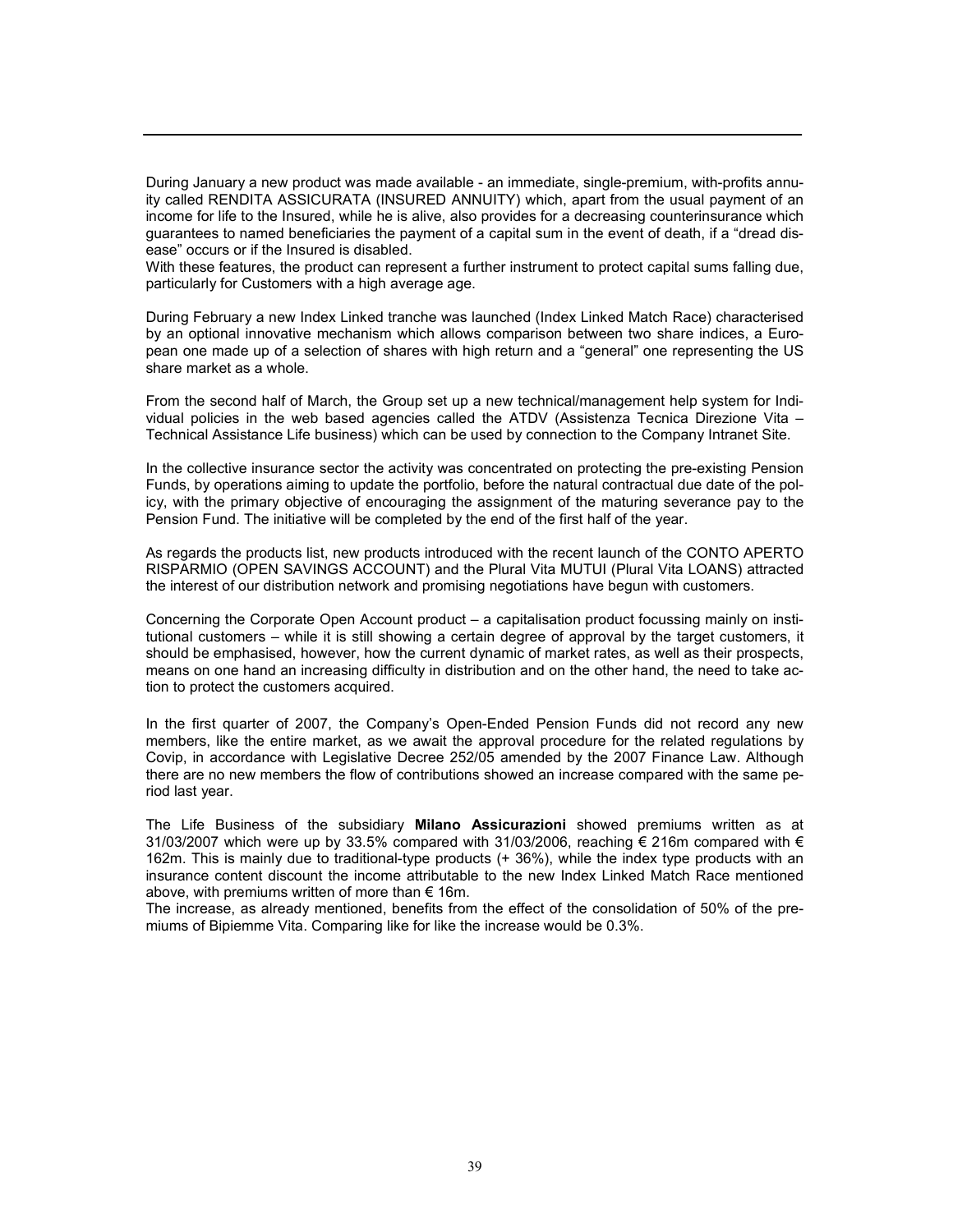Concerning Novara Vita, premium income reached  $\epsilon$  196.7m, a considerable increase compared with 31/03/2006 ( $\in$  17.4m); the increase is due mainly to the greater placement on the market of products with an insurance profile.

Total income, that is including investment contracts in Life Business, was € 197.4m, an increase of 4.4% compared with 31/03/2006 (€ 189.1m).

With reference to Po Vita, the commercial activity in the first quarter of the year showed a significant increase in premium income, which amounted to  $\epsilon$  242m (+ 40.70% compared with the first quarter of 2006). The total income from investment contracts amounted to € 273m, a reduction of € 117m compared with March 2006 as there are no longer any policies amounting to € 100m, underwritten by the partner Cariparma. The changes are present both in line with the operations related to share indices ( - 23.14%) and the individual capitalisation operations (- 89.96%). The new production is characterised by a distribution of premiums by type of product, in which the Index-linked products were 61.02%, Unit-linked products 10.96%, Segregated Accounts products were 27.06% and others 0.96%.

With reference to Sasa Vita, premium income for the first quarter of the current year, equal to  $\epsilon$  27m, was almost trebled compared with the corresponding figure for the previous year. The percentage increase in premiums accounted for was obtained due to the presence of a complete products basket (unlike the first quarter of the previous year), consisting of three policies completed by a single agency for around € 3m and the excellent income of € 9m relating to the marketing of an index-linked policy. As regards the risk premium income there was a fall especially in the hedging of loans and small loans.

With reference to **Bipiemme Vita**, the quarterly position as at 31 March 2007, drawn up according to Italian standards, showed premiums written of € 112,850K, compared with  $€$  106,039K last year (+ 6.42%). During the first quarter the company continued the activity to rationalise the products portfolio, to maintain a high level of satisfaction of customers' needs and, at the same time, make the most of all the commercial opportunities of the market.

The closest attention was given to the financial management of capital policies with guaranteed return, much appreciated by the customers in 2006. It was not by chance that the returns from the Segregated Accounts managed by the Company were amongst the best on the market.

The careful financial management and attention given to containing operating costs has allowed the Company to deal efficiently with the trends in the financial markets which, also in the quarter under examination, underwent a fall in rates of debt securities, although at a significantly lower rate compared with the first quarter of 2006. The profit and loss account closed with a net profit of € 1,314K, compared with  $\epsilon$  4,305K in the same period last year.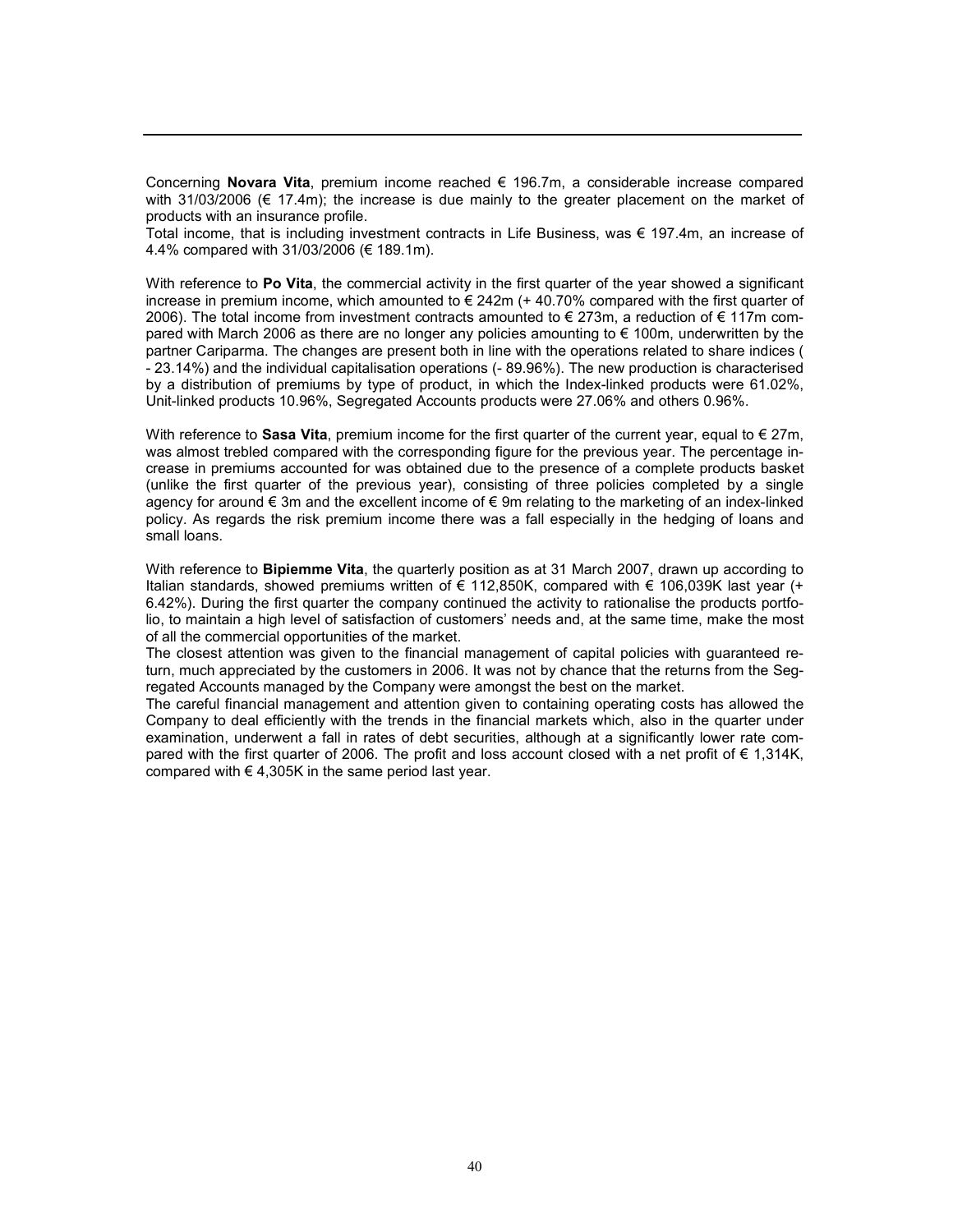# PROPERTY SECTOR

The results for the property sector include the operations of the **Gruppo Immobiliare Lombarda**, the subsidiary Nit and other minor companies, as well as the Tikal RE Closed-End Property Investment Fund.

The economic result for the sector, before tax, was positive at around  $\epsilon$  5.9m compared with a negative result of  $\epsilon$  2.7m in 2006 and was influenced by the depreciation of the properties of the Tikal Fund and the realisation of some capital gains on the sale of properties. In particular regarding the Gruppo Immobiliare Lombarda activity continued to regrade the owned assets and increase profitability, at the same time as developing property initiatives in the portfolio. The income for the quarter amounts to around € 29m.

We give below some of the main operations which took place during the first quarter of 2007:

- on 16 February 2007 the Tikal RE Closed-end Property Investment Fund sold the building for commercial use situated in Turin at Via Lagrange no. 35/ Via A. Doria 7 at a price of € 13,700K, with capital gains realised of  $\epsilon$  3,109K.
- On 12 March 2007 the subsidiary Immobiliare Lombarda S.p.A. took out a preliminary sale and purchase contract for the sale of a building for commercial use situated in Milan at Via Gulli 9, with payment at the same time of a sum of  $\epsilon$  300,000 as a deposit. The total price was fixed at  $\epsilon$ 3m.
- The subsidiary Milano Assicurazioni S.p.A. rented out the partially untenanted building situated in Milan at Via Broletto 44/46 to the company Leonardo Italy S.r.I. for a rent of  $\epsilon$  2.7m.
- With reference to the Tikal RE Closed-End Property Investment Fund, on 11 April 2007 a preliminary sale and purchase contract was taken out for the sale of a building for commercial use situated in Florence at Via de Sanctis 49-51, with payment at the same time of a sum of € 575,000 as a deposit. The total price was fixed at  $\epsilon$  5,750K, the capital gains will be around  $\epsilon$  500K.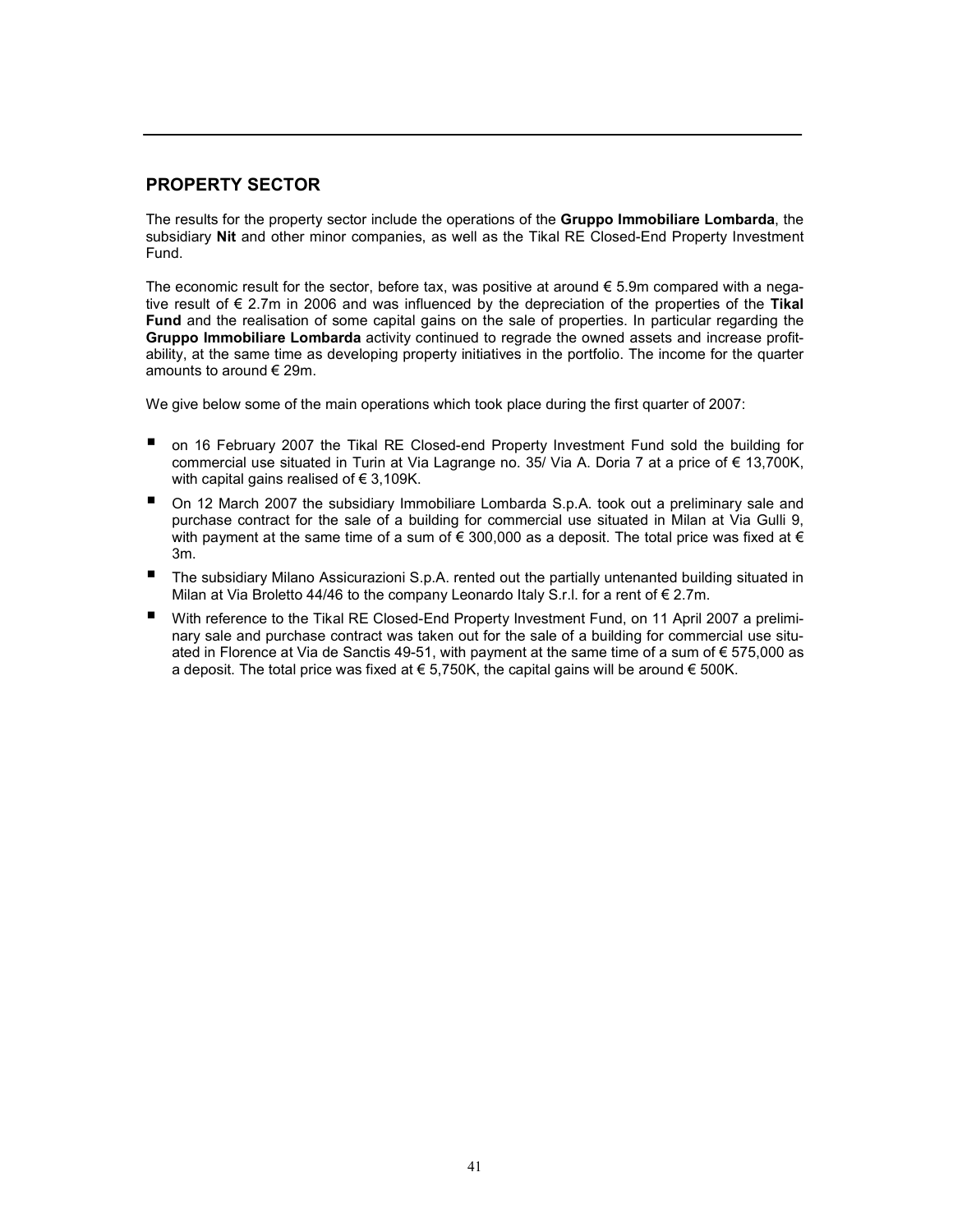#### Shareholding in IGLI purchased by subsidiary Immobiliare Lombarda

On 27 February 2007, the purchase of a shareholding of 33.33% of the capital of IGLI S.p.A. was completed by the subsidiary Immobiliare Lombarda.

IGLI is a holding company which has as its sole asset a quota of around 29.9% in Impregilo.

In particular, Immobiliare Lombarda has purchased the entire shareholding in IGLI formerly held by Efibanca, equal to 20%, and a further shareholding of around 13.3% held by Tesir, at a price of  $\epsilon$ 38.3m and € 48.9m respectively, and thus a total of  $\epsilon$  87.2m.

On the same date, Tesir then sold further shares in IGLI still held to Argo Finanziaria (around 3.3%) and Autostrade per l'Italia (around 13.3%) respectively so that the current share capital of IGLI is shared equally between the three shareholders, each owning approximately 33.3% of IGLI.

On the basis of the asset situation of IGLI as at 30 September 2006, the total price paid by Immobiliare Lombarda corresponds to an implicit average valuation of the shareholding held by IGLI in Impregilo of approximately  $\epsilon$  4.1 per share, compared with an official stock exchange price for the Impregilo share on the date of the transaction of  $\epsilon$  4.67 per share.

The investment in IGLI – already positive in itself by virtue of the company's prospects, shown both in the favourable progress of the shares and the consensus expressed by financial analysts – is part of the potential synergies with the numerous and important initiatives for property development which Immobiliare Lombarda, together with Fondiaria-SAI and other institutional investors, is aiming at throughout the country (e.g. Citylife, Citta della Moda, Ex Varesine, Area Castello, Cinque Cerchi, Torre Spaccata etc).

These initiatives will involve civil engineering and residential/tertiary work costing several billion Euro over the next 10-15 years, but above all, as in the case of the Citylife project, they intend to involve general contractors with proven international experience in complex building works using innovative technical characteristics of the properties due for construction (the three skyscrapers).

The acquisition of a quota in IGLI also constitutes a "return" of the Fondiaria-SAI Group into the capital of Impregilo, an important Italian business and company which for some years has been majorityowned by Gemina, in which Fondiaria-SAI historically holds a shareholding and in whose syndicate agreement it already participates. Immobiliare Lombarda met the total investment partly by selling property and partly by making use of financing.

The purchase of the total shareholding makes a statement for Immobiliare Lombarda, in a delicate phase of restructuring the shareholders of IGLI, to take on a more important role in the structure of the company, at the same time as wishing to develop industrial synergies connected to Immobiliare Lombarda's core business.

Following the termination of the shareholders' agreement originally taken out between the founding shareholders of IGLI in June 2005, Immobiliare Lombarda has therefore signed, with Argo Finanziaria and Autostrade per l'Italia, a new shareholders agreement, in force until 12 June 2008, to regulate the governance of IGLI, and the rights arising from the shareholding in Impregilo held by IGLI.

The governance of the Group is shared jointly between the 3 shareholders, with 2 board members each in IGLI, and 4 in Impregilo, including an independent person, the chairman, managing director and a member for the minority shareholders.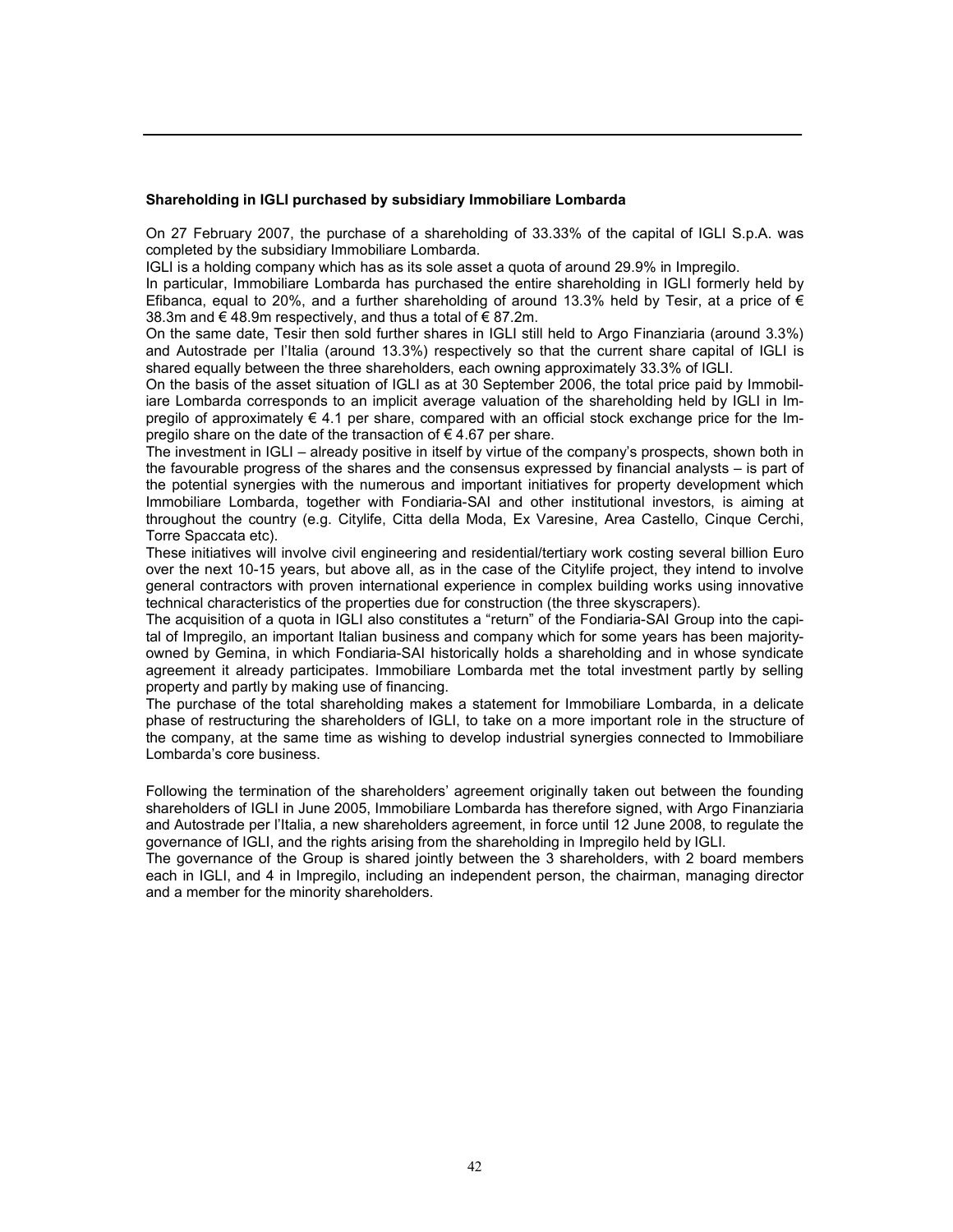It should be pointed out that during the meeting of Impregilo, which took place in May, on the proposal of the list of candidates presented by the shareholder IGLI, the new Board was appointed which will remain in post for 2007.

In the agreement it was established that there should be a *lock-up obligation* on the shares held by the 3 shareholders for all of its duration.

#### Valuation of property activity

#### SEIS S.p.A.

Agreements were also reached with the counterparties for the purchase of the shareholding in SEIS S.p.A. (at the total price of € 11.2m), owner of a residential complex on the island of La Maddalena; and in Sintesi Seconda S.r.l. (at the price of € 32.4m) owner of 4 buildings for office and service use situated in Milan at via Missaglia 97.

#### Meridiano Secondo S.r.l.

During February the subsidiary Meridiano Secondo purchased volumetric rights for reception-hotel use in the Garibaldi-Repubblica area, situated in Milan with a payment of  $\epsilon$  17m. With this purchase the company has completed the preparatory purchase activities for the construction of a top level hotel in Milan, in the "Citta della Moda".

#### Merger by incorporation of Campo Carlo Magno Sport S.r.l. with Campo Carlo Magno S.p.A.

During January the project to merge by incorporation Campo Carlo Magno Sport S.r.l. with Campo Carlo Magno S.p.A.. was approved by the respective meetings. The merger document was drawn up in April.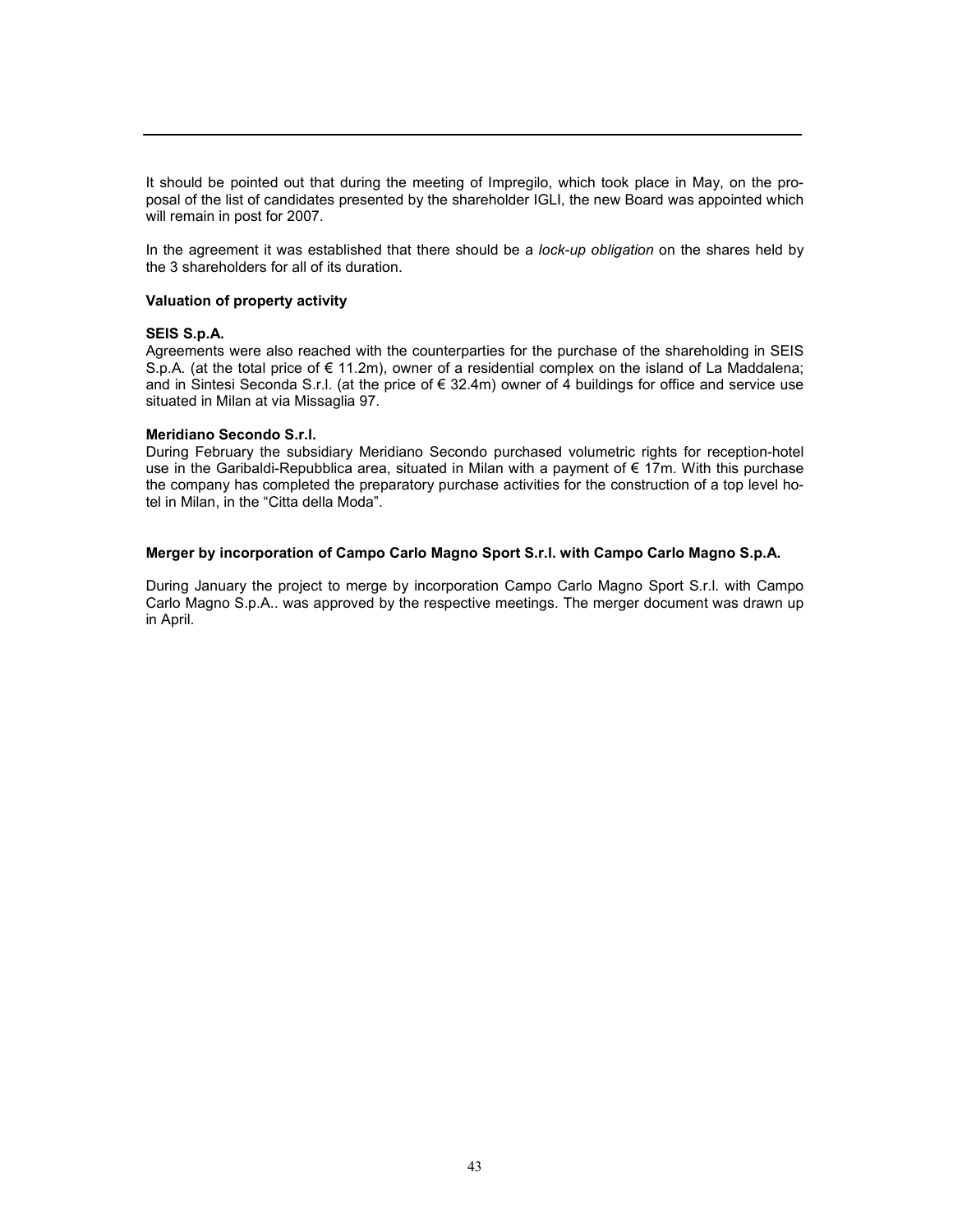# OTHER ACTIVITIES SECTOR

This sector includes the companies in the Group which operate in managed savings, finance companies and the subsidiaries BANCASAI and Banca Gesfid.

The sector result before tax was negative by around  $\epsilon$  3m (it was positive by  $\epsilon$  3m as at 31/03/2006). The sector result was influenced by a lower inflow of capital gains from realisation from the finance companies and the continuing uncertainty concerning BANCASAI and Sai Mercati Mobiliari, which still had negative results for the period due to a flow of income which is not yet able to absorb the related structure costs.

In particular, in this context the result of the quarterly profit and loss account of BANCASAI shows a loss of € 1,490K (€ 1,887K as at 31/03/2006).

During the quarter BANCASAI continued to complete the services offered to customers in terms of current accounts, payment services, credit and debit cards, home banking and lending. In the first quarter of 2007 the number of current accounts was 13,838, another increase. Commitments to customers, net of the related doubtful outcomes, amount to € 268,527K compared with € 67,649K in the same quarter of 2006. The direct income from customers was  $\epsilon$  433,763K ( $\epsilon$  417,526K as at 31/03/2006).

The placement of financial services has also continued (unit trusts, SICAV investment funds, asset management in securities and funds), which showed a decrease, however, compared with the quarter under comparison, both in terms of gross income (€ 59,708K compared with € 95,809K as at 31/03/2006), and in net income (€ 22,303K compared with € 39,854K as at 31/03/2006). The drop in net income from managed savings products can be attributed mainly to the insurance sales networks and the Florence branch.

The brokerage margin increased in the period from  $\epsilon$  2,937K in December 2006 to  $\epsilon$  4,230K;  $\epsilon$  774K of this increase can be attributed to the increase in the interest margins and  $\epsilon$  485K to the increase in the margin from services. The improvement in the brokerage margin comes principally from the increase in commitments (both as regards private customers and companies) and from a definite growth in traditional banking activities.

Sai Mercati Mobiliari Sim S.p.A. closed with a negative sum of  $\epsilon$  221K, which is an improvement compared with the result for the same period last year (negative by  $\epsilon$  861K as at 31/03/2006). This trend emphasises the continuation of the industrial plan begun during 2006, especially as regards the sector of brokerage on behalf of third parties, which recorded a decisive increase. However, we consider that this trend will not be able to continue according to the forecasts.

Finitalia S.p.A. operates in the consumer credit sector, distributing personal finance and loans for the purchase of insurance products to the Group's best customers, through its insurance agencies. The activity in the first few months of the new financial year saw the continuing renewal of organisational and management processes, to improve and simplify the most important operating procedures. The result for the first quarter was positive by € 377K, compared with € 263K in the first quarter of 2006. In the first quarter of this year the company loaned  $\epsilon$  45.5m compared with  $\epsilon$  36.8m in the same period last year, an increase of 23.64%. The increase was particularly due to the financing of premiums which amounted to € 21,971K compared with € 16,969K in March of last year, an increase of 29.48%. The gross credits were € 164,108K, net exposure to Credit Institutions of the Group was € 122,334K. The margin of interest was positive by  $\epsilon$  3,864K compared with  $\epsilon$  3,543K for the corresponding period in 2006, above all due to the higher income from interest receivable.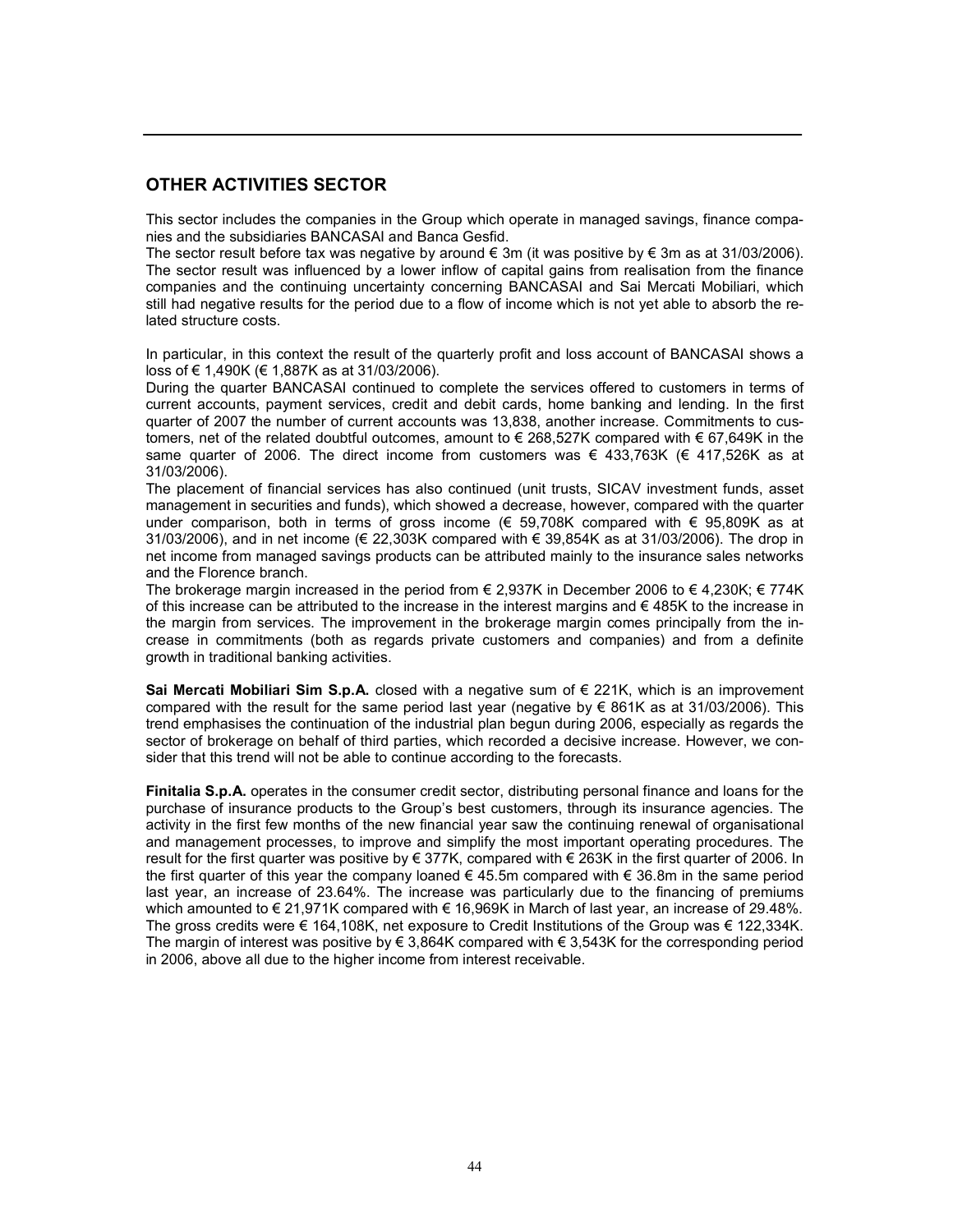Banca Gesfid S.A., a Swiss company operating in private banking, realised a profit of  $\epsilon$  2,877K in the first quarter of 2007. The positive result was generated mainly by commission receivable of  $\epsilon$ 8,188K, interest receivable on loans and other financing of € 885m, and net income of € 484K deriving from financial operations on metals and foreign currencies.

Financing and loans to banking and interbanking customers amounted to  $\epsilon$  89,831K (balanced by debts to banking customers of  $\epsilon$  61,144K).

#### Joint Venture with EDS Group for management of the Information Technology infrastructures in place at Fondiaria-SAI Group

In the first few months of 2007 the project was set in motion to assign the management of the Information Technology (IT) infrastructures of the Fondiaria-SAI Group to a joint venture comprising a partner of proven capability and experience in the information technology sector, identified as EDS Italia S.p.A. (hereinafter EDS).

Taking into account the forecasts of growth in the level of competition in the insurance market, it was considered that one of the key factors to achieving the objectives in the 2006-2008 Industrial Plan of the Fondiaria-SAI Group was to complete a project to adapt the IT infrastructures of the Group and improve the level of competitiveness of the Group while also making savings on costs.

Very briefly, the scheme to put the project into operation provided for management of the IT infrastructures under a service contract lasting several years taken out for that purpose between, on one side, Fondiaria-SAI Servizi Tecnologici S.r.l. (hereinafter FonSAI ST), with EDS and companies in the Fondiaria-SAI Group to which the latter have transferred staff and/or hardware and software in accordance with the legal scheme for assigning a branch of the business and on the other side, Uniservizi S.c.r.l., the consortium company of Fondiaria-SAI Group which functions as a collector of services and distributor of these to the companies in the Fondiaria-SAI Group including those other than the assigning companies. FonSAI ST operates exclusively for the Fondiaria-SAI Group.

FonSAI ST was set up in December 2006 with initial share capital of € 10,000, distributed between Fondiaria-SAI and EDS with quotas, respectively, of 51% and 49%.

Although Fondiaria holds 51% of the capital of FonSAI ST, based on the governance agreements, the operating control of the company remains with EDS, a necessary condition to guarantee to the Fondiaria-SAI Group the advantages of the operation in terms of reducing costs.

Subsequently, on 1 February, the meeting of FonSAI ST passed a resolution for an increase in capital from  $\epsilon$  10,000 to  $\epsilon$  120,000, subscribed and paid up on the same date as follows:

- for EDS, with payment in cash of a sum such as to maintain the capital shareholding of Fon-SAI ST at 49%;
- for the Fondiaria-SAI Group, assigning a Branch of business by, in addition to Fondiaria-SAI, Milano Assicurazioni S.p.A., Starvox S.p.A and Uniservizi. These branches of business consist of staff and/or hardware and software useable in the activities assigned to EDS.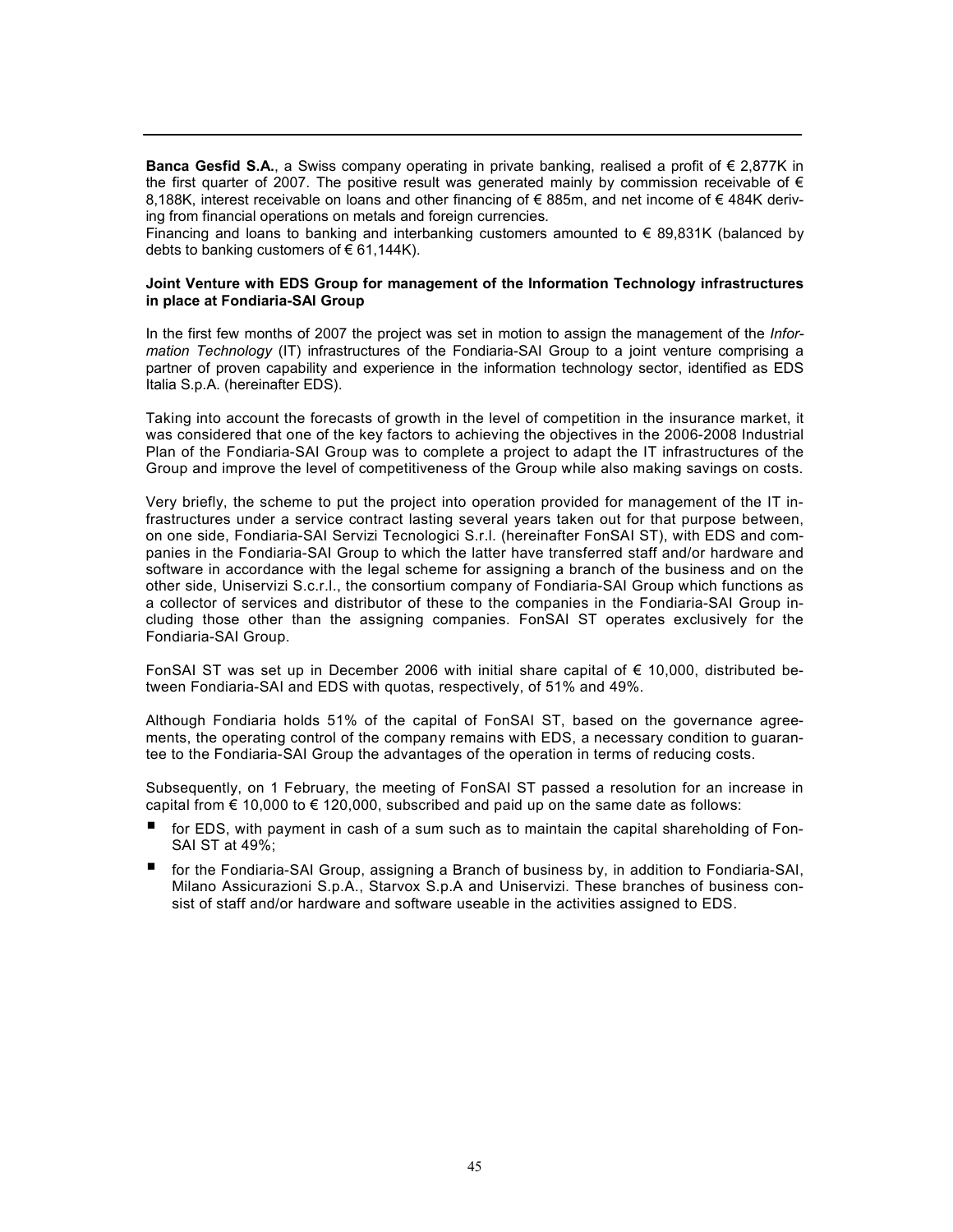The value of the branches of business assigned is as shown in the statement of assets and liabilities of the Branches themselves on 31 October 2006, as attached in the estimates drawn up under the terms of art. 2465 Civil Code, by an expert from the register of auditors.

The total value of the Branches whose statement of assets and liabilities was allocated to the share capital of FonSAI ST up to a sum of  $\epsilon$  120,000 and, for the surplus, to the provision for overpricing, is a total of around  $\epsilon$  8.4m. A revision of the values assigned is planned which takes account of the time between the date of reference of the statements of assignment and the starting date of the action (01/02/2007).

The branches of business subject to assignment include 134 employees of the Parent Company, Milano Assicurazioni and Starvox, with reference to whom the procedure was tested, within the meaning of the law, with the trade union organisations, concluded with the signature of an agreement.

During March 2007, Milano Assicurazioni, Uniservizi and Starvox transferred to Fondiaria-SAI their respective holdings in FonSAI ST, in order to bring together in Fondiaria-SAI the holding in the vehicle company, without prejudice to the fact that the provision of IT services which is the subject of the service contract between FonSAI ST and Uniservizi will involve the companies in the Fondiaria-SAI Group, including those other than those making the assignment.

Finally the conversion of FonSAI ST from an S.r.l. into an S.p.A. was provided for, with the issue of various categories of shares with differentiated rights in terms of voting and participation in profits and losses, consistent with the aforementioned governance agreements.

#### IT Agreement for Non-Life Banking insurance

During March 2007, RGI S.p.A. – a company listed in the Espandi segment and active in the Information Technology sector for the insurance and banking world – entered into a contract with the Fondiaria-SAI Group concerning the supply in terms of outsourcing of the IT System for the management of Non-Life Banking Insurance.

The project will support the sale of insurance products at around 3,000 banking counters throughout Italy.

The contract, which has a term of three years, is worth around  $\epsilon$  3.7m.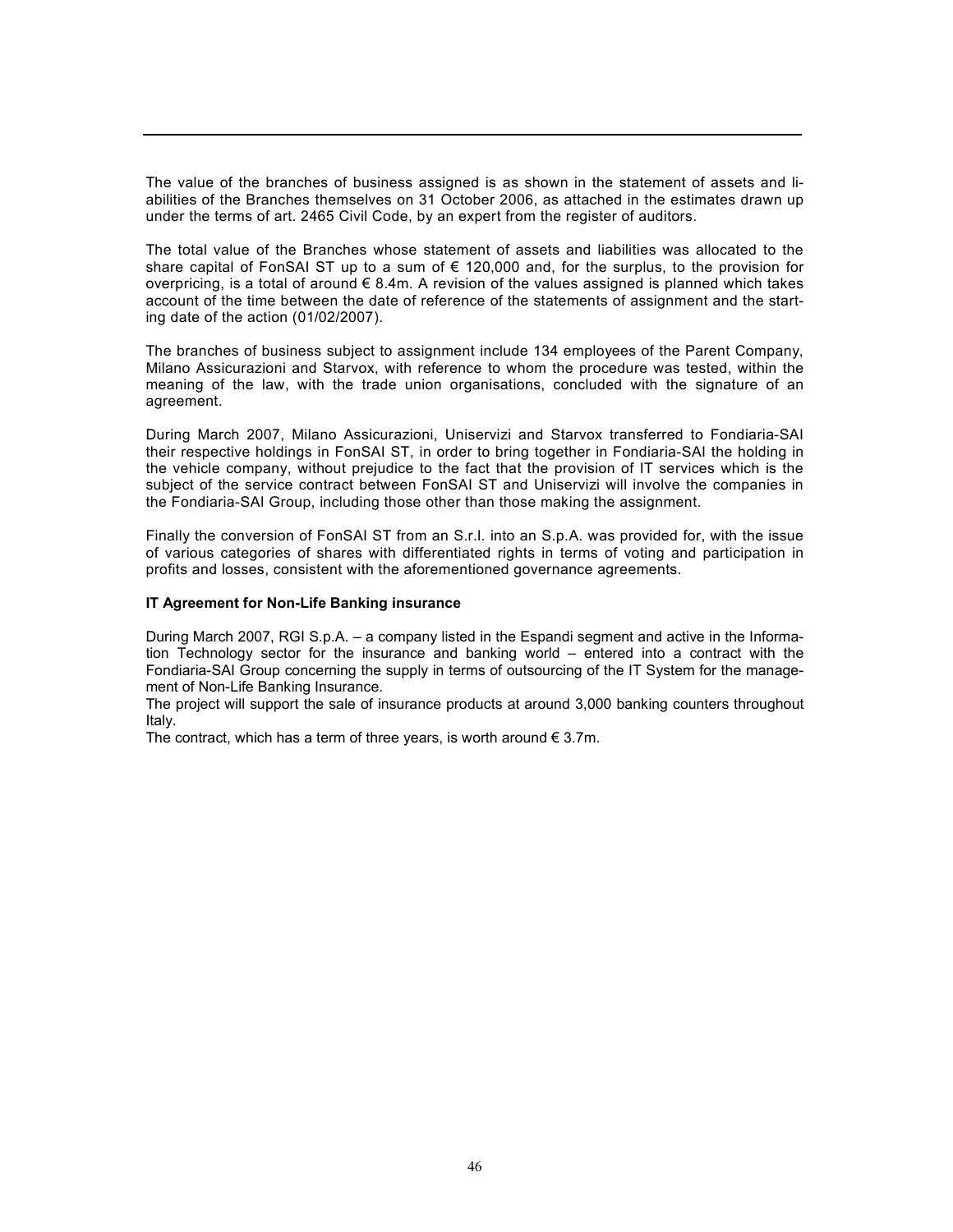### OTHER INFORMATION

#### Sales organisation and staff

It is reported that as at 31/03/2007 the Fondiaria-SAI Group had 6,081 employees (6,130 as at 31/12/2006) of which 2,627 are employees of the Parent Company (2,649 as at 31/12/2006) and 3,454 are employees of the subsidiaries (3,481 as at 31/12/2006).

In particular, the decrease in the number of employees recorded in the first three months of 2007 is due to the transfer of some staff from Fondiaria-SAI, Milano Assicurazioni and Starvox to the affiliated company Fondiaria-SAI Servizi Tecnologici, under the joint venture entered into with the EDS Group mentioned above.

With reference to the first quarter of 2007 the territorial distribution of the Fondiaria-SAI Agencies was as follows:

|              | <b>SAI</b><br><b>Mandate</b> | Fondiaria<br><b>Mandate</b> | Total<br>at<br>31/03/2007 | <b>Total</b><br>at<br>31/12/2006 |
|--------------|------------------------------|-----------------------------|---------------------------|----------------------------------|
| North        | 418                          | 250                         | 668                       | 666                              |
| Centre       | 207                          | 162                         | 369                       | 362                              |
| South        | 163                          | 142                         | 305                       | 311                              |
| <b>TOTAL</b> | 788                          | 554                         | 1,342                     | 1,339                            |

With reference to the Group it should be noted that in the first quarter of 2007 there were 3,491 agencies (3,525 as at 31/12/2006), operating through 2,765 points of sale (2,791 as at 31/12/2006) representing the traditional distribution channel.

#### Stock option plans

On 14/07/2006 the Board of Directors of Fondiaria-SAI decided to assign the options in the Stock Option Plans of Fondiaria-SAI 2006-2011 in favour of the executive directors and management of Fondiaria-SAI, its subsidiaries and controlling company for the purchase of Fondiaria-SAI savings shares. The assignment by the Board was made in fulfilment of the resolution of the Extraordinary meeting of Fondiaria –SAI on 28/04/2006.

Consequently, under the terms of IFRS 2 "Payments based on shares" the implicit costs linked to the aforementioned stock option plan were determined. Using suitable valuation models we were therefore able to determine the fair value of the options, consequently increasing the cost of labour for the period by  $\in$  3.3m, offset by a net asset provision.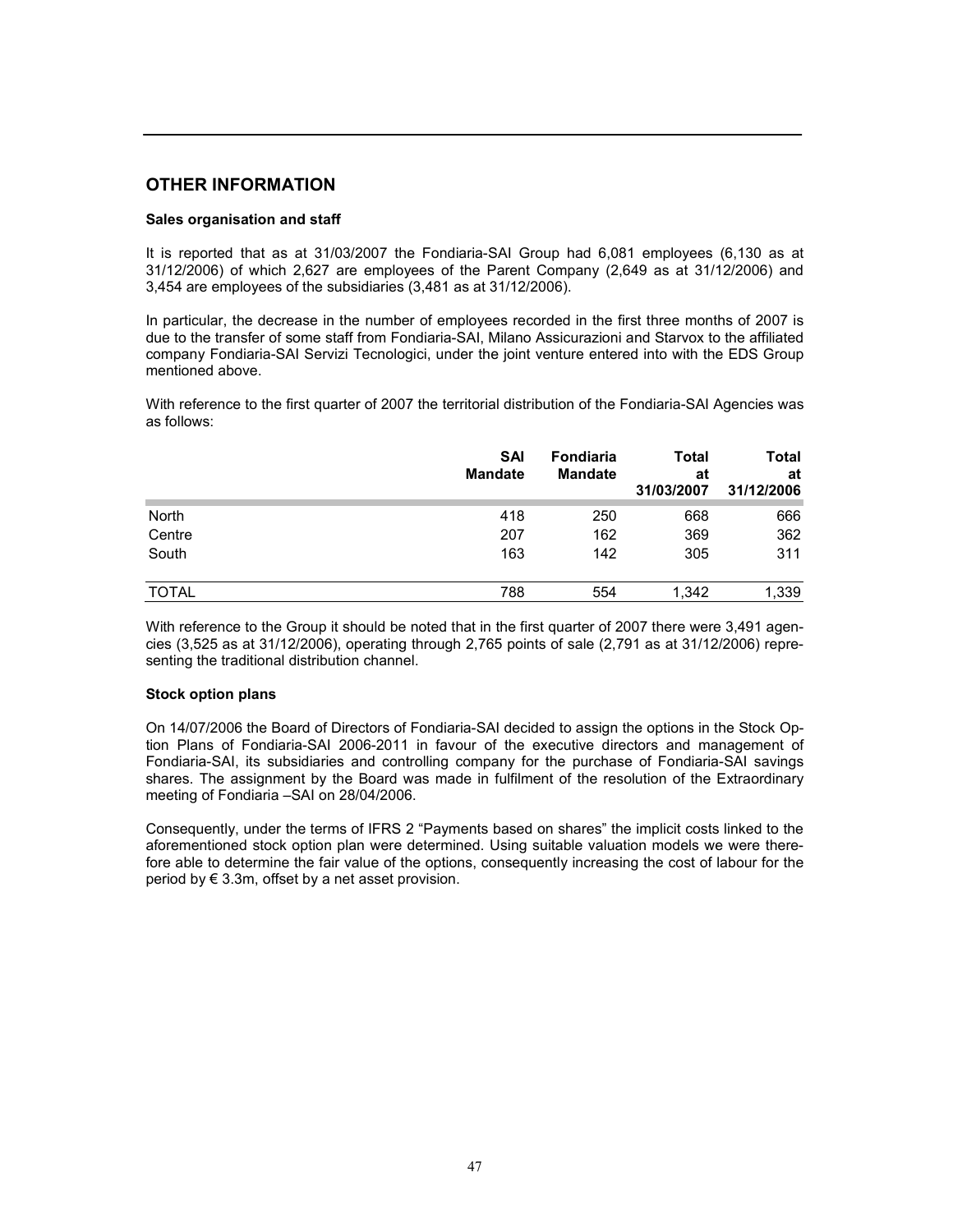As the plan also involves some executive directors and management of the subsidiaries Milano Assicurazioni and Immobiliare Lombarda, the economic effects of the stock option plan are also shown in the balance sheet of the aforementioned companies for the part applicable to them. Vice versa, the consolidated balance sheet of Fondiaria-SAI does not show the cost of the options assigned to the executive directors and management of the controlling company. The total cost of the plan is estimated by the Fondiaria-SAI Group at a total of € 36m.

| (Values in euro)                     | <b>Number of Remaining</b><br>options<br>granted | life | <b>Optional</b><br>value | <b>Total cost</b> | Cost at<br>31/03/2007 |
|--------------------------------------|--------------------------------------------------|------|--------------------------|-------------------|-----------------------|
| Tranche A                            | 5,178,560                                        | 2    |                          | 2.792 14,460,460  | 1,780,358             |
| Tranche B                            | 3,883,920                                        | 3    |                          | 2.708 10,516,563  | 863,586               |
| Tranche C                            | 3,883,920                                        | 4    |                          | 2.809 10.908.669  | 671,992               |
| <b>Total Fondiaria-SAI Group</b>     | 12,946,400                                       |      |                          | 35,885,692        | 3,315,936             |
| Options which can be assigned to the |                                                  |      |                          |                   |                       |
| controlling company                  | 2,053,600                                        |      |                          |                   |                       |
| Total                                | 15,000,000                                       |      |                          |                   |                       |

#### External relations and communication

#### External relations

The first quarter of the year was devoted in particular to the development of two new communication projects of the Group, which, with different procedures and levels of importance, follow the typical objectives of this type of activity: to communicate the values and resources which the Fondiaria-SAI Group uses to operate on the market, explaining the competition position and reinforcing the awareness and visibility of the brand.

The first project developed along these lines was the "Initiativa Libera La Vita" which with reference to the institutional pay-off of the Group decided last year, concerns the Agencies in all the distribution networks with the objective of harmonising communication throughout the country and expressing the position of the Fondiaria-SAI Group. The operation assigns a monetary contribution to local initiatives of a charitable-social nature, consistent with the philosophy of communication and which uphold the "Libera La Vita" promise, choosing the projects which are able to transmit the strong role of social responsibility of the Group which can be distinguished by their innovation and visibility.

This is an efficient way of transmitting the personality, values and uniqueness of our brand to the market, making use at the same time of the role of the Agencies.

The second project was the new Group magazine "VISION", for employees in all the Agencies and completely dedicated to subjects which animate the world of communication such as for example: economic scenarios, investigations into the state of health of our main brands and the principal emerging social phenomena, case histories, and new projects completed by the Group. The newsletter, which comes out every six months, aims to promote a more widespread and mature culture of communication, in order to provide IT and training instruments which are useful to the insurance commercial networks and of interest for all the Group's management.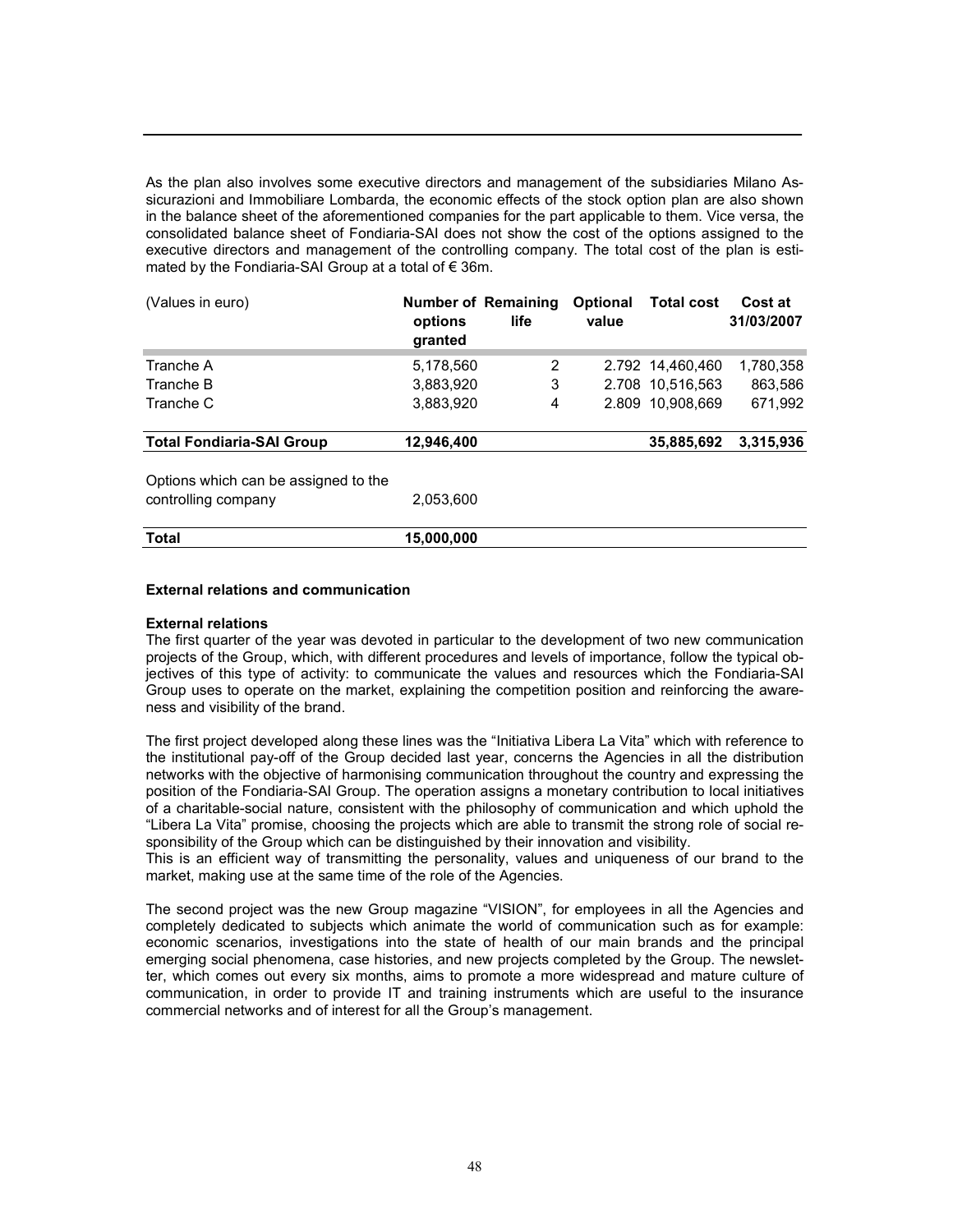"VISION – Value and Values of Communication", is a declaration of intent: make a contribution of awareness, clarity and concrete facts to the understanding of the dynamics of communication, giving particular (but not exclusive) attention to changes in the insurance-financial market, looking today at what will form the taste and public opinion of tomorrow, showing the relevance of correct use of communication in achieving the company's objectives, revealing the values in which the vision of our Group has its roots.

We have also continued to guarantee adequate support and the necessary visibility to the initiatives developed by the business centres and Companies in the Group, persisting in interventions to harmonise the visual identity of the points of sale (with the "Agency Image" project) and starting a similar project to improve the decor and image of the Claims Centres in Italy.

The Agencies also continue to have the necessary assistance in achieving local communication instruments, according to the specific territorial marketing needs.

#### Public Relations and involvement in the cultural, social and humanitarian fields

In order to consolidate our own institutional role and visibility nationally, during the first quarter the Group continued to support and collaborate with the following cultural institutions:

- the Royal Theatre of Turin Foundation, of which Fondiaria-SAI is a founder member;
- the Turin National Museum of Cinema, of which Fondiaria-SAI is a member of the management committee;
- the Consultancy for the valuation of Artistic and Cultural Property of Turin;
- the International Book Fair (we should recall that Turin was named World Capital of the Book for 2006/2007);
- the Congress Centre of the Industrial Union of Turin.

Also during 2007, Fondiaria-SAI will contribute as a founder member to the organisation of the  $70<sup>th</sup>$ edition of the Florence Maggio Musicale (May Music Festival), a musical event which has become over the years an annual must for all lovers of classical music. The theatre season will see the participation of exceptional performers who will provide their image free of charge for the publicity campaign.

Amongst the social and humanitarian initiatives, we should also point out that during the first quarter the undertaking of Sai Asset Management (formerly Effe Gestioni Sgr) continued in its support of humanitarian projects related to children in poverty throughout the world, with the initiative called "Venture Philanthropist 2007" promoted by "Editori PerLaFinanza" and "Save the Children", the largest independent worldwide organisation for the defence and promotion of the rights of children throughout the world.

#### Internal communication

In order to consolidate the integration of the different company cultures present within the Group, during the first quarter the planning and study of many Internal Communication activities took place, with the production of paper/on-line instruments and internal events, which involved and will involve the Group in the coming months.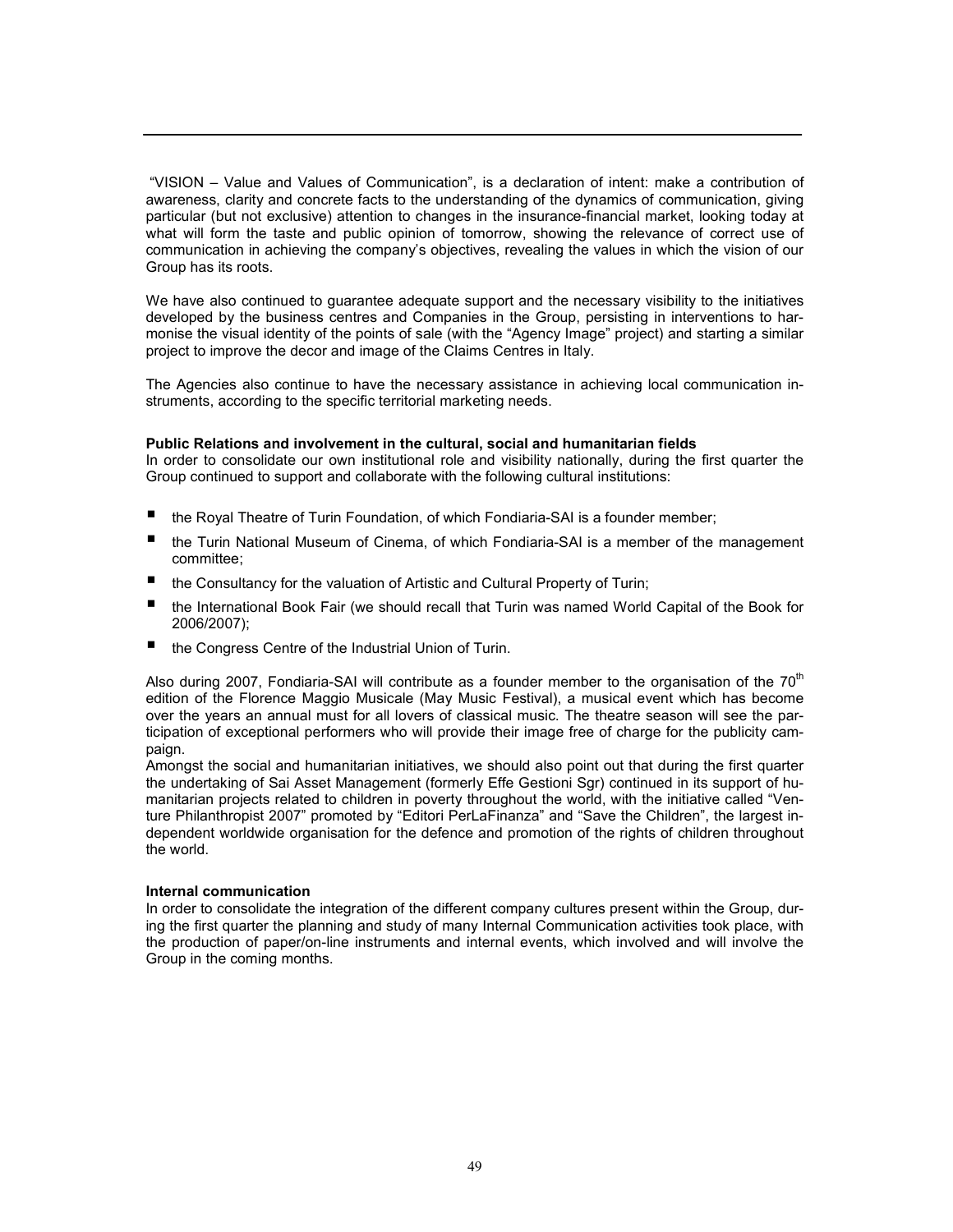Amongst the most significant activities we can mention:

- sharing information through the newsletter NEWS and the house organ TEAM sent to all employees of the Group and all the distribution networks;
- the preparation of ad hoc Communication Plans (in particular for Milano Assicurazioni where a new paper magazine is at an advanced stage, called "Milano Magazine") and the completion of communication projects for the different companies in the Group;
- cultivating the loyalty of top clients (Policyholders Club) with the four-monthly magazine LINEA DIRETTA CLUB;
- the collection of material for the 2007/2008 Gift Catalogue for all employees and all of the distribution networks, for the management of the Group's promotional gifts;
- continuation of the integration of the Intranet;
- management of large signs (with particular reference to the new Fondiaria-SAI office in Rome) and the agency signs for the whole Group;
- study of the project for computerising the "Procedure to request signs" with the collaboration of Wave Group;
- planning of events for employees and the agency networks.

#### Customer Relations

With reference to the number of complaints to the Company under the terms of Isvap circular no. 518/03, in the first quarter of the year there was a considerable increase in these (46.3%) caused in particular by the situation in the Campania region, concerning the current restructuring of the commercial network (notices of termination, agency closures, movement of portfolios) and due to problems with claims.

The use of the service has also improved the insurance culture and gives it even greater attention both at the time the contract is taken out and on renewal, and in the subsequent phases of the insurance relationship. This greater awareness has meant that the Group gives greater attention to cases of Users to give prompt and satisfactory replies.

As regards penalty measures Isvap has disputed 119 in total. The Supervisory Body has also notified 14 orders (injunctions to pay) for cases for which the Formal Notice has already been sent.

These orders amount to around  $\epsilon$  131K.

As regards customer loyalty, operations are continuing with the new version of the Policyholders Club valid for 2006-2007. The main feature of the Club is based on "Last Minute" offers which are accessible either on the company site, or through an insert attached to the magazine Linea Diretta Club. The top clients who have joined the Club were notified by Agencies in the SAI Division, employees of Fondiaria-SAI who wanted to join the initiative, those belonging to the Gruppo Seniores Divisione SAI and Fondiaria-SAI Clients involved in the Private Insurance initiative.

The flexibility of the initiative allows new members to join either at the request of the Agencies, or on notification from other offices.

At the moment there are around 13,000 members in the Policyholders Club.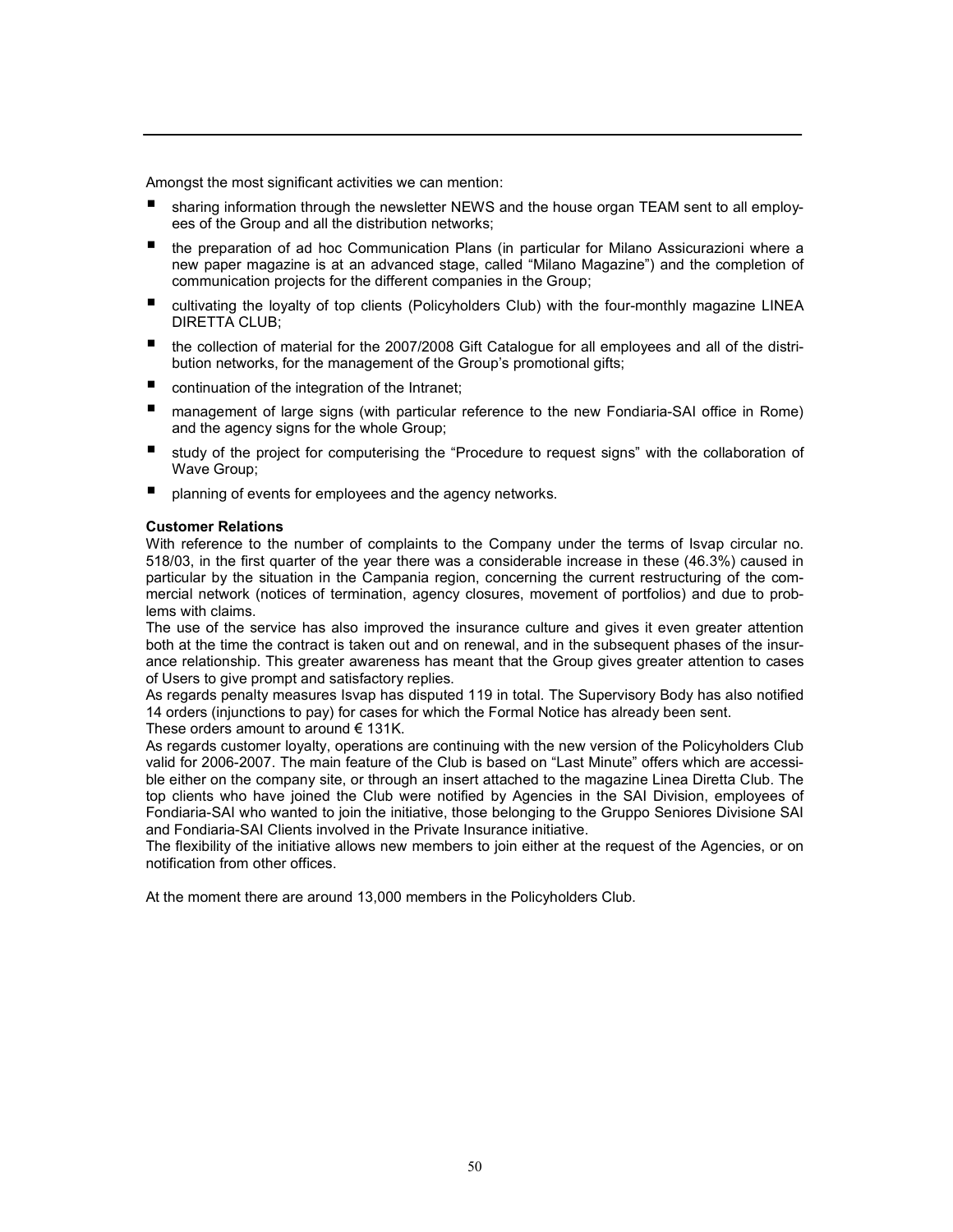#### Foreseeable development of activities for 2007 financial year

- In the next few months we will provide support for the launch of new Non-life products (Corporate and Retail) as planned for 2007;
- The initiative entitled "Libera la Vita" assistance to Agencies, selection of the best projects and support for carrying them out;
- development of image project for Claims Centres;
- consolidation of the Group's visual identity system by means of the gradual extension of its codes to all institutional communications and products, on line and off line;
- the new initiatives of Internal Communication for the Companies in the Group;
- check and analysis of complaints taking account of the problems relating to the Direct Indemnity in force since 01/02/2007;
- identification of activities or particular initiatives intended for the Private Insurance Clients of the Group within the Policyholders Club.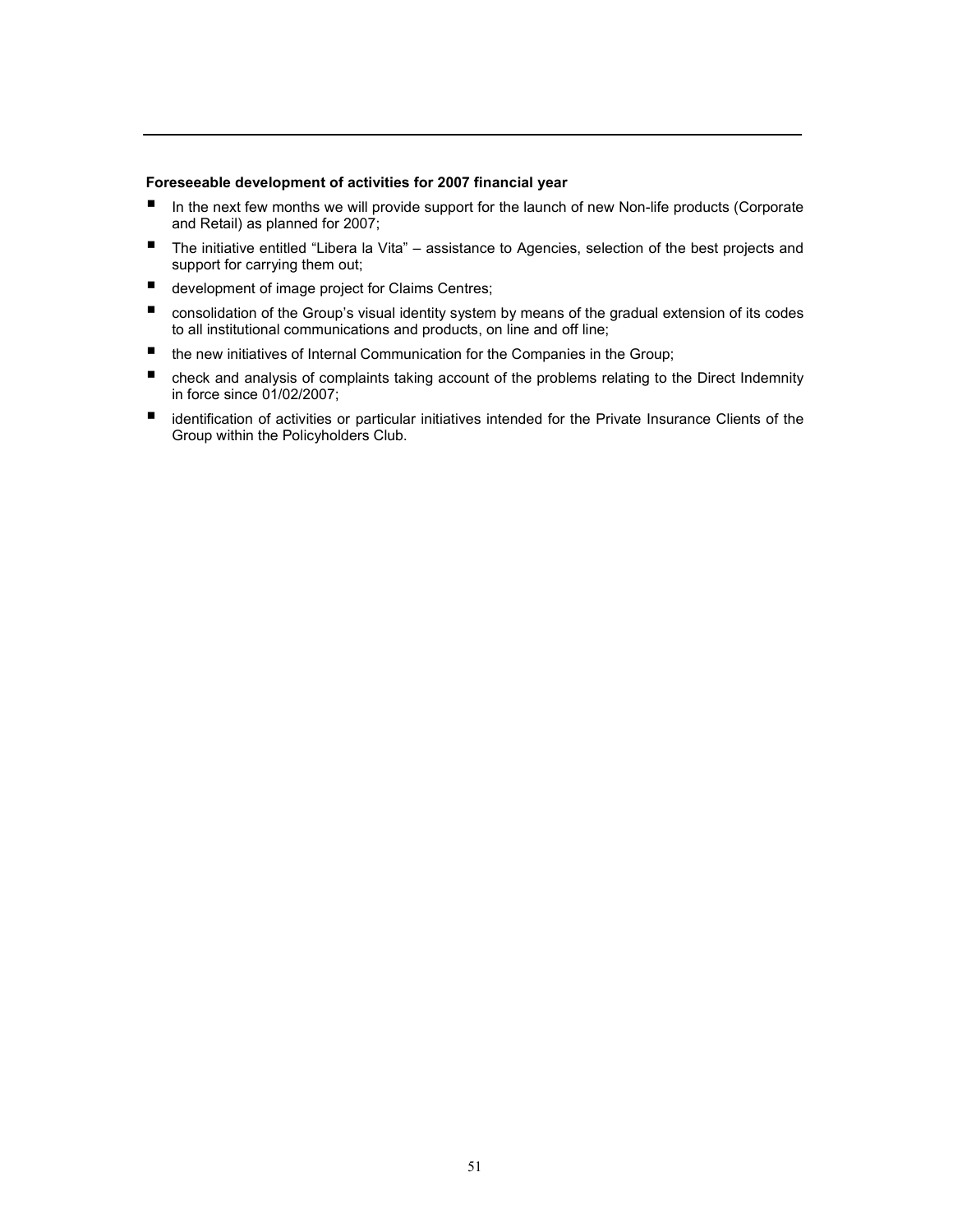# SIGNIFICANT EVENTS OCCURRING AFTER THE END OF THE **QUARTER**

Banca Italease and Fondiaria-SAI enter into a strategic partnership

Banca Italease and Fondiaria-SAI initialled an agreement on 26 April for the development of a strategic alliance in their respective core business to be put into operation by means of:

- the acquisition of part of the assets of the Fondiaria-SAI Group in the consumer credit and managed savings sector, as part of the development strategy of Banca Italease in the retail markets;
- taking out a banking insurance agreement which provides for the distribution of the Group's Life insurance products through BANCASAI and Banca Italease.

Within the terms of the partnership, Banca Italease will purchase from Fondiaria-SAI;

- 50% of the share capital of BANCASAI, at a price of around € 61m (corresponding to a 100% value of the company equal to  $\epsilon$  122m). The holding in Banca Italease can be increased by the Parties up to 70% during the course of the 18 months following the date of purchase of the initial holding by exercising put & call options on a further maximum quota of 20% of the capital, whose value will be equal to the same transfer price revalued financially. In particular, this means a further 10% at 12 months from the date of purchase of the initial holding and a further 10% 18 months from that date. The prices of exercising the two options on the 10% will be equal to the value pro-quota attributed to BANCASAI at the time of the transfer of the 50%, revalued on financial bases in consideration of the time which has passed from the date the options are granted to the date they are exercised. BANCASAI controls all of the share capital of Finitalia S.p.A., a company which specialises in consumer credit and in particular is active in the instalments of policy premiums by means of a five-year distribution agreement, from the date of closing, with the agency networks of the Fondiaria-SAI Group. The purchase will immediately involve the assignment of governance to Banca Italease, which will therefore carry out the management and coordination with regard to BANCASAI, which will fall within the basis of consolidation of the Banca Italease Banking Group.
- 80% of SAI Asset Management SGR, at a price of € 9.6m (corresponding to a 100% value of the company equal to  $\in$  12m).
- 5% of Effe Vita, at a price of around  $\epsilon$  0.7m, to set up an insurance joint venture in Life business, with the power to increase that quota during the 18 months following the date of purchase of the initial holding, using the exercise of the call option on a further maximum quota of 10% of the capital whose value will be equal to the same transfer price revalued financially. The joint venture will take out a commercial agreement between Effe Vita and Banca Italease for the distribution, up to 31/12/2014, of insurance products in Life business through the branches of Banca Italease and the networks of agencies and approved intermediaries.

Amongst the above agreements is a shareholders' agreement to regulate the corporate governance and management of the companies which are the subject of the sale, and the industrial aspects of the partnership. This agreement will regulate, among other things, the composition of the company bodies of the participating interests, lock-up on the quotas, sharing of extraordinary development operations, commercial strategies in the businesses in which the partnership is involved, and will provide for some undertakings of non-competition, as well as regulating the mutual "way out" in the event that the partnership is dissolved.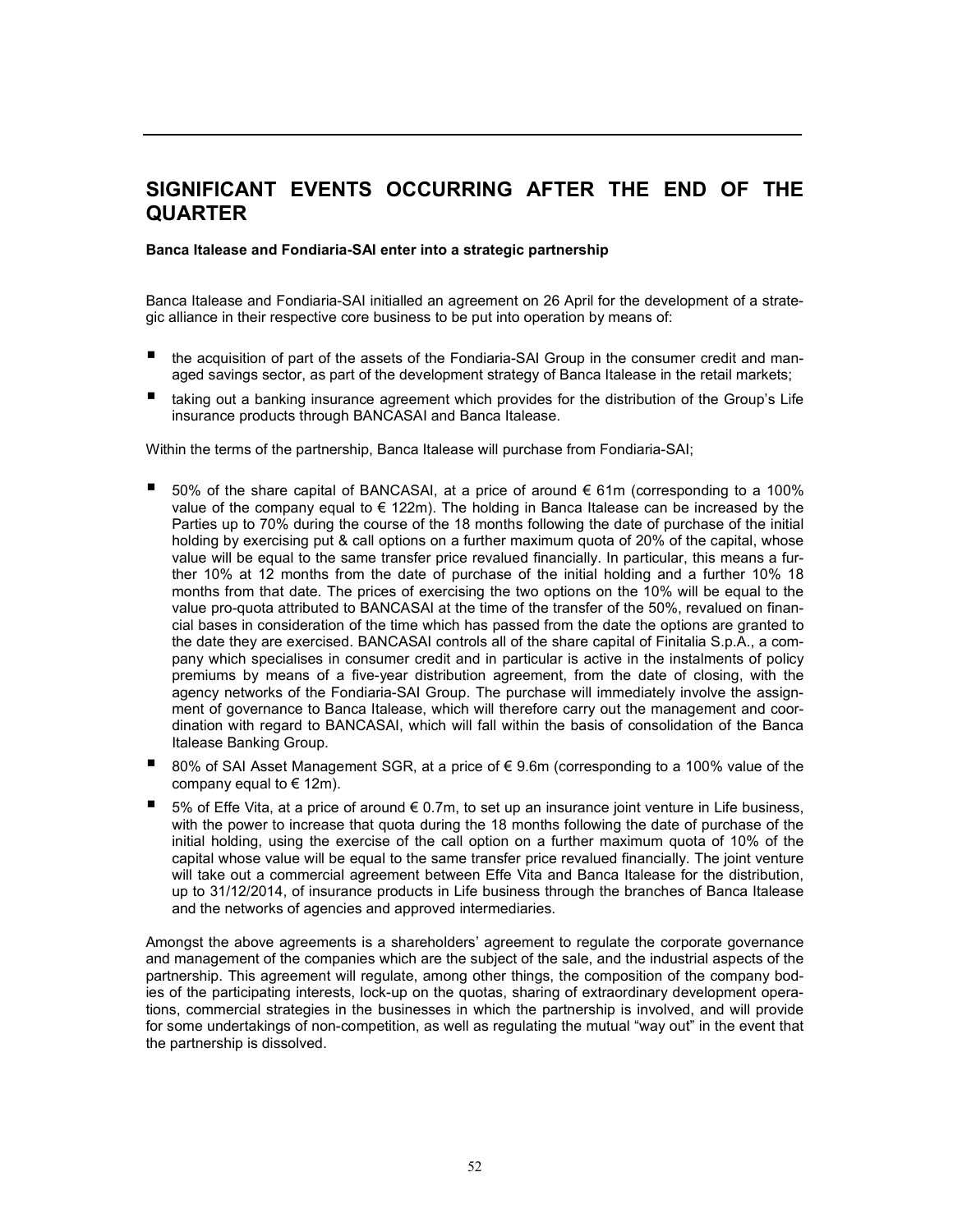The closing of the operation, subject to obtaining the necessary authorisations from the competent authorities, should take place in the second half of 2007.

The aforementioned operations will be regulated internally on the balance sheet at closing and will involve for Fondiaria-SAI a capital gain of around €11m (excluding the effects of exercising the put & call options) compared with the book values in the draft balance sheet as at 31/12/2006 approved by the Board of Directors.

For the Fondiaria-SAI Group, the partnership with Banca Italease has a double strategic value. From the insurance point of view the agreement represents – in a phase of progressive commercial saturation of the market – an important opportunity for growth in Life business, through an innovative distribution strategy based on access to "alternative" networks not in competition with the traditional networks of Fondiaria-SAI (agents/ bank counters), which will continue to remain strategic within the scope of the growth policies of the Company and with which this agreement integrates perfectly. The agreement also allows Fondiaria-SAI partly to enhance its own assets in the banking sector and managed savings by access to know how and the synergies of a banking leader such as Italease (which has a quota of the market in the leasing sector of 17%), improving the quality and range of services to its own agency networks and own clients, without losing the opportunity to take part in the creation of value linked to the new mission of BANCASAI as part of the development strategy of

On the other hand, for the Banca Italease Group the agreement represents an opportunity for access to a complete operating platform in the managed savings and consumer credit sector and fits fully with the strategies for diversification of its own business mix to complete the range of products offered to customers and reduce the overall risk profile.

Banca Italease in the retail channel, by maintaining a significant quota of the capital.